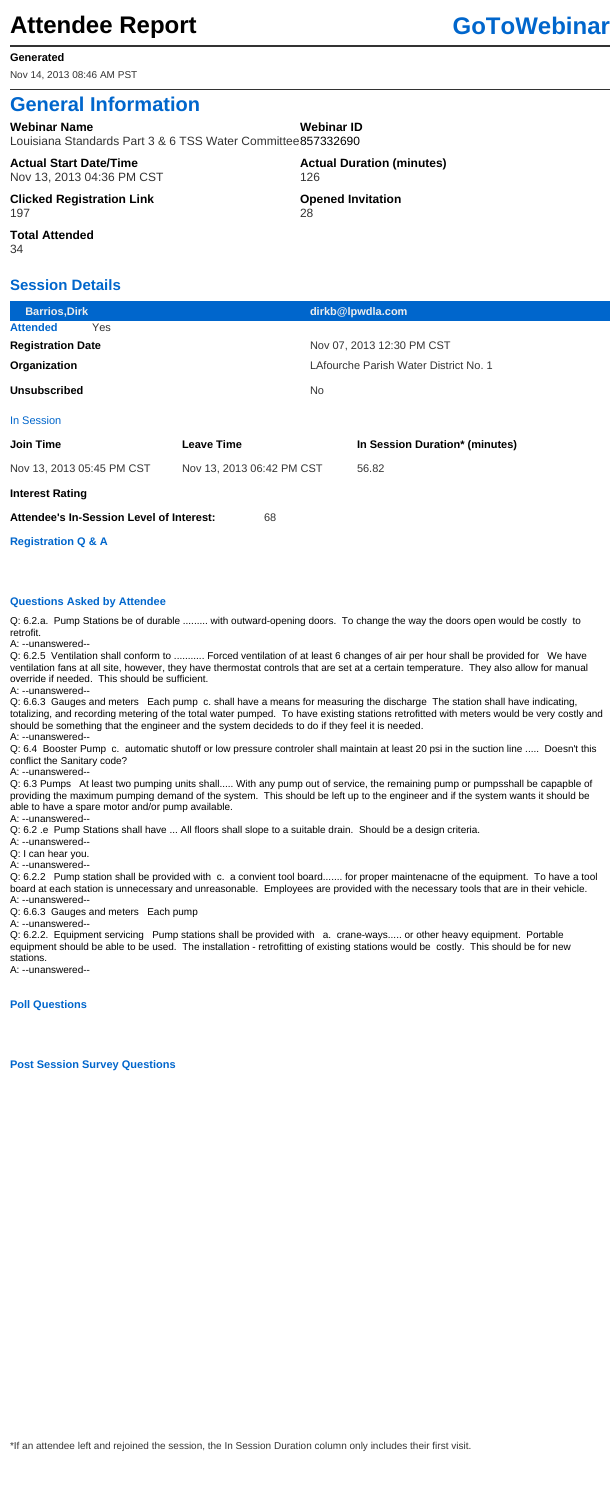| Judice, Michael                                 |                           | mikejudice@rayne.org           |
|-------------------------------------------------|---------------------------|--------------------------------|
| <b>Attended</b><br>Yes                          |                           |                                |
| <b>Registration Date</b>                        |                           | Nov 07, 2013 10:51 AM CST      |
| Organization                                    |                           | City of Rayne                  |
| <b>Unsubscribed</b>                             |                           | <b>No</b>                      |
| <b>In Session</b>                               |                           |                                |
| <b>Join Time</b>                                | <b>Leave Time</b>         | In Session Duration* (minutes) |
| Nov 13, 2013 05:42 PM CST                       | Nov 13, 2013 06:42 PM CST | 60.5                           |
| <b>Interest Rating</b>                          |                           |                                |
| <b>Attendee's In-Session Level of Interest:</b> | 74                        |                                |
| <b>Registration Q &amp; A</b>                   |                           |                                |
|                                                 |                           |                                |
| <b>Questions Asked by Attendee</b>              |                           |                                |
|                                                 |                           |                                |
|                                                 |                           |                                |
| <b>Poll Questions</b>                           |                           |                                |

| LeBlanc, Dale                                   |                           | dwleblanc@dubrocengr.com       |  |
|-------------------------------------------------|---------------------------|--------------------------------|--|
| Yes<br><b>Attended</b>                          |                           |                                |  |
| <b>Registration Date</b>                        |                           | Nov 07, 2013 08:01 AM CST      |  |
| Organization                                    |                           | <b>Dubroc Engineering</b>      |  |
| <b>Unsubscribed</b>                             | <b>No</b>                 |                                |  |
| <b>In Session</b>                               |                           |                                |  |
| <b>Join Time</b>                                | <b>Leave Time</b>         | In Session Duration* (minutes) |  |
| Nov 13, 2013 06:02 PM CST                       | Nov 13, 2013 06:40 PM CST | 37.93                          |  |
| <b>Interest Rating</b>                          |                           |                                |  |
| <b>Attendee's In-Session Level of Interest:</b> | 63                        |                                |  |
| <b>Registration Q &amp; A</b>                   |                           |                                |  |
|                                                 |                           |                                |  |
|                                                 |                           |                                |  |

## **Questions Asked by Attendee**

**Post Session Survey Questions**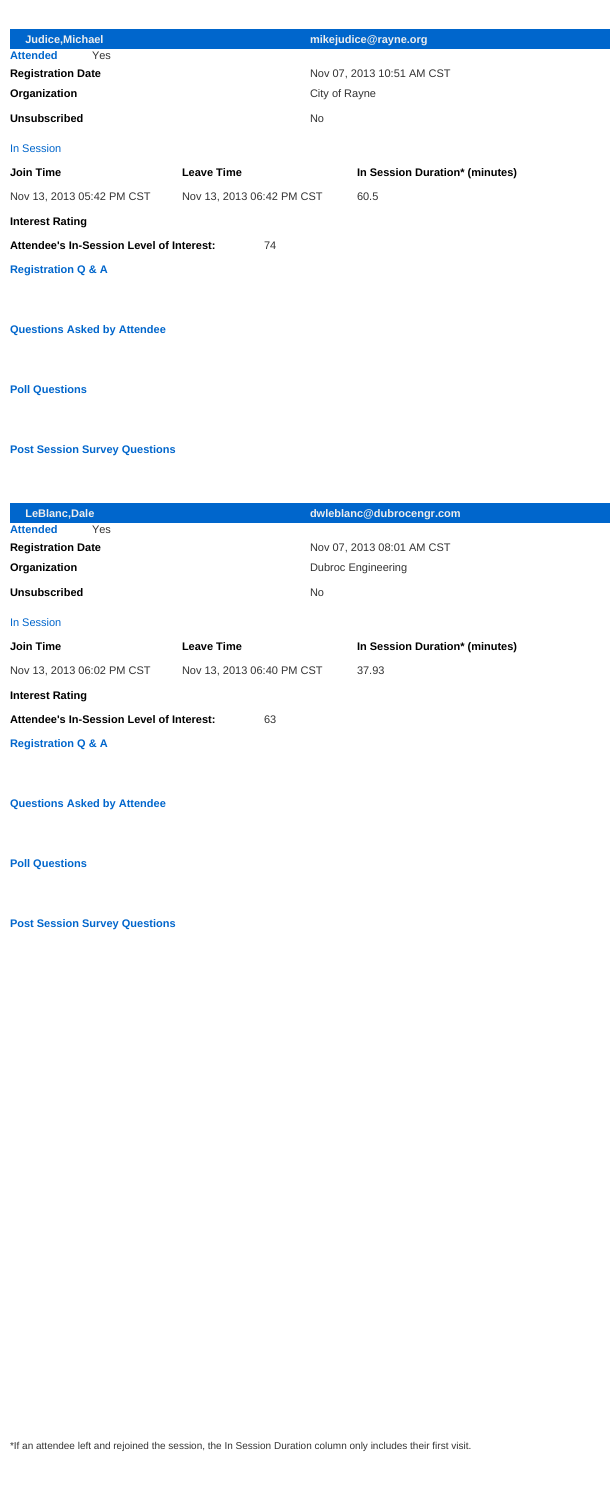| <b>Owen, Eugene</b>                             |                           | eho@brwater.com                |  |
|-------------------------------------------------|---------------------------|--------------------------------|--|
| <b>Attended</b><br>Yes                          |                           |                                |  |
| <b>Registration Date</b>                        |                           | Nov 07, 2013 04:32 PM CST      |  |
| Organization                                    |                           | Baton Rouge Water Co.          |  |
| <b>Unsubscribed</b>                             |                           | <b>No</b>                      |  |
| <b>In Session</b>                               |                           |                                |  |
| <b>Join Time</b>                                | <b>Leave Time</b>         | In Session Duration* (minutes) |  |
| Nov 13, 2013 05:54 PM CST                       | Nov 13, 2013 06:42 PM CST | 48.05                          |  |
| <b>Interest Rating</b>                          |                           |                                |  |
| <b>Attendee's In-Session Level of Interest:</b> | 41                        |                                |  |
| <b>Registration Q &amp; A</b>                   |                           |                                |  |
|                                                 |                           |                                |  |
| <b>Questions Asked by Attendee</b>              |                           |                                |  |
|                                                 |                           |                                |  |
|                                                 |                           |                                |  |
| <b>Poll Questions</b>                           |                           |                                |  |

| <b>Mader, Tim</b>                        |                           | tmader@madereng.com            |
|------------------------------------------|---------------------------|--------------------------------|
| <b>Attended</b><br>Yes                   |                           |                                |
| <b>Registration Date</b>                 |                           | Nov 11, 2013 04:51 PM CST      |
| Organization                             |                           | Mader Engineering, Inc.        |
| <b>Unsubscribed</b>                      | <b>No</b>                 |                                |
| In Session                               |                           |                                |
| <b>Join Time</b>                         | <b>Leave Time</b>         | In Session Duration* (minutes) |
| Nov 13, 2013 06:06 PM CST                | Nov 13, 2013 06:42 PM CST | 36.02                          |
| <b>Interest Rating</b>                   |                           |                                |
| Attendee's In-Session Level of Interest: | 30                        |                                |
| <b>Registration Q &amp; A</b>            |                           |                                |
|                                          |                           |                                |
| <b>Questions Asked by Attendee</b>       |                           |                                |
|                                          |                           |                                |

**Post Session Survey Questions**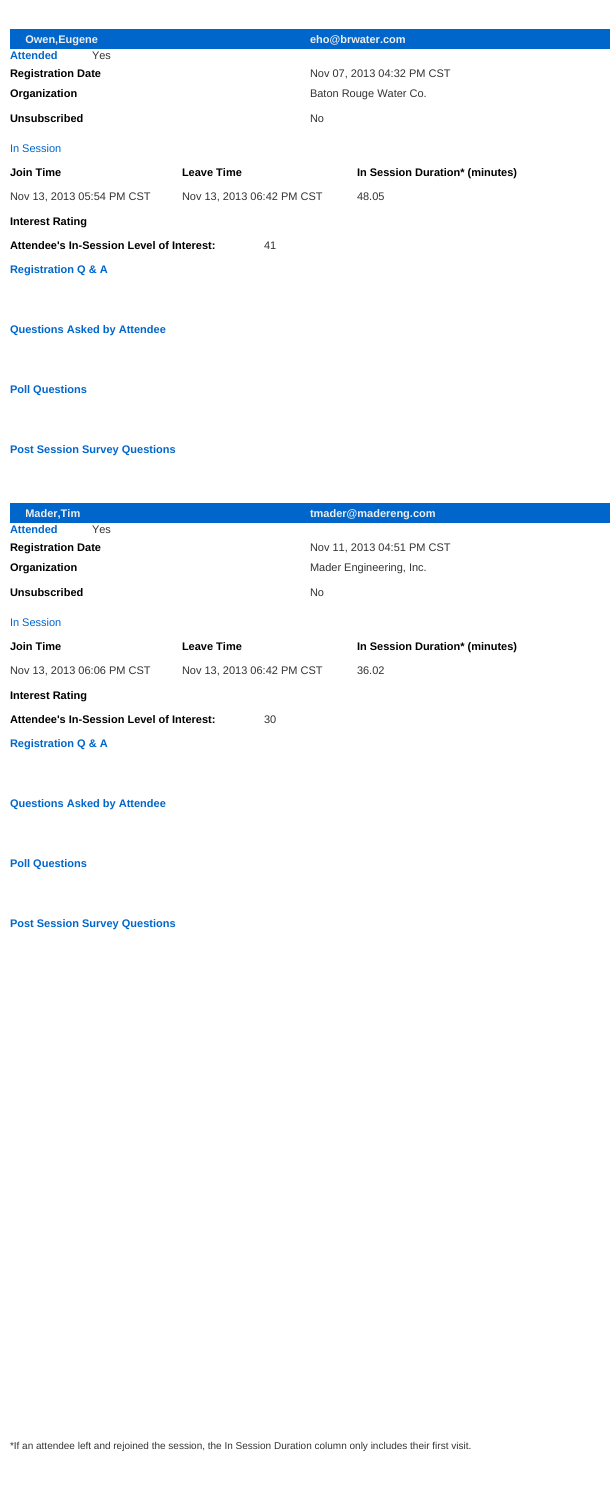| <b>Cormier, Lisa</b>                                    |                           | clerk@fordoche.org             |  |
|---------------------------------------------------------|---------------------------|--------------------------------|--|
| <b>Attended</b><br>Yes                                  |                           |                                |  |
| <b>Registration Date</b>                                |                           | Nov 06, 2013 04:42 PM CST      |  |
| Organization                                            |                           | Town of Fordoche               |  |
| <b>Unsubscribed</b>                                     |                           | <b>No</b>                      |  |
| <b>In Session</b>                                       |                           |                                |  |
| <b>Join Time</b>                                        | <b>Leave Time</b>         | In Session Duration* (minutes) |  |
| Nov 13, 2013 05:42 PM CST                               | Nov 13, 2013 06:42 PM CST | 60.5                           |  |
| <b>Interest Rating</b>                                  |                           |                                |  |
| Attendee's In-Session Level of Interest:                | 20                        |                                |  |
| <b>Registration Q &amp; A</b>                           |                           |                                |  |
|                                                         |                           |                                |  |
| <b>Questions Asked by Attendee</b>                      |                           |                                |  |
| Q: I can hear you<br>A: --unanswered--<br>$\sim$ $\sim$ |                           |                                |  |

Q: Yes A: --unanswered--

Q: I cannot hear Greg as well as I could hear Sheree and I see no slides A: --unanswered--

**Poll Questions**

#### **Post Session Survey Questions**

| <b>Turner, Glenn</b>                            |                           | glenn.turner@mmlh.com          |  |
|-------------------------------------------------|---------------------------|--------------------------------|--|
| <b>Attended</b><br>Yes                          |                           |                                |  |
| <b>Registration Date</b>                        |                           | Nov 07, 2013 02:01 AM CST      |  |
| Organization                                    |                           | MML&H                          |  |
| <b>Unsubscribed</b>                             |                           | N <sub>o</sub>                 |  |
| In Session                                      |                           |                                |  |
| <b>Join Time</b>                                | <b>Leave Time</b>         | In Session Duration* (minutes) |  |
| Nov 13, 2013 06:00 PM CST                       | Nov 13, 2013 06:01 PM CST | .92                            |  |
| <b>Interest Rating</b>                          |                           |                                |  |
| <b>Attendee's In-Session Level of Interest:</b> | 75                        |                                |  |
| <b>Registration Q &amp; A</b>                   |                           |                                |  |
|                                                 |                           |                                |  |

**Post Session Survey Questions**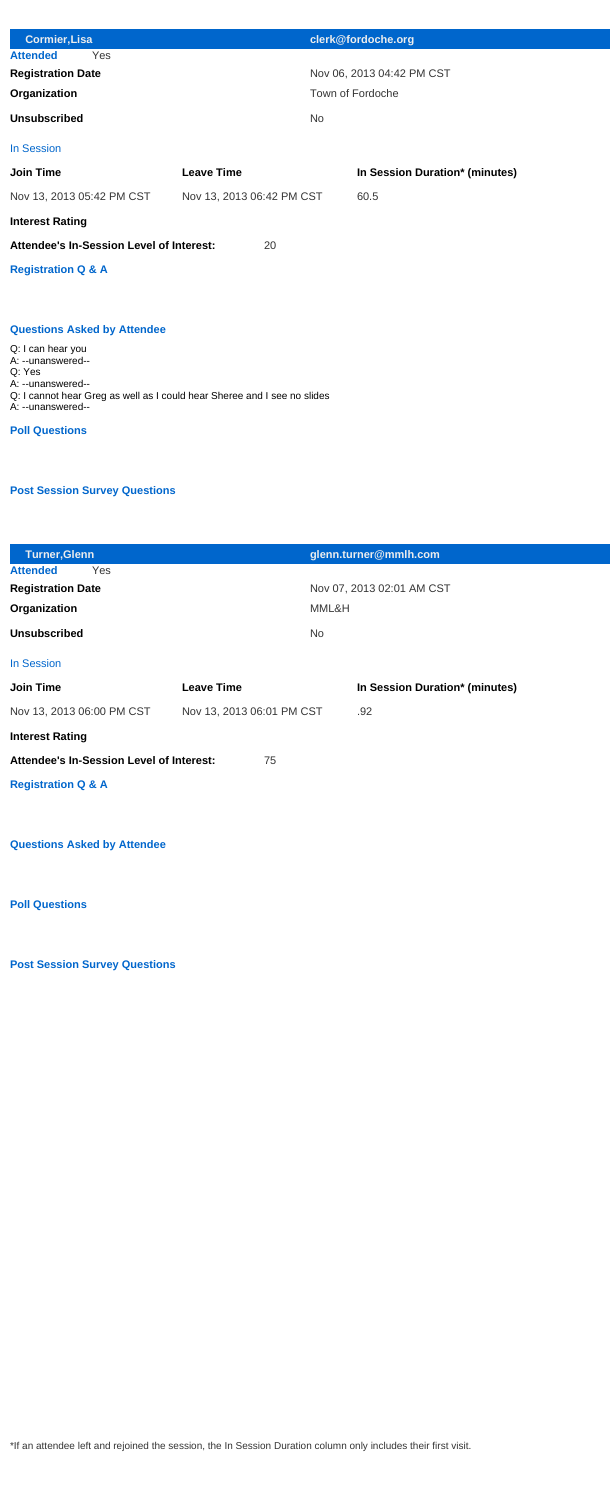| <b>Reeves, Rusty</b>                            |                           | rustree@centurytel.net         |
|-------------------------------------------------|---------------------------|--------------------------------|
| <b>Attended</b><br>Yes                          |                           |                                |
| <b>Registration Date</b>                        |                           | Nov 06, 2013 02:12 PM CST      |
| Organization                                    |                           | <b>LRWA</b>                    |
| <b>Unsubscribed</b>                             |                           | <b>No</b>                      |
| In Session                                      |                           |                                |
| <b>Join Time</b>                                | <b>Leave Time</b>         | In Session Duration* (minutes) |
| Nov 13, 2013 06:00 PM CST                       | Nov 13, 2013 06:42 PM CST | 42.13                          |
| <b>Interest Rating</b>                          |                           |                                |
| <b>Attendee's In-Session Level of Interest:</b> | 20                        |                                |
| <b>Registration Q &amp; A</b>                   |                           |                                |
|                                                 |                           |                                |
| <b>Questions Asked by Attendee</b>              |                           |                                |
|                                                 |                           |                                |
|                                                 |                           |                                |
| <b>Poll Questions</b>                           |                           |                                |

| <b>Benton, Sean</b>                             |                           | sean.benton@ci.monroe.la.us    |
|-------------------------------------------------|---------------------------|--------------------------------|
| <b>Attended</b><br>Yes                          |                           |                                |
| <b>Registration Date</b>                        |                           | Nov 13, 2013 10:41 AM CST      |
| Organization                                    |                           | City of Monroe                 |
| <b>Unsubscribed</b>                             | <b>No</b>                 |                                |
| <b>In Session</b>                               |                           |                                |
| <b>Join Time</b>                                | <b>Leave Time</b>         | In Session Duration* (minutes) |
| Nov 13, 2013 05:56 PM CST                       | Nov 13, 2013 06:41 PM CST | 44.78                          |
| <b>Interest Rating</b>                          |                           |                                |
| <b>Attendee's In-Session Level of Interest:</b> | 46                        |                                |
| <b>Registration Q &amp; A</b>                   |                           |                                |
|                                                 |                           |                                |
| <b>Questions Asked by Attendee</b>              |                           |                                |

**Post Session Survey Questions**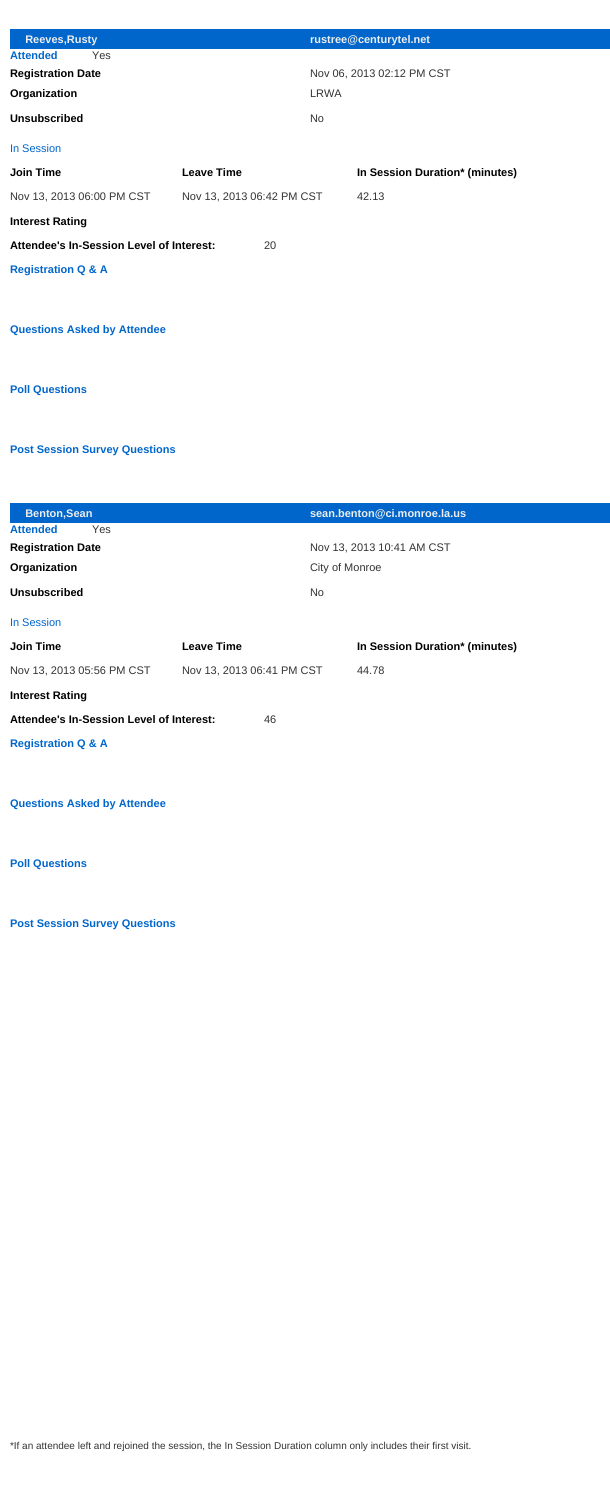| <b>Skaggs, Brady</b>                            |                           | brady.skaggs@wsnelson.com                        |
|-------------------------------------------------|---------------------------|--------------------------------------------------|
| <b>Attended</b><br>Yes                          |                           |                                                  |
| <b>Registration Date</b>                        |                           | Nov 11, 2013 04:16 PM CST                        |
| Organization                                    |                           | W. S. Nelson & Company, Engineers and Architects |
| <b>Unsubscribed</b>                             |                           | <b>No</b>                                        |
| <b>In Session</b>                               |                           |                                                  |
| <b>Join Time</b>                                | <b>Leave Time</b>         | In Session Duration* (minutes)                   |
| Nov 13, 2013 06:10 PM CST                       | Nov 13, 2013 06:42 PM CST | 31.98                                            |
| <b>Interest Rating</b>                          |                           |                                                  |
| <b>Attendee's In-Session Level of Interest:</b> | 39                        |                                                  |
| <b>Registration Q &amp; A</b>                   |                           |                                                  |
| <b>Questions Asked by Attendee</b>              |                           |                                                  |
|                                                 |                           |                                                  |
| <b>Poll Questions</b>                           |                           |                                                  |

| <b>Carter, Darrill</b>                             |                           | obdobd@hotmail.com             |
|----------------------------------------------------|---------------------------|--------------------------------|
| <b>Attended</b><br>Yes<br><b>Registration Date</b> |                           |                                |
| Organization                                       | Nov 06, 2013 07:31 PM CST |                                |
| <b>Unsubscribed</b>                                |                           | <b>No</b>                      |
| <b>In Session</b>                                  |                           |                                |
| <b>Join Time</b>                                   | <b>Leave Time</b>         | In Session Duration* (minutes) |
| Nov 13, 2013 06:02 PM CST                          | Nov 13, 2013 06:19 PM CST | 17.45                          |
| <b>Interest Rating</b>                             |                           |                                |
| Attendee's In-Session Level of Interest:           | 72                        |                                |
| <b>Registration Q &amp; A</b>                      |                           |                                |
|                                                    |                           |                                |
| <b>Questions Asked by Attendee</b>                 |                           |                                |

**Post Session Survey Questions**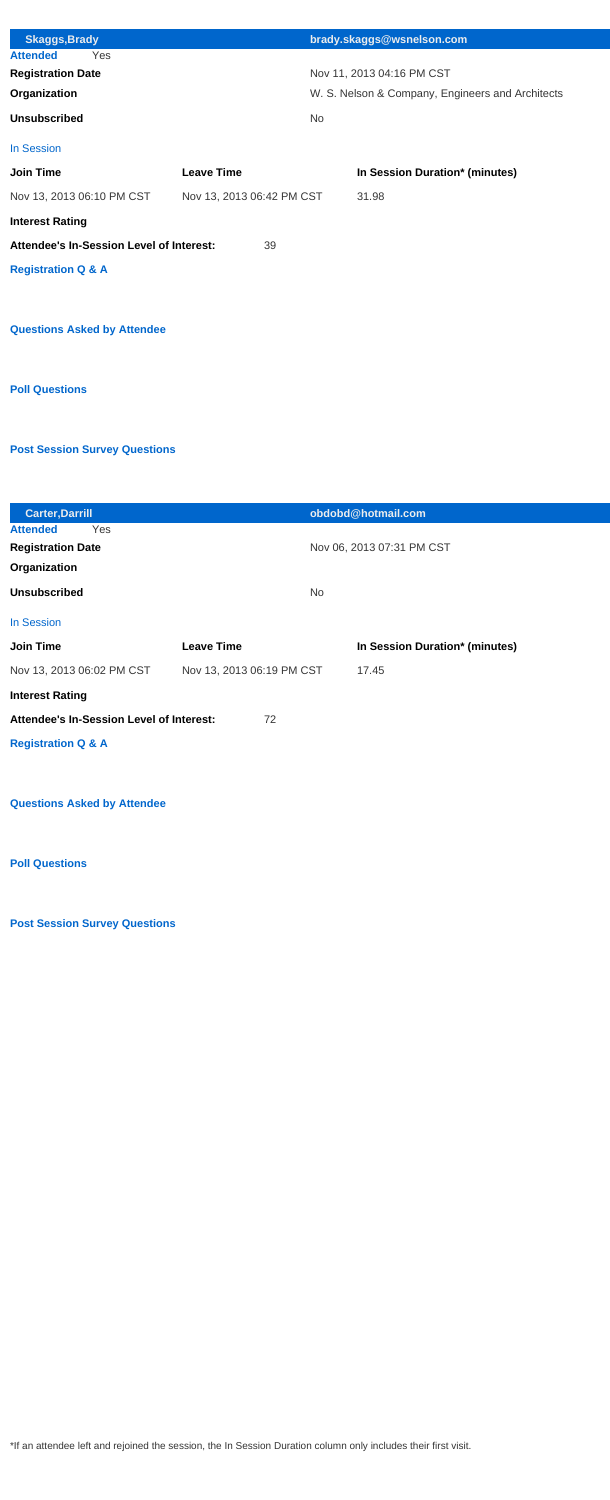| <b>Bacas, Chad</b>                 |                                          |                           |           | bacasc@forteandtablada.com     |
|------------------------------------|------------------------------------------|---------------------------|-----------|--------------------------------|
| <b>Attended</b>                    | Yes                                      |                           |           |                                |
| <b>Registration Date</b>           |                                          |                           |           | Nov 07, 2013 08:52 PM CST      |
| Organization                       |                                          |                           |           |                                |
| <b>Unsubscribed</b>                |                                          |                           | <b>No</b> |                                |
| <b>In Session</b>                  |                                          |                           |           |                                |
| <b>Join Time</b>                   |                                          | <b>Leave Time</b>         |           | In Session Duration* (minutes) |
| Nov 13, 2013 06:12 PM CST          |                                          | Nov 13, 2013 06:42 PM CST |           | 30.08                          |
| <b>Interest Rating</b>             |                                          |                           |           |                                |
|                                    | Attendee's In-Session Level of Interest: | 20                        |           |                                |
| <b>Registration Q &amp; A</b>      |                                          |                           |           |                                |
|                                    |                                          |                           |           |                                |
| <b>Questions Asked by Attendee</b> |                                          |                           |           |                                |
| <b>Poll Questions</b>              |                                          |                           |           |                                |

3.1.4.1 Design of intake structures Leave a. Delete remainder of section

| <b>Brou, Robert</b>                             |                           | rbrou@scpwater.org             |
|-------------------------------------------------|---------------------------|--------------------------------|
| <b>Attended</b><br>Yes                          |                           |                                |
| <b>Registration Date</b>                        |                           | Nov 13, 2013 05:51 PM CST      |
| Organization                                    |                           | <b>St. Charles Waterworks</b>  |
| <b>Unsubscribed</b>                             |                           | <b>No</b>                      |
| In Session                                      |                           |                                |
| <b>Join Time</b>                                | <b>Leave Time</b>         | In Session Duration* (minutes) |
| Nov 13, 2013 05:51 PM CST                       | Nov 13, 2013 06:41 PM CST | 49.97                          |
| <b>Interest Rating</b>                          |                           |                                |
| <b>Attendee's In-Session Level of Interest:</b> | 75                        |                                |
| <b>Registration Q &amp; A</b>                   |                           |                                |
|                                                 |                           |                                |
|                                                 |                           |                                |
| <b>Questions Asked by Attendee</b>              |                           |                                |
| Q: Source Development                           |                           |                                |
| $  -$                                           |                           |                                |

3.0 General Delete

3.1 Surface Water Delete

3.1.1 Quantity

 a. delete" …and should include consideration of multiple year droughts."

 Delete b.

 Delete c.

 Delete d.

3.1.2 Quality Delete a.

3.1.3 Minimum Treatment Delete a. Delete b.

A: greg- i can't see you screen please bring up your pwpt

Q: Section 3.2.1.2 Develop a compliance Calendar for systems to come into compliance based on the size of the system. A: --unanswered--

Q: Pumping Facilities

6.0 Delete 2nd sentence "Subsurface pits or pump rooms and inaccessible installations should be avoided.

6.1 Location

Delete 1st paragraph

6.1.1 Delete b. Delete c.

6.2 Pumping Stations Delete b. Delete c. Delete e. Delete f.

6.2.2 Equipment Servicing Delete c.

6.2.3 Stairways and Ladders Delete b.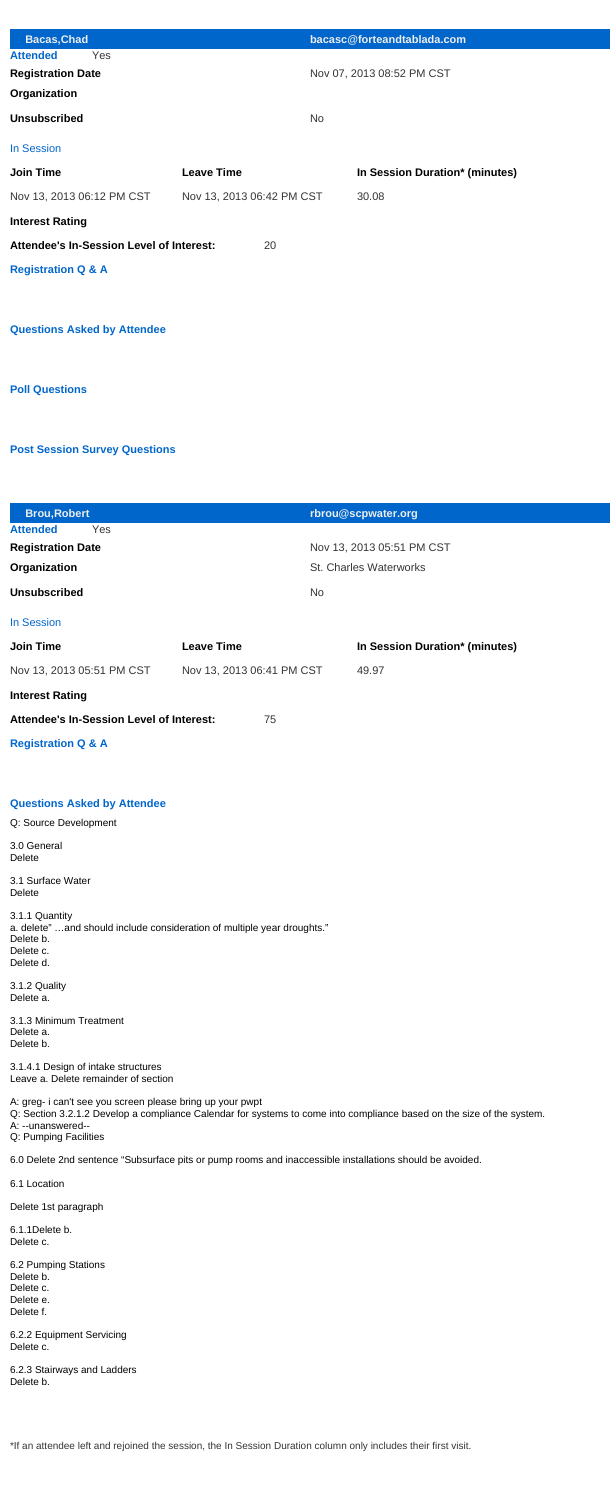6.2.4 Heating Delete a.

6.2.5 Ventilation Delete 1st two sentences. Re-write third " Before entry forced ventilation of at least six changes of air per hour shall be provided for:"

6.2.6 Dehumidification Delete entire section

6.2.7 Lighting Delete entire section

6.2.8 Sanitary and other conveniences Delete entire section

6.3 Pumps Delete c. 6.3.1 Suction Lift Delete entire section

6.4 Booster Pumps Delete 2nd sentence in b. Change 20psi to 15 psi in c. Delete 2nd sentence Delete d.

6.4.1 Re-write to read "Each booster station shall contain sufficient pump capacity to maintain 15 psi in the downstream section of the dis

A: --unanswered--

Q: 6.4.1 Re-write to read "Each booster station shall contain sufficient pump capacity to maintain 15 psi in the downstream section of the distribution system with the largest pump out of service."

6.4.2 Metering Delete entire section

6.4.3 Inline booster pumps Delete entire section

6.4.4 Individual residential booster pumps Delete entire section

6.6.1 Valves Delete entire section

6.6.2 Piping Delete a. Add "be protected against "excessive" surge or water hammer" Delete e.

6.6.3 Gauges and meters Delete entire section

6.6.5 Controls Delete all except "Electrical controls shall be located above grade."

6.6.7 Water pre-lubrication Delete entire section

A: --unanswered-- Q: It is VERY difficult to understand what Greg is saying A: --unanswered--

**Poll Questions**

#### **Post Session Survey Questions**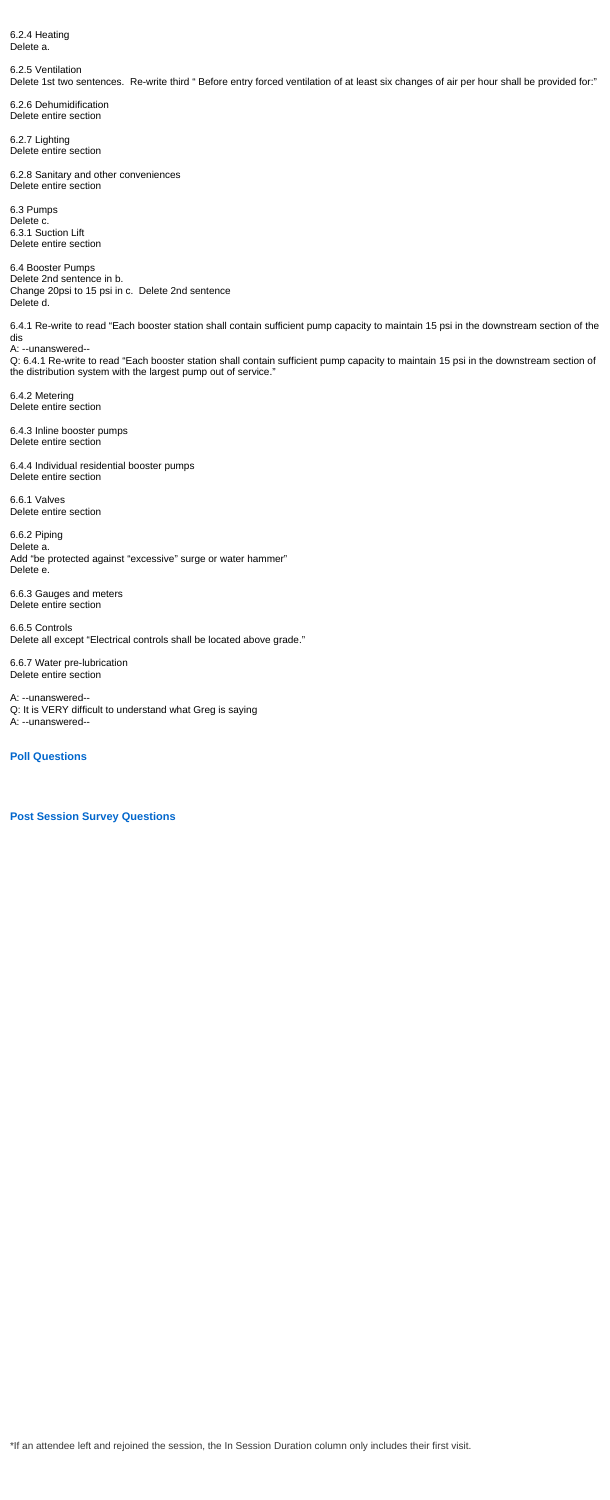| <b>VALEGA, PAT</b>                                                                                |                           | diversionh2o@eatel.net         |
|---------------------------------------------------------------------------------------------------|---------------------------|--------------------------------|
| <b>Attended</b><br>Yes                                                                            |                           |                                |
| <b>Registration Date</b>                                                                          |                           | Nov 07, 2013 11:11 AM CST      |
| Organization                                                                                      |                           | <b>DIVERSION WATER CO LLC</b>  |
| <b>Unsubscribed</b>                                                                               |                           | <b>No</b>                      |
| In Session                                                                                        |                           |                                |
| <b>Join Time</b>                                                                                  | <b>Leave Time</b>         | In Session Duration* (minutes) |
| Nov 13, 2013 05:52 PM CST                                                                         | Nov 13, 2013 06:42 PM CST | 50.67                          |
| <b>Interest Rating</b>                                                                            |                           |                                |
| Attendee's In-Session Level of Interest:                                                          | 71                        |                                |
| <b>Registration Q &amp; A</b>                                                                     |                           |                                |
|                                                                                                   |                           |                                |
| <b>Questions Asked by Attendee</b>                                                                |                           |                                |
| Q: 106<br>A: --unanswered--<br>Q: CAN I GET COPIES OF ALL WHAT YOU JUST READ<br>A: --unanswered-- |                           |                                |

#### **Poll Questions**

## **Post Session Survey Questions**

| Denova, Don                              |                           | drdenova@dow.com               |
|------------------------------------------|---------------------------|--------------------------------|
| <b>Attended</b><br>Yes                   |                           |                                |
| <b>Registration Date</b>                 |                           | Nov 07, 2013 02:26 PM CST      |
| Organization                             |                           | The Dow Chemical Co.           |
| <b>Unsubscribed</b>                      | <b>No</b>                 |                                |
| <b>In Session</b>                        |                           |                                |
| <b>Join Time</b>                         | <b>Leave Time</b>         | In Session Duration* (minutes) |
| Nov 13, 2013 05:58 PM CST                | Nov 13, 2013 06:41 PM CST | 43.45                          |
| <b>Interest Rating</b>                   |                           |                                |
| Attendee's In-Session Level of Interest: | 20                        |                                |
| <b>Registration Q &amp; A</b>            |                           |                                |
|                                          |                           |                                |
| <b>Questions Asked by Attendee</b>       |                           |                                |

**Post Session Survey Questions**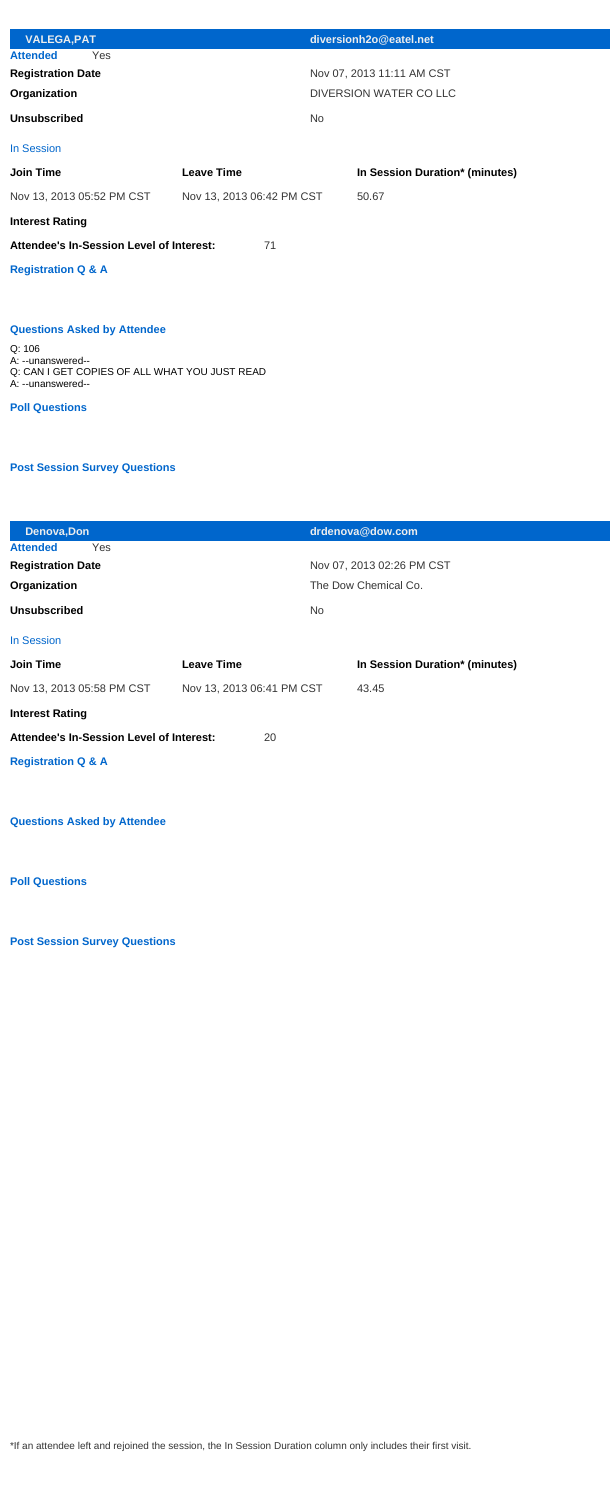| <b>GILLUM, SHARON</b>                           |                           |           | pwp@cox-internet.com           |
|-------------------------------------------------|---------------------------|-----------|--------------------------------|
| <b>Attended</b><br>Yes                          |                           |           |                                |
| <b>Registration Date</b>                        |                           |           | Nov 07, 2013 10:04 AM CST      |
| Organization                                    |                           |           | <b>CITY OF PATTERSON</b>       |
| <b>Unsubscribed</b>                             |                           | <b>No</b> |                                |
| <b>In Session</b>                               |                           |           |                                |
| <b>Join Time</b>                                | <b>Leave Time</b>         |           | In Session Duration* (minutes) |
| Nov 13, 2013 05:42 PM CST                       | Nov 13, 2013 06:41 PM CST |           | 59.62                          |
| <b>Interest Rating</b>                          |                           |           |                                |
| <b>Attendee's In-Session Level of Interest:</b> | 80                        |           |                                |
| <b>Registration Q &amp; A</b>                   |                           |           |                                |
|                                                 |                           |           |                                |
| <b>Questions Asked by Attendee</b>              |                           |           |                                |
|                                                 |                           |           |                                |
|                                                 |                           |           |                                |
| <b>Poll Questions</b>                           |                           |           |                                |

| <b>Stoll, George</b>                     |                           | stollengineering@bellsouth.net |
|------------------------------------------|---------------------------|--------------------------------|
| Yes<br><b>Attended</b>                   |                           |                                |
| <b>Registration Date</b>                 |                           | Nov 12, 2013 04:11 PM CST      |
| Organization                             |                           | <b>Conculting Engineer</b>     |
| <b>Unsubscribed</b>                      |                           | <b>No</b>                      |
| <b>In Session</b>                        |                           |                                |
| <b>Join Time</b>                         | <b>Leave Time</b>         | In Session Duration* (minutes) |
| Nov 13, 2013 06:00 PM CST                | Nov 13, 2013 06:42 PM CST | 42.45                          |
| <b>Interest Rating</b>                   |                           |                                |
| Attendee's In-Session Level of Interest: | 77                        |                                |
| <b>Registration Q &amp; A</b>            |                           |                                |
|                                          |                           |                                |
|                                          |                           |                                |

## **Questions Asked by Attendee**

**Post Session Survey Questions**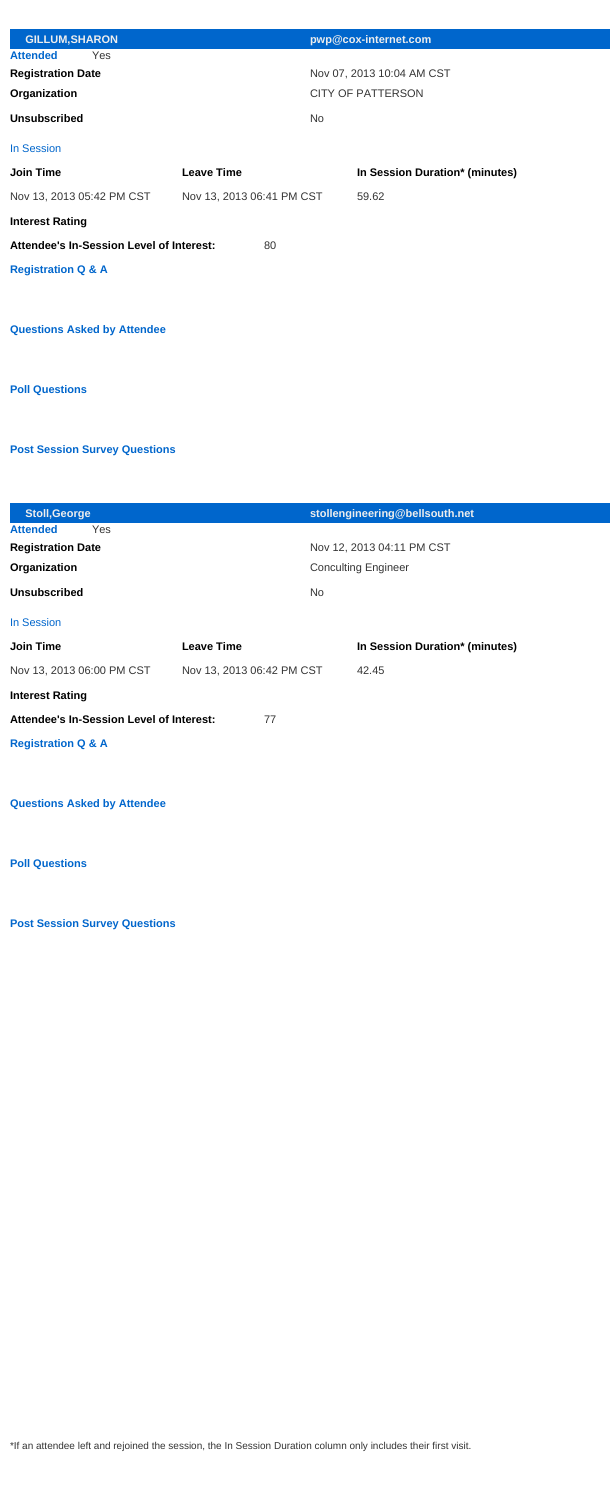| <b>Smith, Joe</b>                               |                           | joejackwwt@aol.com             |
|-------------------------------------------------|---------------------------|--------------------------------|
| <b>Attended</b><br>Yes                          |                           |                                |
| <b>Registration Date</b>                        |                           | Nov 07, 2013 07:03 PM CST      |
| Organization                                    |                           | Town of Arcadia                |
| <b>Unsubscribed</b>                             |                           | <b>No</b>                      |
| <b>In Session</b>                               |                           |                                |
| <b>Join Time</b>                                | <b>Leave Time</b>         | In Session Duration* (minutes) |
| Nov 13, 2013 05:42 PM CST                       | Nov 13, 2013 06:41 PM CST | 59.4                           |
| <b>Interest Rating</b>                          |                           |                                |
| <b>Attendee's In-Session Level of Interest:</b> | 47                        |                                |
| <b>Registration Q &amp; A</b>                   |                           |                                |
|                                                 |                           |                                |
| <b>Questions Asked by Attendee</b>              |                           |                                |
|                                                 |                           |                                |
|                                                 |                           |                                |
| <b>Poll Questions</b>                           |                           |                                |

| <b>Carpenter, Carlos</b>                 |                           | mc063052@aol.com               |
|------------------------------------------|---------------------------|--------------------------------|
| <b>Attended</b><br>Yes                   |                           |                                |
| <b>Registration Date</b>                 |                           | Nov 08, 2013 05:40 PM CST      |
| Organization                             |                           | Village of Calvin              |
| <b>Unsubscribed</b>                      |                           | <b>No</b>                      |
| In Session                               |                           |                                |
| <b>Join Time</b>                         | <b>Leave Time</b>         | In Session Duration* (minutes) |
| Nov 13, 2013 06:00 PM CST                | Nov 13, 2013 06:41 PM CST | 40.78                          |
| <b>Interest Rating</b>                   |                           |                                |
| Attendee's In-Session Level of Interest: | 75                        |                                |
| <b>Registration Q &amp; A</b>            |                           |                                |
|                                          |                           |                                |
| <b>Questions Asked by Attendee</b>       |                           |                                |

**Post Session Survey Questions**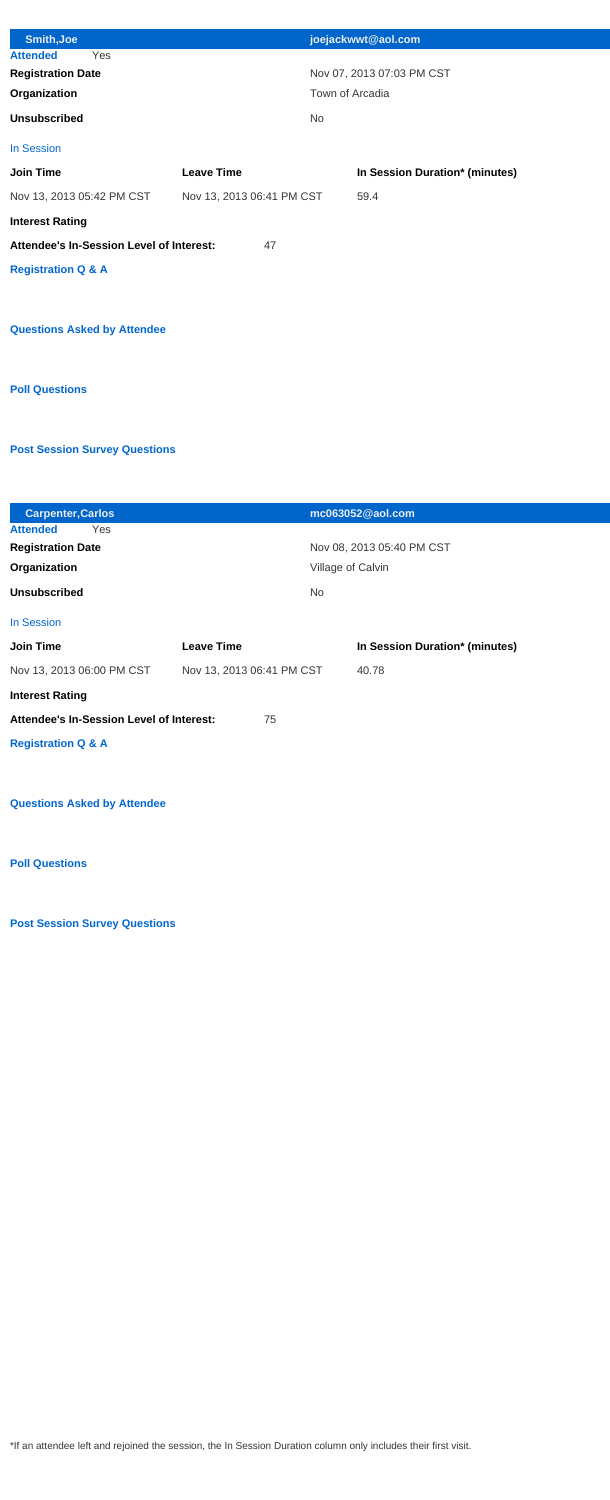| <b>Chenier, Jody</b>                            |                           | jody.chenier@stjamesla.com     |
|-------------------------------------------------|---------------------------|--------------------------------|
| <b>Attended</b><br>Yes                          |                           |                                |
| <b>Registration Date</b>                        |                           | Nov 13, 2013 07:35 AM CST      |
| Organization                                    |                           | St. James Parish Gov't         |
| <b>Unsubscribed</b>                             |                           | <b>No</b>                      |
| <b>In Session</b>                               |                           |                                |
| <b>Join Time</b>                                | <b>Leave Time</b>         | In Session Duration* (minutes) |
| Nov 13, 2013 05:42 PM CST                       | Nov 13, 2013 06:41 PM CST | 59.4                           |
| <b>Interest Rating</b>                          |                           |                                |
| <b>Attendee's In-Session Level of Interest:</b> | 80                        |                                |
| <b>Registration Q &amp; A</b>                   |                           |                                |
|                                                 |                           |                                |
| <b>Questions Asked by Attendee</b>              |                           |                                |
|                                                 |                           |                                |
| <b>Poll Questions</b>                           |                           |                                |

| <b>Bordelon, Lelia</b>                   |                   | lelia.bordelon@la.gov          |
|------------------------------------------|-------------------|--------------------------------|
| <b>Attended</b><br>Yes                   |                   |                                |
| <b>Registration Date</b>                 |                   | Nov 07, 2013 07:57 AM CST      |
| Organization                             |                   | East La. Mental Health System  |
| <b>Unsubscribed</b>                      |                   | <b>No</b>                      |
| In Session                               |                   |                                |
| <b>Join Time</b>                         | <b>Leave Time</b> | In Session Duration* (minutes) |
|                                          |                   |                                |
| <b>Interest Rating</b>                   |                   |                                |
| Attendee's In-Session Level of Interest: | 75                |                                |
| <b>Registration Q &amp; A</b>            |                   |                                |
|                                          |                   |                                |
| <b>Questions Asked by Attendee</b>       |                   |                                |

**Post Session Survey Questions**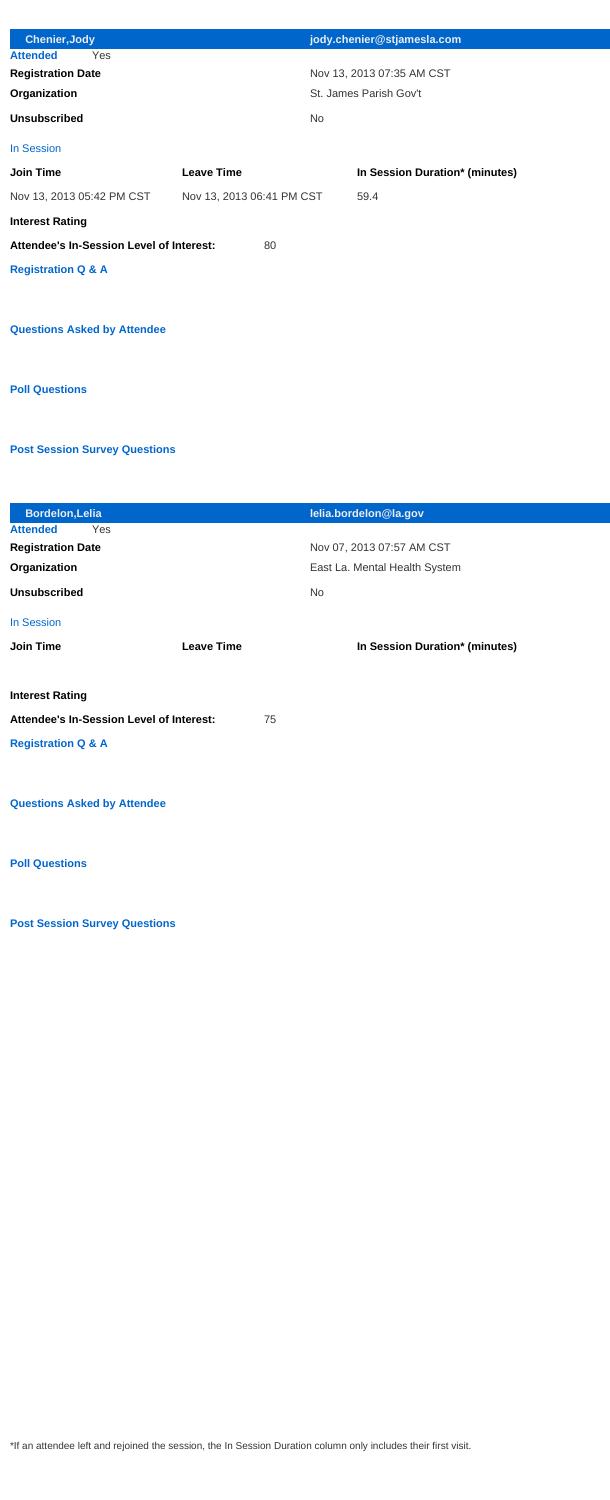| Mader, Benjamin                                 |                           | bmader@madereng.com            |
|-------------------------------------------------|---------------------------|--------------------------------|
| <b>Attended</b><br>Yes                          |                           |                                |
| <b>Registration Date</b>                        |                           | Nov 11, 2013 04:49 PM CST      |
| Organization                                    |                           | Mader Engineering, Inc.        |
| <b>Unsubscribed</b>                             |                           | <b>No</b>                      |
| <b>In Session</b>                               |                           |                                |
| <b>Join Time</b>                                | <b>Leave Time</b>         | In Session Duration* (minutes) |
| Nov 13, 2013 06:00 PM CST                       | Nov 13, 2013 06:42 PM CST | 41.97                          |
| <b>Interest Rating</b>                          |                           |                                |
| <b>Attendee's In-Session Level of Interest:</b> | 49                        |                                |
| <b>Registration Q &amp; A</b>                   |                           |                                |
|                                                 |                           |                                |
| <b>Questions Asked by Attendee</b>              |                           |                                |
|                                                 |                           |                                |
|                                                 |                           |                                |
| <b>Poll Questions</b>                           |                           |                                |

| <b>Gorden, Greg</b>                             |                           | ggordon@stpgov.org             |
|-------------------------------------------------|---------------------------|--------------------------------|
| <b>Attended</b><br>Yes                          |                           |                                |
| <b>Registration Date</b>                        |                           | Nov 13, 2013 05:41 PM CST      |
| Organization                                    |                           | St. Tammany Parish             |
| <b>Unsubscribed</b>                             |                           | <b>No</b>                      |
| In Session                                      |                           |                                |
| <b>Join Time</b>                                | <b>Leave Time</b>         | In Session Duration* (minutes) |
| Nov 13, 2013 05:42 PM CST                       | Nov 13, 2013 06:41 PM CST | 59.28                          |
| <b>Interest Rating</b>                          |                           |                                |
| <b>Attendee's In-Session Level of Interest:</b> | 67                        |                                |
| <b>Registration Q &amp; A</b>                   |                           |                                |
|                                                 |                           |                                |
|                                                 |                           |                                |
| <b>Questions Asked by Attendee</b>              |                           |                                |
| Q: I can hear you                               |                           |                                |

A: --unanswered--

#### **Poll Questions**

**Post Session Survey Questions**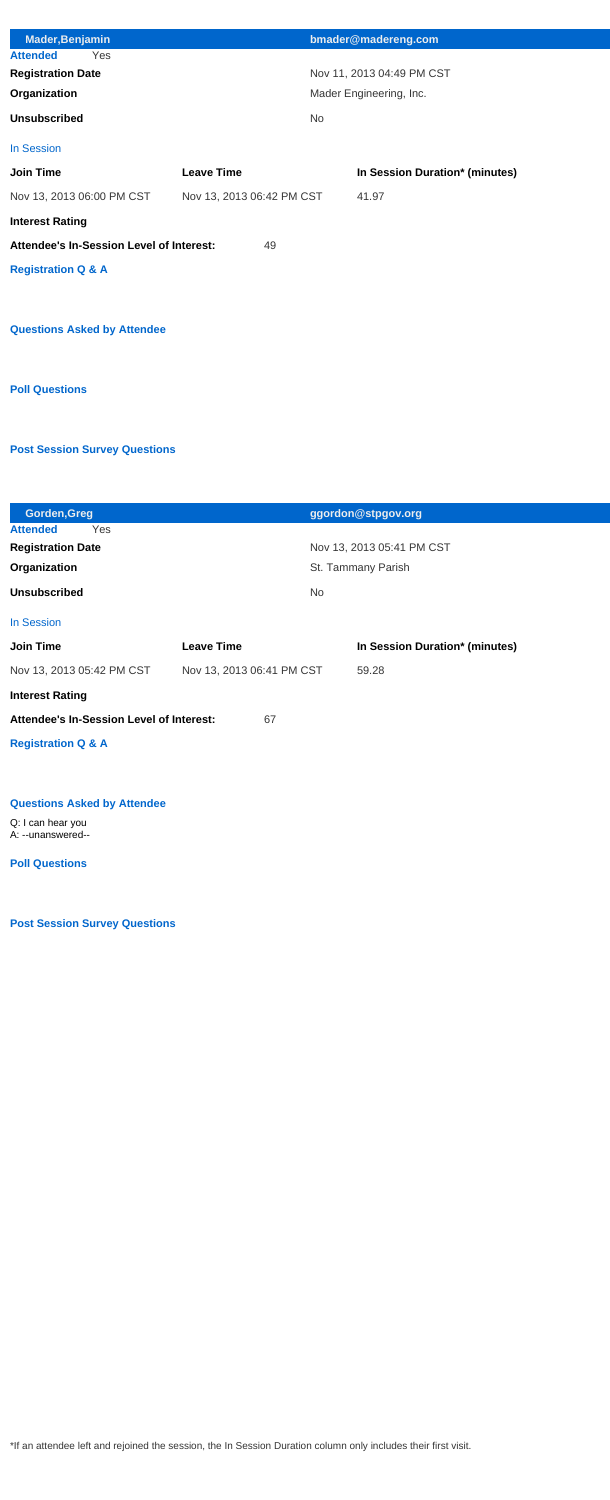| <b>Adams, Charles</b>                    |                           | charleswadams@amwater.com      |
|------------------------------------------|---------------------------|--------------------------------|
| <b>Attended</b><br>Yes                   |                           |                                |
| <b>Registration Date</b>                 |                           | Nov 07, 2013 03:37 PM CST      |
| Organization                             |                           | American Water - Fort Polk     |
| <b>Unsubscribed</b>                      |                           | <b>No</b>                      |
| <b>In Session</b>                        |                           |                                |
| <b>Join Time</b>                         | <b>Leave Time</b>         | In Session Duration* (minutes) |
| Nov 13, 2013 05:54 PM CST                | Nov 13, 2013 06:42 PM CST | 48.58                          |
| <b>Interest Rating</b>                   |                           |                                |
| Attendee's In-Session Level of Interest: | 77                        |                                |
| <b>Registration Q &amp; A</b>            |                           |                                |
|                                          |                           |                                |
| <b>Questions Asked by Attendee</b>       |                           |                                |
|                                          |                           |                                |
| <b>Poll Questions</b>                    |                           |                                |

| <b>Robert, Rickey</b>                           |                           | rrobert@scpwater.org                 |
|-------------------------------------------------|---------------------------|--------------------------------------|
| <b>Attended</b><br>Yes                          |                           |                                      |
| <b>Registration Date</b>                        |                           | Nov 13, 2013 05:44 PM CST            |
| Organization                                    |                           | <b>St. Charles Parish WaterWorks</b> |
| <b>Unsubscribed</b>                             |                           | <b>No</b>                            |
| In Session                                      |                           |                                      |
| <b>Join Time</b>                                | <b>Leave Time</b>         | In Session Duration* (minutes)       |
| Nov 13, 2013 05:46 PM CST                       | Nov 13, 2013 05:48 PM CST | 2.1                                  |
| <b>Interest Rating</b>                          |                           |                                      |
| <b>Attendee's In-Session Level of Interest:</b> | 70                        |                                      |
| <b>Registration Q &amp; A</b>                   |                           |                                      |
|                                                 |                           |                                      |
|                                                 |                           |                                      |

**Questions Asked by Attendee**

**Post Session Survey Questions**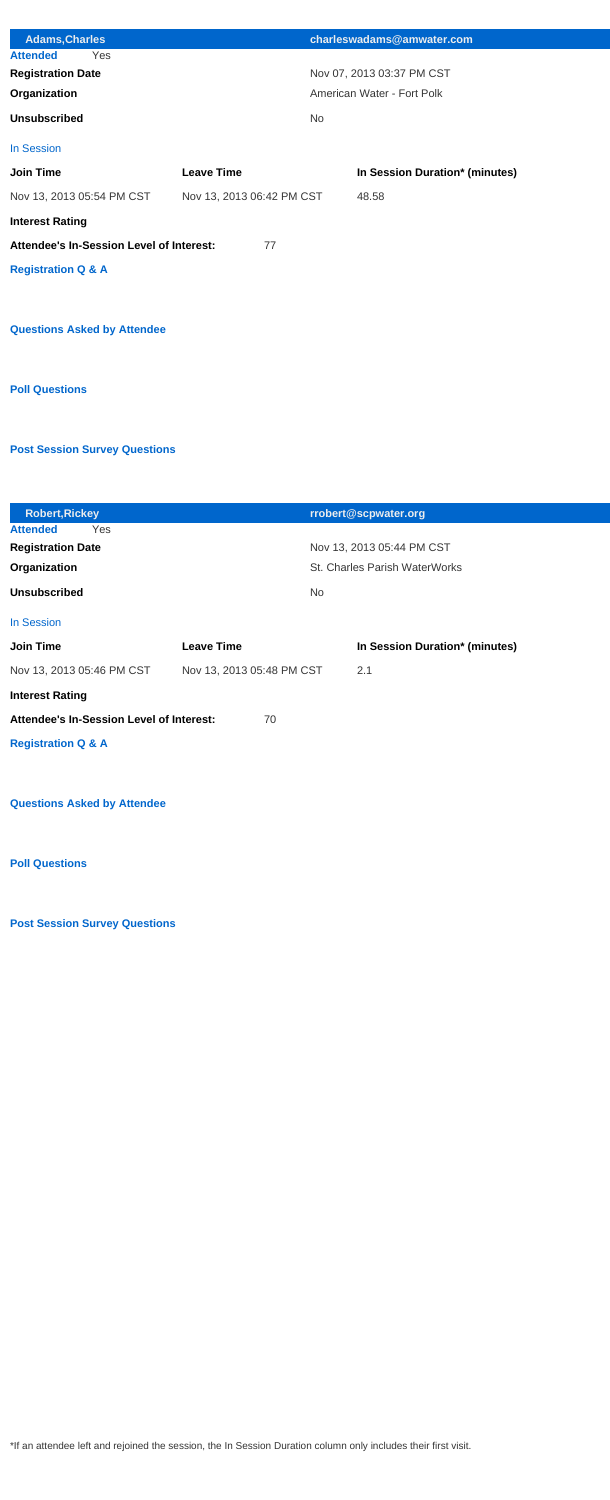| lubben, kam                                     |                           | kansell@tesi-usa.com                |
|-------------------------------------------------|---------------------------|-------------------------------------|
| <b>Attended</b><br>Yes                          |                           |                                     |
| <b>Registration Date</b>                        |                           | Nov 11, 2013 09:41 AM CST           |
| Organization                                    |                           | Total Environmental Solutoins, Inc. |
| <b>Unsubscribed</b>                             |                           | <b>No</b>                           |
| <b>In Session</b>                               |                           |                                     |
| <b>Join Time</b>                                | <b>Leave Time</b>         | In Session Duration* (minutes)      |
| Nov 13, 2013 06:07 PM CST                       | Nov 13, 2013 06:42 PM CST | 35.33                               |
| <b>Interest Rating</b>                          |                           |                                     |
| <b>Attendee's In-Session Level of Interest:</b> | 72                        |                                     |
| <b>Registration Q &amp; A</b>                   |                           |                                     |
|                                                 |                           |                                     |
| <b>Questions Asked by Attendee</b>              |                           |                                     |
| <b>Poll Questions</b>                           |                           |                                     |

| <b>Barr, Dean</b>                                     |                           | minwp@suddenlinkmail.com       |  |
|-------------------------------------------------------|---------------------------|--------------------------------|--|
| Yes<br><b>Attended</b>                                |                           |                                |  |
| <b>Registration Date</b>                              |                           | Nov 08, 2013 08:40 AM CST      |  |
| Organization                                          |                           | LA-1119021 City of Minden      |  |
| <b>Unsubscribed</b>                                   |                           | <b>No</b>                      |  |
| <b>In Session</b>                                     |                           |                                |  |
| <b>Join Time</b>                                      | <b>Leave Time</b>         | In Session Duration* (minutes) |  |
| Nov 13, 2013 06:03 PM CST                             | Nov 13, 2013 06:31 PM CST | 28.65                          |  |
| <b>Interest Rating</b>                                |                           |                                |  |
| <b>Attendee's In-Session Level of Interest:</b><br>73 |                           |                                |  |
| <b>Registration Q &amp; A</b>                         |                           |                                |  |
|                                                       |                           |                                |  |
|                                                       |                           |                                |  |

#### **Questions Asked by Attendee**

**Post Session Survey Questions**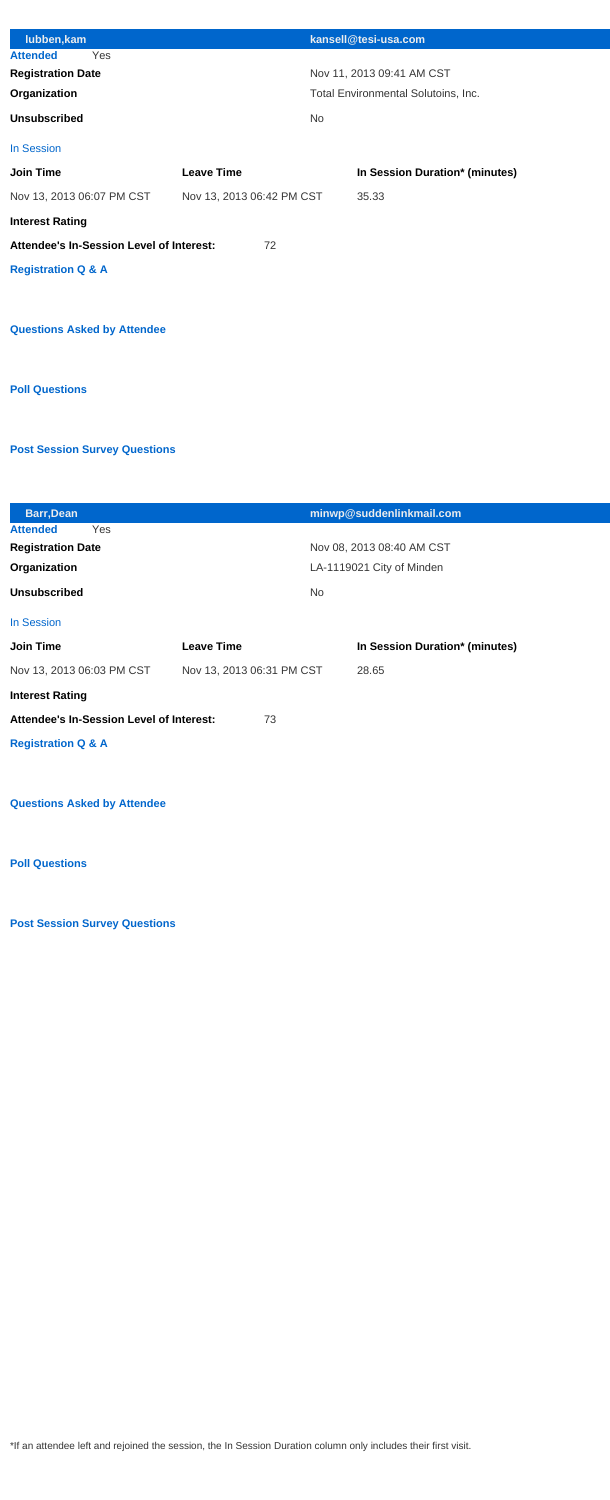| Zelasko, Ted                             |                           | zekez@earthlink.net                        |
|------------------------------------------|---------------------------|--------------------------------------------|
| <b>Attended</b><br>Yes                   |                           |                                            |
| <b>Registration Date</b>                 |                           | Nov 11, 2013 10:37 AM CST                  |
| Organization                             |                           | <b>Total Environmental Solutions, Inc.</b> |
| <b>Unsubscribed</b>                      |                           | <b>No</b>                                  |
| <b>In Session</b>                        |                           |                                            |
| <b>Join Time</b>                         | <b>Leave Time</b>         | In Session Duration* (minutes)             |
| Nov 13, 2013 06:01 PM CST                | Nov 13, 2013 06:41 PM CST | 40.15                                      |
| <b>Interest Rating</b>                   |                           |                                            |
| Attendee's In-Session Level of Interest: | 55                        |                                            |
| <b>Registration Q &amp; A</b>            |                           |                                            |
|                                          |                           |                                            |
| <b>Questions Asked by Attendee</b>       |                           |                                            |
|                                          |                           |                                            |
| <b>Poll Questions</b>                    |                           |                                            |

| conner, eric                                   |                           | connercivil@yahoo.com          |  |
|------------------------------------------------|---------------------------|--------------------------------|--|
| <b>Attended</b><br>Yes                         |                           |                                |  |
| <b>Registration Date</b>                       |                           | Nov 12, 2013 06:34 AM CST      |  |
| Organization                                   |                           | <b>Conner Engineering, LLC</b> |  |
| <b>Unsubscribed</b>                            |                           | <b>No</b>                      |  |
| In Session                                     |                           |                                |  |
| <b>Join Time</b>                               | <b>Leave Time</b>         | In Session Duration* (minutes) |  |
| Nov 13, 2013 06:28 PM CST                      | Nov 13, 2013 06:41 PM CST | 12.88                          |  |
| <b>Interest Rating</b>                         |                           |                                |  |
| Attendee's In-Session Level of Interest:<br>35 |                           |                                |  |
| <b>Registration Q &amp; A</b>                  |                           |                                |  |
|                                                |                           |                                |  |
|                                                |                           |                                |  |

#### **Questions Asked by Attendee**

**Post Session Survey Questions**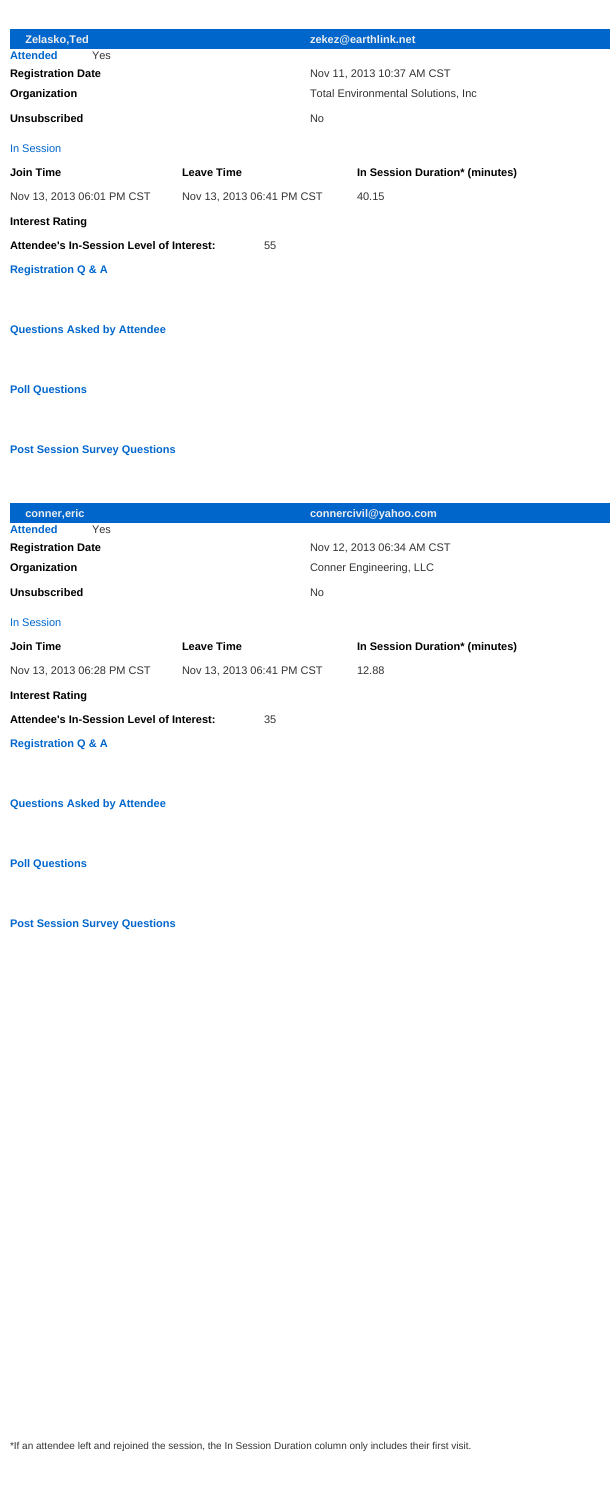| Alexander, Debra                                |                           | d alexanderclerk2@att.net      |
|-------------------------------------------------|---------------------------|--------------------------------|
| <b>Attended</b><br>Yes.                         |                           |                                |
| <b>Registration Date</b>                        |                           | Nov 12, 2013 03:10 PM CST      |
| Organization                                    |                           | <b>Newellton</b>               |
| <b>Unsubscribed</b>                             |                           | <b>No</b>                      |
| In Session                                      |                           |                                |
| <b>Join Time</b>                                | <b>Leave Time</b>         | In Session Duration* (minutes) |
| Nov 13, 2013 05:57 PM CST                       | Nov 13, 2013 06:42 PM CST | 34.18                          |
| <b>Interest Rating</b>                          |                           |                                |
| <b>Attendee's In-Session Level of Interest:</b> | 40                        |                                |
| <b>Registration Q &amp; A</b>                   |                           |                                |

#### **Questions Asked by Attendee**

Q: i am having problem with the audio. i am going to exit and try another computer, Debra Alexander A: --unanswered--

#### **Poll Questions**

#### **Post Session Survey Questions**

| knight, julie                                   |                           | oldriverwater@hotmail.com      |
|-------------------------------------------------|---------------------------|--------------------------------|
| Yes<br><b>Attended</b>                          |                           |                                |
| <b>Registration Date</b>                        |                           | Nov 08, 2013 08:09 AM CST      |
| Organization                                    |                           | old river water works          |
| <b>Unsubscribed</b>                             |                           | <b>No</b>                      |
| <b>In Session</b>                               |                           |                                |
| <b>Join Time</b>                                | <b>Leave Time</b>         | In Session Duration* (minutes) |
| Nov 13, 2013 05:42 PM CST                       | Nov 13, 2013 06:42 PM CST | 60.32                          |
| <b>Interest Rating</b>                          |                           |                                |
| <b>Attendee's In-Session Level of Interest:</b> | 56                        |                                |
| <b>Registration Q &amp; A</b>                   |                           |                                |
|                                                 |                           |                                |
|                                                 |                           |                                |

#### **Questions Asked by Attendee**

**Post Session Survey Questions**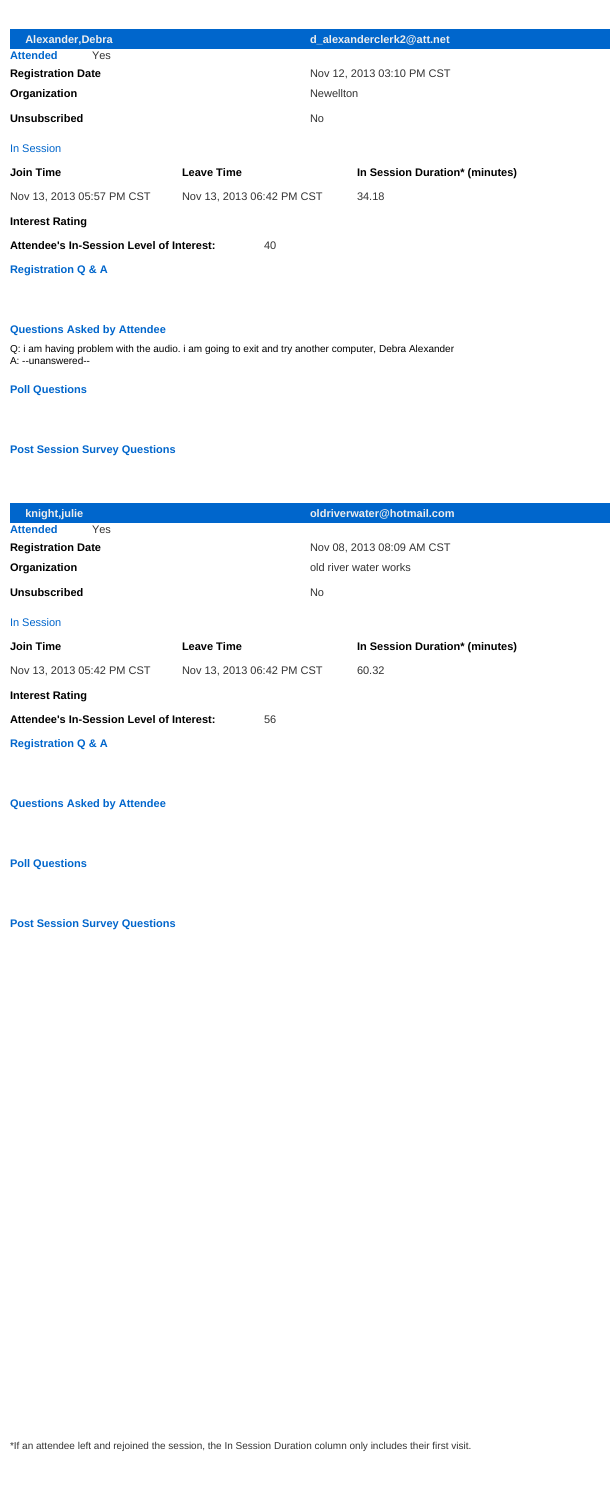| <b>Carter, Tommy</b>                     |                           | tjcarter-swow@comcast.net           |
|------------------------------------------|---------------------------|-------------------------------------|
| <b>Attended</b><br>Yes                   |                           |                                     |
| <b>Registration Date</b>                 |                           | Nov 07, 2013 10:55 AM CST           |
| Organization                             |                           | SouthWest Ouachita Waterworks, Inc. |
| <b>Unsubscribed</b>                      |                           | <b>No</b>                           |
| <b>In Session</b>                        |                           |                                     |
| <b>Join Time</b>                         | <b>Leave Time</b>         | In Session Duration* (minutes)      |
| Nov 13, 2013 05:49 PM CST                | Nov 13, 2013 06:41 PM CST | 52.5                                |
| <b>Interest Rating</b>                   |                           |                                     |
| Attendee's In-Session Level of Interest: | 75                        |                                     |
| <b>Registration Q &amp; A</b>            |                           |                                     |
|                                          |                           |                                     |
| <b>Questions Asked by Attendee</b>       |                           |                                     |
|                                          |                           |                                     |
| <b>Poll Questions</b>                    |                           |                                     |
|                                          |                           |                                     |

| <b>McCulloch, Julie</b>                               |                           | jmcculloch@cityofbakerla.com   |  |
|-------------------------------------------------------|---------------------------|--------------------------------|--|
| <b>Attended</b><br><b>Yes</b>                         |                           |                                |  |
| <b>Registration Date</b>                              |                           | Nov 07, 2013 03:29 PM CST      |  |
| Organization                                          |                           | City of Baker                  |  |
| <b>Unsubscribed</b>                                   |                           | <b>No</b>                      |  |
| <b>In Session</b>                                     |                           |                                |  |
| <b>Join Time</b>                                      | <b>Leave Time</b>         | In Session Duration* (minutes) |  |
| Nov 13, 2013 06:07 PM CST                             | Nov 13, 2013 06:41 PM CST | 33.88                          |  |
| <b>Interest Rating</b>                                |                           |                                |  |
| <b>Attendee's In-Session Level of Interest:</b><br>44 |                           |                                |  |
| <b>Registration Q &amp; A</b>                         |                           |                                |  |
|                                                       |                           |                                |  |
|                                                       |                           |                                |  |

## **Questions Asked by Attendee**

**Post Session Survey Questions**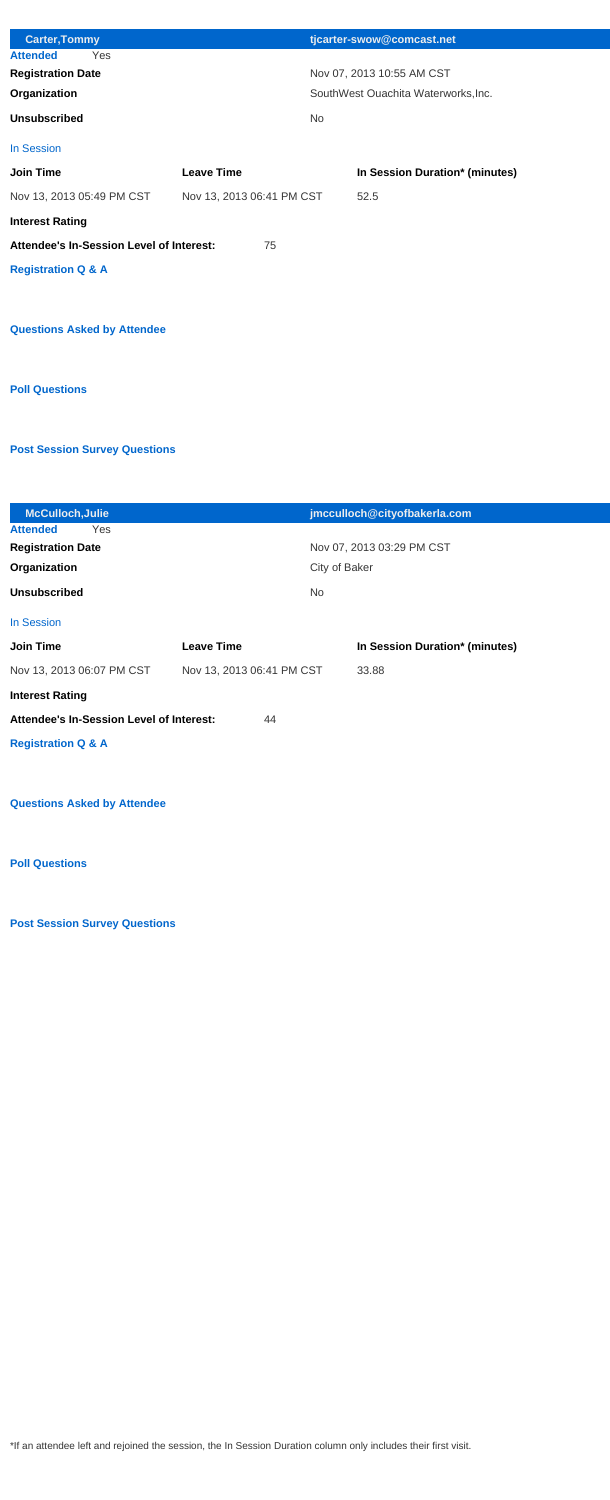| <b>Jenkins, Danette</b>                         |                           | djenkins@h2osystemsinc.com     |
|-------------------------------------------------|---------------------------|--------------------------------|
| <b>Attended</b><br>Yes                          |                           |                                |
| <b>Registration Date</b>                        |                           | Nov 06, 2013 09:55 PM CST      |
| Organization                                    |                           | H2O Systems, Inc.              |
| <b>Unsubscribed</b>                             |                           | <b>No</b>                      |
| <b>In Session</b>                               |                           |                                |
| <b>Join Time</b>                                | <b>Leave Time</b>         | In Session Duration* (minutes) |
| Nov 13, 2013 05:52 PM CST                       | Nov 13, 2013 06:08 PM CST | 15.95                          |
| <b>Interest Rating</b>                          |                           |                                |
| <b>Attendee's In-Session Level of Interest:</b> | 54                        |                                |
| <b>Registration Q &amp; A</b>                   |                           |                                |
|                                                 |                           |                                |
| <b>Questions Asked by Attendee</b>              |                           |                                |
|                                                 |                           |                                |
| <b>Poll Questions</b>                           |                           |                                |

| young, donn                              |                   | donna.young2@la.gov              |
|------------------------------------------|-------------------|----------------------------------|
| <b>Attended</b><br><b>No</b>             |                   |                                  |
| <b>Registration Date</b>                 |                   | Nov 07, 2013 07:50 AM CST        |
| Organization                             |                   | Eastern La. Mental Health System |
| <b>Unsubscribed</b>                      |                   | <b>No</b>                        |
| In Session                               |                   |                                  |
| <b>Join Time</b>                         | <b>Leave Time</b> | In Session Duration* (minutes)   |
|                                          |                   |                                  |
| <b>Interest Rating</b>                   |                   |                                  |
| Attendee's In-Session Level of Interest: |                   |                                  |
| <b>Registration Q &amp; A</b>            |                   |                                  |
|                                          |                   |                                  |
| <b>Questions Asked by Attendee</b>       |                   |                                  |

**Post Session Survey Questions**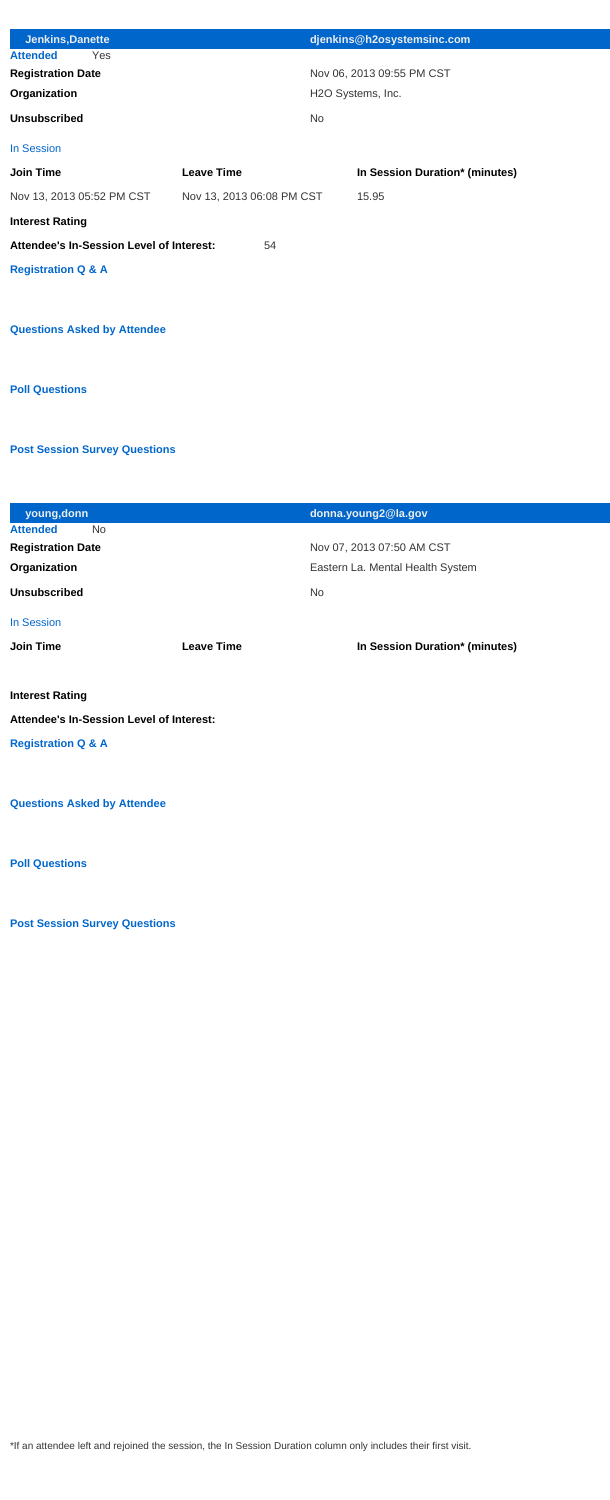|                                          | sean.benton@ci.momroe.la.us    |  |
|------------------------------------------|--------------------------------|--|
|                                          |                                |  |
|                                          | Nov 07, 2013 01:05 PM CST      |  |
|                                          | City of Monroe                 |  |
|                                          | <b>Bounce</b>                  |  |
|                                          |                                |  |
| <b>Leave Time</b>                        | In Session Duration* (minutes) |  |
|                                          |                                |  |
|                                          |                                |  |
| Attendee's In-Session Level of Interest: |                                |  |
|                                          |                                |  |
|                                          |                                |  |
| <b>Questions Asked by Attendee</b>       |                                |  |
|                                          |                                |  |
|                                          |                                |  |
|                                          |                                |  |

| Prejean, Dainae                          |                   | spl_consulting@yahoo.com       |
|------------------------------------------|-------------------|--------------------------------|
| <b>Attended</b><br><b>No</b>             |                   |                                |
| <b>Registration Date</b>                 |                   | Nov 07, 2013 10:58 AM CST      |
| Organization                             |                   | City of Franklin               |
| <b>Unsubscribed</b>                      |                   | <b>No</b>                      |
| <b>In Session</b>                        |                   |                                |
|                                          |                   |                                |
| <b>Join Time</b>                         | <b>Leave Time</b> | In Session Duration* (minutes) |
|                                          |                   |                                |
| <b>Interest Rating</b>                   |                   |                                |
| Attendee's In-Session Level of Interest: |                   |                                |
| <b>Registration Q &amp; A</b>            |                   |                                |
|                                          |                   |                                |

## **Questions Asked by Attendee**

**Post Session Survey Questions**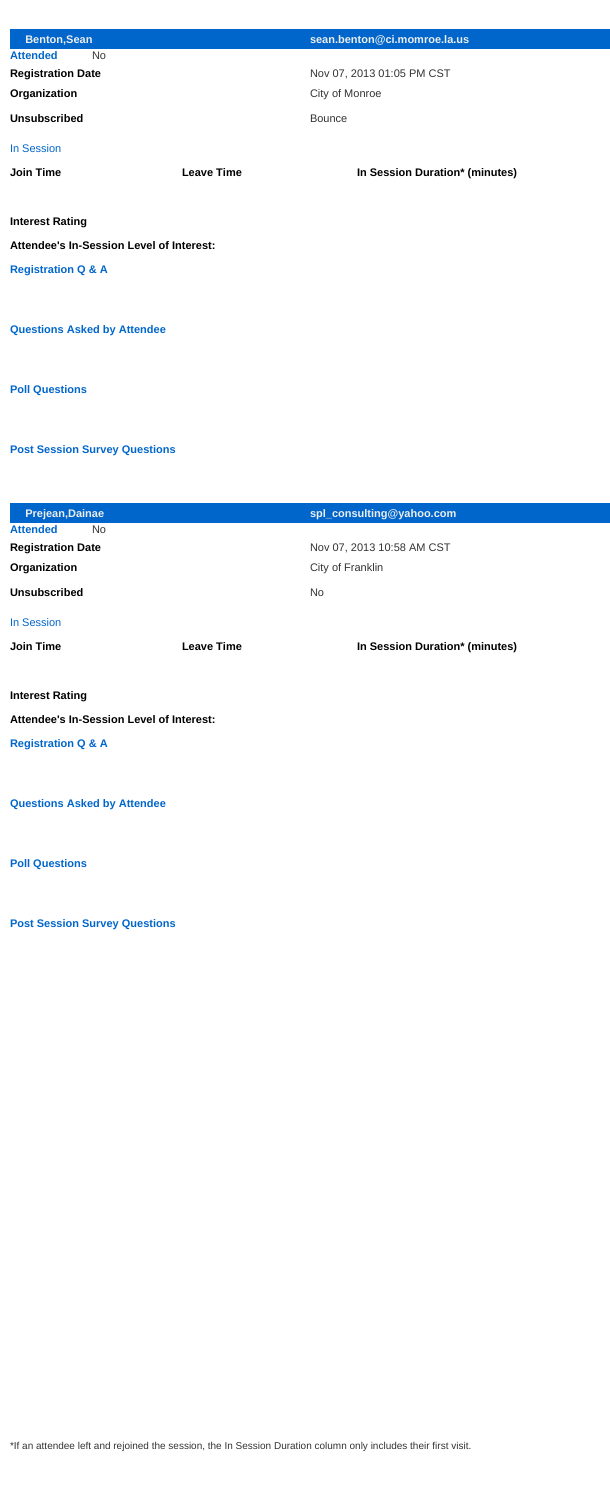| <b>RICHARD, GREG</b>                     |                   | gregrichard1957@gmail.com      |
|------------------------------------------|-------------------|--------------------------------|
| <b>Attended</b><br><b>No</b>             |                   |                                |
| <b>Registration Date</b>                 |                   | Nov 06, 2013 08:57 PM CST      |
| Organization                             |                   | LPWDN                          |
| <b>Unsubscribed</b>                      |                   | <b>No</b>                      |
| <b>In Session</b>                        |                   |                                |
| <b>Join Time</b>                         | <b>Leave Time</b> | In Session Duration* (minutes) |
|                                          |                   |                                |
| <b>Interest Rating</b>                   |                   |                                |
| Attendee's In-Session Level of Interest: |                   |                                |
| <b>Registration Q &amp; A</b>            |                   |                                |
|                                          |                   |                                |
| <b>Questions Asked by Attendee</b>       |                   |                                |
|                                          |                   |                                |
|                                          |                   |                                |
| <b>Poll Questions</b>                    |                   |                                |

| leblanc, john                            |                   | jleblanc@lus.org               |
|------------------------------------------|-------------------|--------------------------------|
| <b>Attended</b><br><b>No</b>             |                   |                                |
| <b>Registration Date</b>                 |                   | Nov 06, 2013 03:40 PM CST      |
| Organization                             |                   | <b>LUS</b>                     |
| <b>Unsubscribed</b>                      |                   | <b>No</b>                      |
| <b>In Session</b>                        |                   |                                |
| <b>Join Time</b>                         | <b>Leave Time</b> | In Session Duration* (minutes) |
|                                          |                   |                                |
| <b>Interest Rating</b>                   |                   |                                |
| Attendee's In-Session Level of Interest: |                   |                                |
| <b>Registration Q &amp; A</b>            |                   |                                |
|                                          |                   |                                |
| <b>Questions Asked by Attendee</b>       |                   |                                |

**Post Session Survey Questions**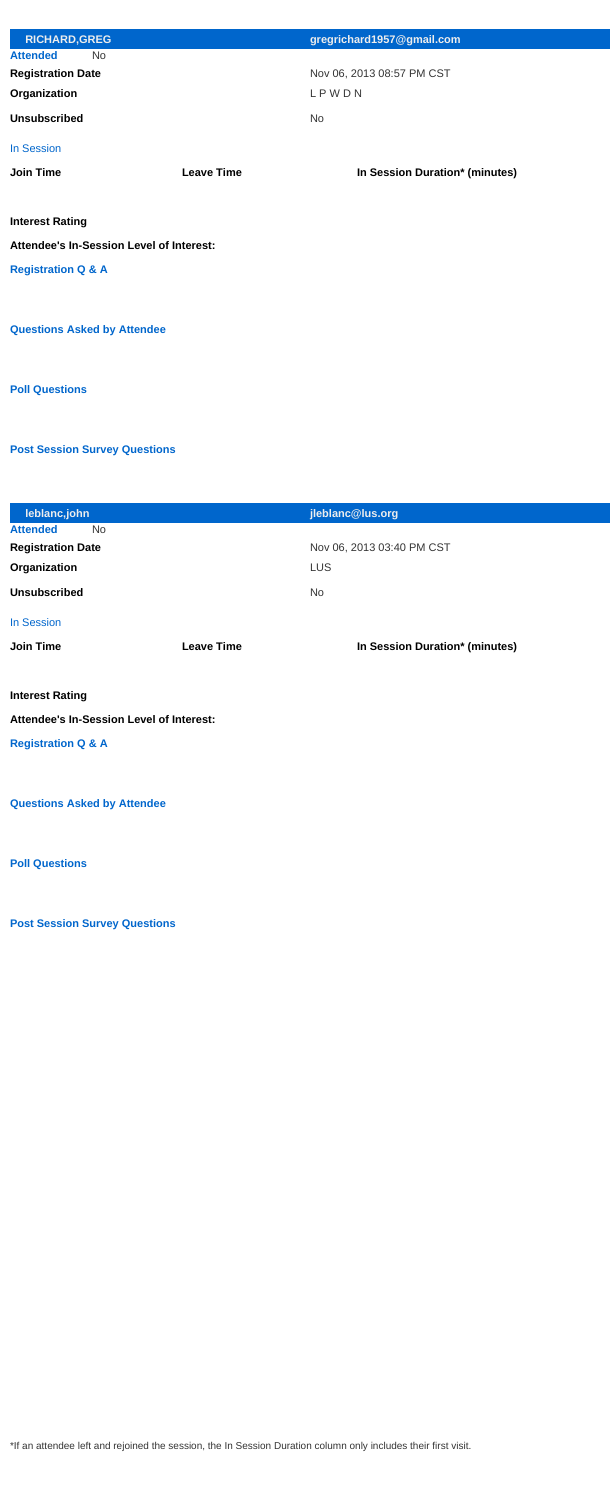| <b>Craun, David</b>                             |                   | laroyalrangers@gmail.com                    |
|-------------------------------------------------|-------------------|---------------------------------------------|
| <b>Attended</b><br><b>No</b>                    |                   |                                             |
| <b>Registration Date</b>                        |                   | Nov 07, 2013 10:16 AM CST                   |
| Organization                                    |                   | Woodworth Assemblies of God Twin Lakes Camp |
| <b>Unsubscribed</b>                             |                   | <b>No</b>                                   |
| <b>In Session</b>                               |                   |                                             |
| <b>Join Time</b>                                | <b>Leave Time</b> | In Session Duration* (minutes)              |
| <b>Interest Rating</b>                          |                   |                                             |
| <b>Attendee's In-Session Level of Interest:</b> |                   |                                             |
| <b>Registration Q &amp; A</b>                   |                   |                                             |
|                                                 |                   |                                             |
| <b>Questions Asked by Attendee</b>              |                   |                                             |
| <b>Poll Questions</b>                           |                   |                                             |
|                                                 |                   |                                             |
|                                                 |                   |                                             |

| <b>Franks, Micky</b>                            |                   | micky@mfautomation.com         |
|-------------------------------------------------|-------------------|--------------------------------|
| <b>Attended</b><br><b>No</b>                    |                   |                                |
| <b>Registration Date</b>                        |                   | Nov 07, 2013 10:32 AM CST      |
| Organization                                    |                   |                                |
| <b>Unsubscribed</b>                             |                   | <b>No</b>                      |
| <b>In Session</b>                               |                   |                                |
| <b>Join Time</b>                                | <b>Leave Time</b> | In Session Duration* (minutes) |
|                                                 |                   |                                |
| <b>Interest Rating</b>                          |                   |                                |
| <b>Attendee's In-Session Level of Interest:</b> |                   |                                |
| <b>Registration Q &amp; A</b>                   |                   |                                |
|                                                 |                   |                                |
|                                                 |                   |                                |
| <b>Questions Asked by Attendee</b>              |                   |                                |

**Post Session Survey Questions**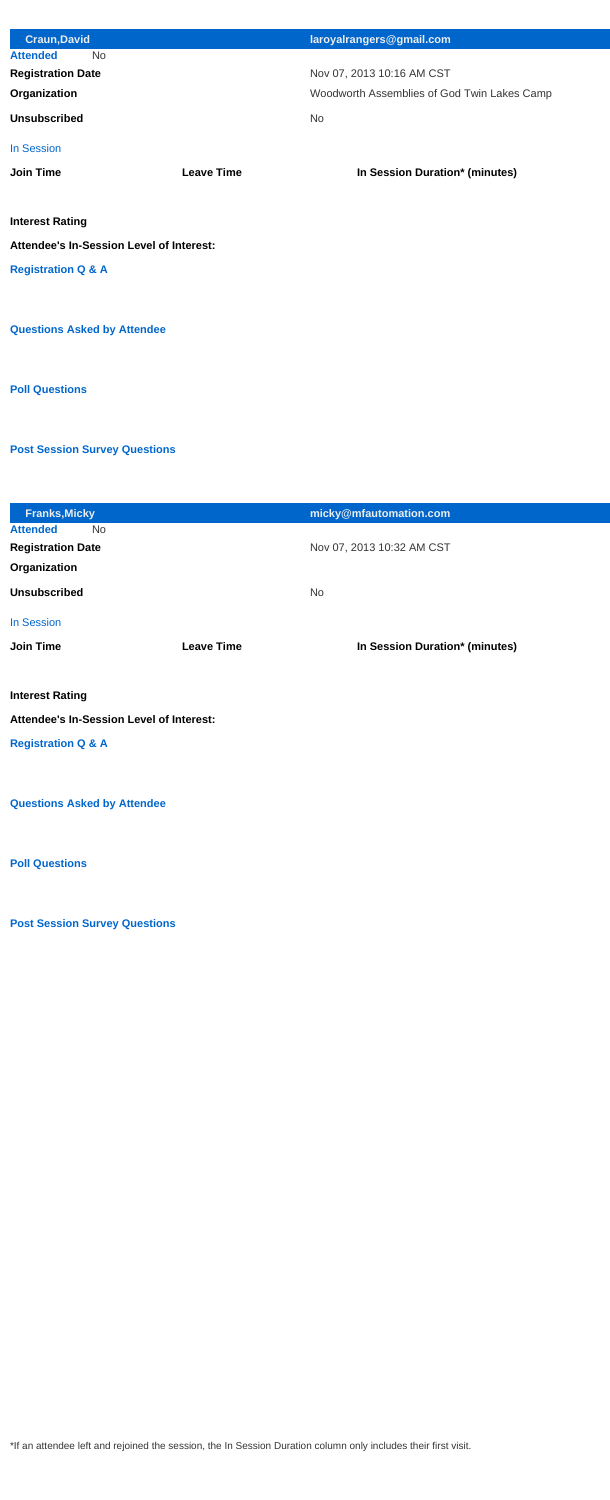| <b>Brown, Cedric</b>                     |                   | cbrown1engr@tesi-usa.com            |
|------------------------------------------|-------------------|-------------------------------------|
| <b>Attended</b><br><b>No</b>             |                   |                                     |
| <b>Registration Date</b>                 |                   | Nov 07, 2013 08:21 AM CST           |
| Organization                             |                   | Total Environmental Solutions, Inc. |
| <b>Unsubscribed</b>                      |                   | <b>No</b>                           |
| <b>In Session</b>                        |                   |                                     |
| <b>Join Time</b>                         | <b>Leave Time</b> | In Session Duration* (minutes)      |
|                                          |                   |                                     |
| <b>Interest Rating</b>                   |                   |                                     |
| Attendee's In-Session Level of Interest: |                   |                                     |
| <b>Registration Q &amp; A</b>            |                   |                                     |
|                                          |                   |                                     |
|                                          |                   |                                     |
| <b>Questions Asked by Attendee</b>       |                   |                                     |
|                                          |                   |                                     |
|                                          |                   |                                     |
| <b>Poll Questions</b>                    |                   |                                     |
|                                          |                   |                                     |

| calvin, Wortham                          |                   | worthamc@gram.edu                  |
|------------------------------------------|-------------------|------------------------------------|
| <b>Attended</b><br><b>No</b>             |                   |                                    |
| <b>Registration Date</b>                 |                   | Nov 06, 2013 04:32 PM CST          |
| Organization                             |                   | <b>Gramblling State University</b> |
| <b>Unsubscribed</b>                      |                   | <b>No</b>                          |
| In Session                               |                   |                                    |
| <b>Join Time</b>                         | <b>Leave Time</b> | In Session Duration* (minutes)     |
|                                          |                   |                                    |
| <b>Interest Rating</b>                   |                   |                                    |
| Attendee's In-Session Level of Interest: |                   |                                    |
| <b>Registration Q &amp; A</b>            |                   |                                    |
|                                          |                   |                                    |
| <b>Questions Asked by Attendee</b>       |                   |                                    |

**Post Session Survey Questions**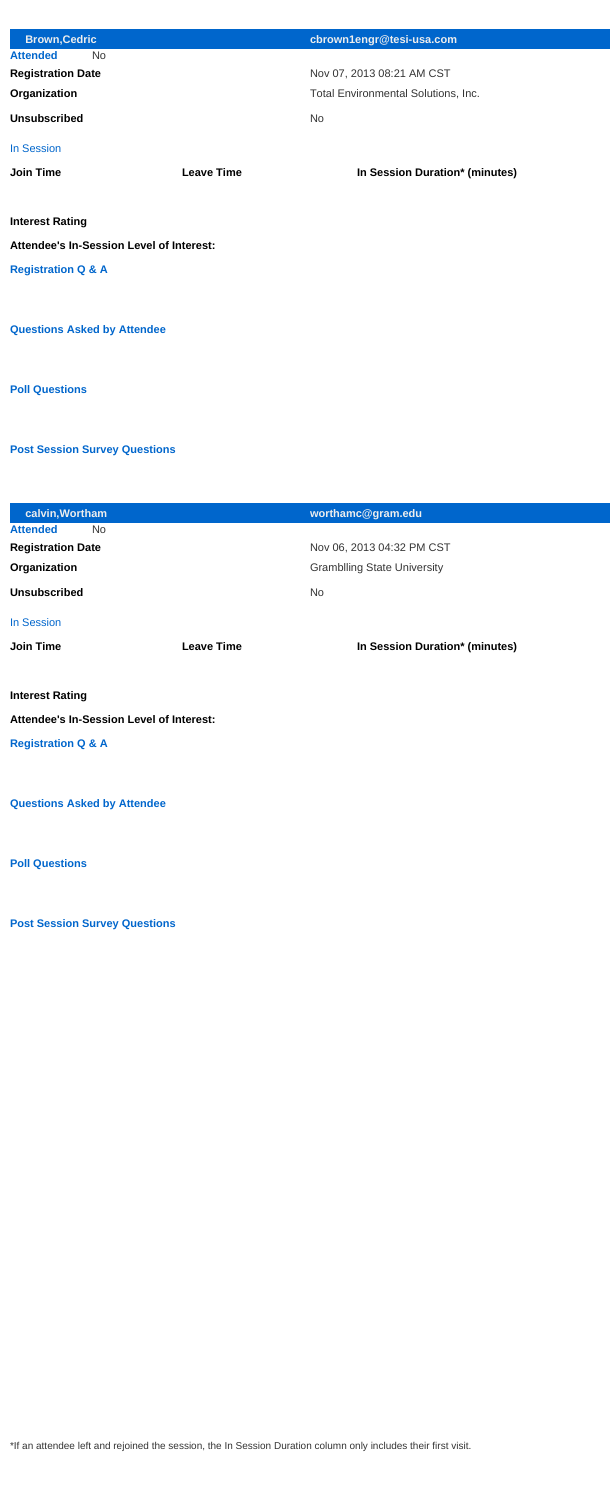| <b>Schwartz, Tom</b>                            |                   | tntswatz@aol.com               |
|-------------------------------------------------|-------------------|--------------------------------|
| <b>Attended</b><br><b>No</b>                    |                   |                                |
| <b>Registration Date</b>                        |                   | Nov 08, 2013 06:15 AM CST      |
| Organization                                    |                   |                                |
| <b>Unsubscribed</b>                             |                   | <b>No</b>                      |
| <b>In Session</b>                               |                   |                                |
| <b>Join Time</b>                                | <b>Leave Time</b> | In Session Duration* (minutes) |
| <b>Interest Rating</b>                          |                   |                                |
| <b>Attendee's In-Session Level of Interest:</b> |                   |                                |
| <b>Registration Q &amp; A</b>                   |                   |                                |
|                                                 |                   |                                |
| <b>Questions Asked by Attendee</b>              |                   |                                |
|                                                 |                   |                                |
| <b>Poll Questions</b>                           |                   |                                |
|                                                 |                   |                                |

| <b>Chance, Thomas</b>                           |                   | lynn.chance@gsaengineers.com   |
|-------------------------------------------------|-------------------|--------------------------------|
| <b>Attended</b><br><b>No</b>                    |                   |                                |
| <b>Registration Date</b>                        |                   | Nov 11, 2013 05:37 PM CST      |
| Organization                                    |                   | GSA Consulting Engineers, Inc. |
| <b>Unsubscribed</b>                             |                   | <b>No</b>                      |
| <b>In Session</b>                               |                   |                                |
| <b>Join Time</b>                                | <b>Leave Time</b> | In Session Duration* (minutes) |
|                                                 |                   |                                |
| <b>Interest Rating</b>                          |                   |                                |
| <b>Attendee's In-Session Level of Interest:</b> |                   |                                |
| <b>Registration Q &amp; A</b>                   |                   |                                |
|                                                 |                   |                                |
| <b>Questions Asked by Attendee</b>              |                   |                                |

**Post Session Survey Questions**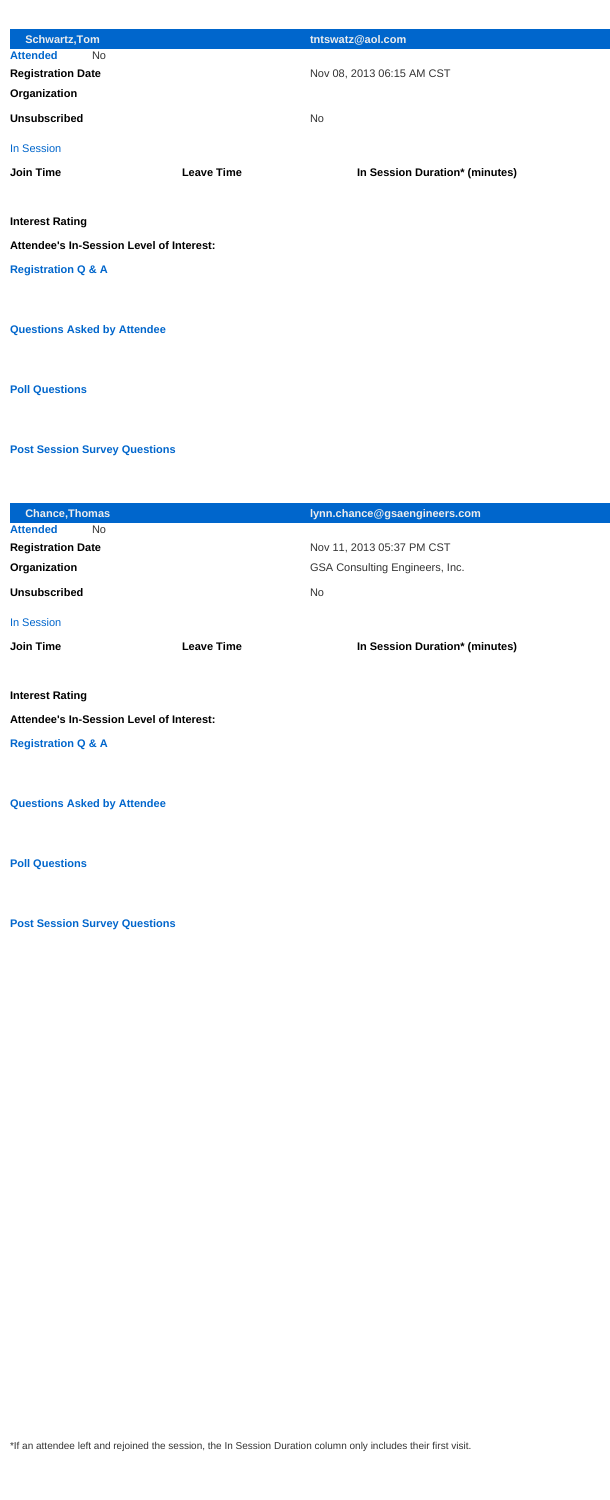| <b>Aucoin, Gwen</b>                      |                   | gwen@lacombecare.com           |
|------------------------------------------|-------------------|--------------------------------|
| <b>Attended</b><br><b>No</b>             |                   |                                |
| <b>Registration Date</b>                 |                   | Nov 06, 2013 06:38 PM CST      |
| Organization                             |                   | lacombe nursing centre         |
| <b>Unsubscribed</b>                      |                   | <b>No</b>                      |
| In Session                               |                   |                                |
| <b>Join Time</b>                         | <b>Leave Time</b> | In Session Duration* (minutes) |
|                                          |                   |                                |
| <b>Interest Rating</b>                   |                   |                                |
| Attendee's In-Session Level of Interest: |                   |                                |
| <b>Registration Q &amp; A</b>            |                   |                                |
|                                          |                   |                                |
| <b>Questions Asked by Attendee</b>       |                   |                                |
|                                          |                   |                                |
|                                          |                   |                                |
| <b>Poll Questions</b>                    |                   |                                |

| <b>Rung, Jade</b>                        |                   | jrung@fdh-inc.com              |
|------------------------------------------|-------------------|--------------------------------|
| <b>Attended</b><br><b>No</b>             |                   |                                |
| <b>Registration Date</b>                 |                   | Nov 12, 2013 08:06 AM CST      |
| Organization                             |                   | <b>FDH Engineering</b>         |
| <b>Unsubscribed</b>                      |                   | <b>No</b>                      |
| In Session                               |                   |                                |
| <b>Join Time</b>                         | <b>Leave Time</b> | In Session Duration* (minutes) |
|                                          |                   |                                |
| <b>Interest Rating</b>                   |                   |                                |
| Attendee's In-Session Level of Interest: |                   |                                |
| <b>Registration Q &amp; A</b>            |                   |                                |
|                                          |                   |                                |
| <b>Questions Asked by Attendee</b>       |                   |                                |

**Post Session Survey Questions**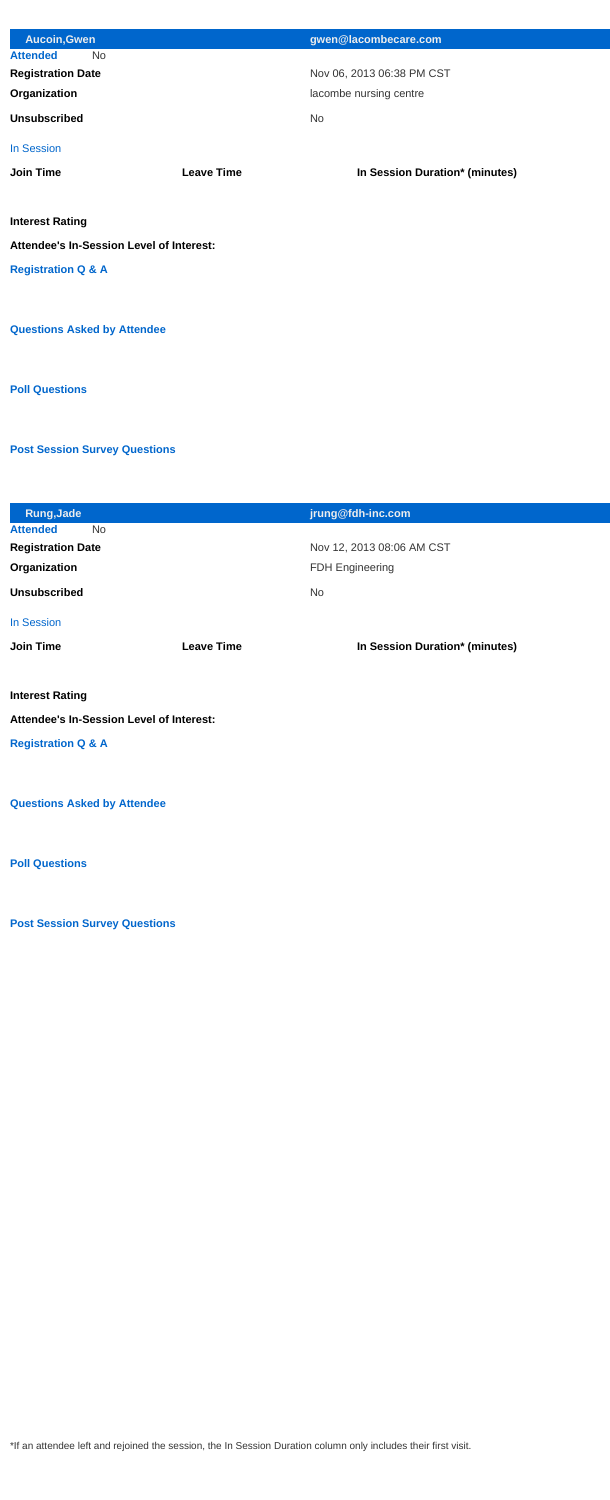| Gioia, Phil                                     |                   | pgioia@stes.com                |
|-------------------------------------------------|-------------------|--------------------------------|
| <b>Attended</b><br><b>No</b>                    |                   |                                |
| <b>Registration Date</b>                        |                   | Nov 07, 2013 11:52 AM CST      |
| Organization                                    |                   | <b>Severn Trent</b>            |
| <b>Unsubscribed</b>                             |                   | <b>No</b>                      |
| <b>In Session</b>                               |                   |                                |
| <b>Join Time</b>                                | <b>Leave Time</b> | In Session Duration* (minutes) |
|                                                 |                   |                                |
| <b>Interest Rating</b>                          |                   |                                |
| <b>Attendee's In-Session Level of Interest:</b> |                   |                                |
| <b>Registration Q &amp; A</b>                   |                   |                                |
|                                                 |                   |                                |
|                                                 |                   |                                |
| <b>Questions Asked by Attendee</b>              |                   |                                |
|                                                 |                   |                                |
| <b>Poll Questions</b>                           |                   |                                |
|                                                 |                   |                                |

| <b>Allemand, Jared</b>                   |                   | jareda@lpwdla.com                     |  |
|------------------------------------------|-------------------|---------------------------------------|--|
| <b>Attended</b><br><b>No</b>             |                   |                                       |  |
| <b>Registration Date</b>                 |                   | Nov 13, 2013 08:37 AM CST             |  |
| Organization                             |                   | Lafourche Parish Water District No. 1 |  |
| <b>Unsubscribed</b>                      |                   | <b>No</b>                             |  |
| In Session                               |                   |                                       |  |
| <b>Join Time</b>                         | <b>Leave Time</b> | In Session Duration* (minutes)        |  |
|                                          |                   |                                       |  |
| <b>Interest Rating</b>                   |                   |                                       |  |
| Attendee's In-Session Level of Interest: |                   |                                       |  |
| <b>Registration Q &amp; A</b>            |                   |                                       |  |
|                                          |                   |                                       |  |
| <b>Questions Asked by Attendee</b>       |                   |                                       |  |

**Post Session Survey Questions**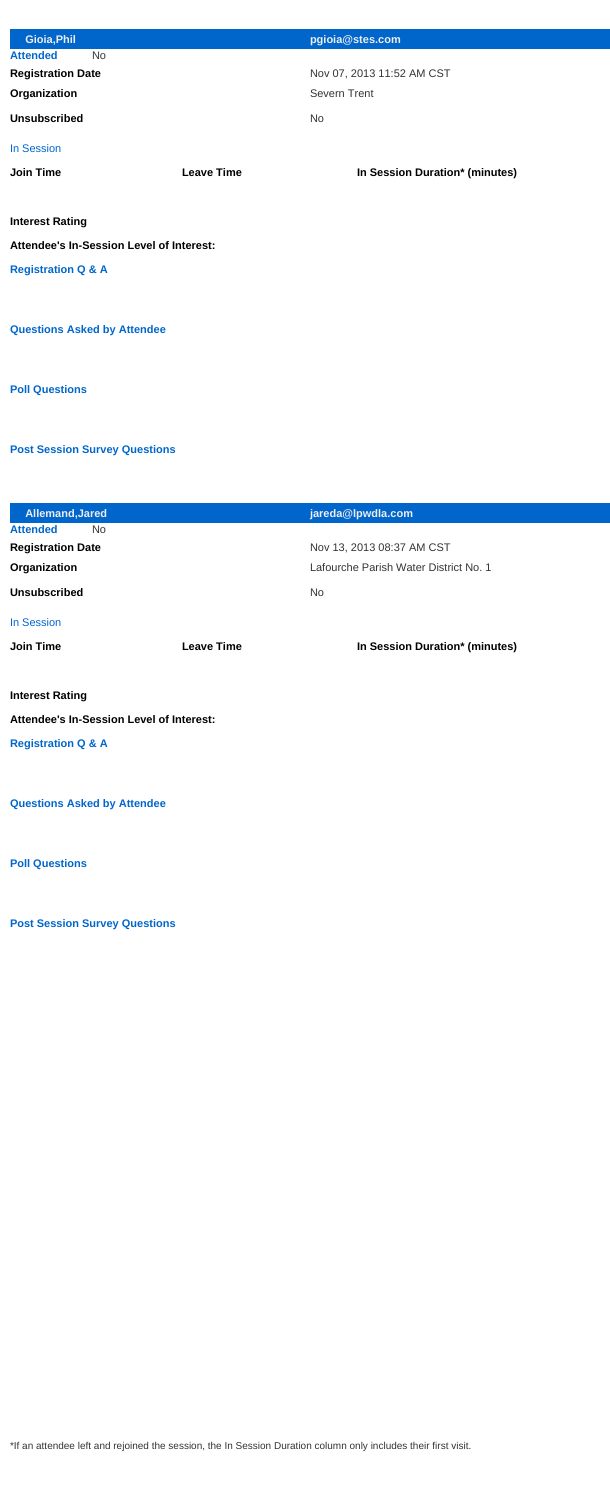| <b>Landry, Burley</b>                           |                   | fishingjoe07@yahoo.com         |
|-------------------------------------------------|-------------------|--------------------------------|
| <b>Attended</b><br><b>No</b>                    |                   |                                |
| <b>Registration Date</b>                        |                   | Nov 07, 2013 10:54 AM CST      |
| Organization                                    |                   | Chataignier Water System       |
| <b>Unsubscribed</b>                             |                   | <b>No</b>                      |
| <b>In Session</b>                               |                   |                                |
| <b>Join Time</b>                                | <b>Leave Time</b> | In Session Duration* (minutes) |
|                                                 |                   |                                |
| <b>Interest Rating</b>                          |                   |                                |
| <b>Attendee's In-Session Level of Interest:</b> |                   |                                |
| <b>Registration Q &amp; A</b>                   |                   |                                |
|                                                 |                   |                                |
| <b>Questions Asked by Attendee</b>              |                   |                                |
|                                                 |                   |                                |
| <b>Poll Questions</b>                           |                   |                                |
|                                                 |                   |                                |

| <b>Edgar, Curtis</b>                     |                   | cedgar620@aol.com              |  |
|------------------------------------------|-------------------|--------------------------------|--|
| <b>Attended</b><br><b>No</b>             |                   |                                |  |
| <b>Registration Date</b>                 |                   | Nov 07, 2013 10:49 AM CST      |  |
| Organization                             |                   | <b>LRWA</b>                    |  |
| <b>Unsubscribed</b>                      |                   | <b>No</b>                      |  |
| <b>In Session</b>                        |                   |                                |  |
| <b>Join Time</b>                         | <b>Leave Time</b> | In Session Duration* (minutes) |  |
|                                          |                   |                                |  |
| <b>Interest Rating</b>                   |                   |                                |  |
| Attendee's In-Session Level of Interest: |                   |                                |  |
| <b>Registration Q &amp; A</b>            |                   |                                |  |
|                                          |                   |                                |  |
|                                          |                   |                                |  |

**Post Session Survey Questions**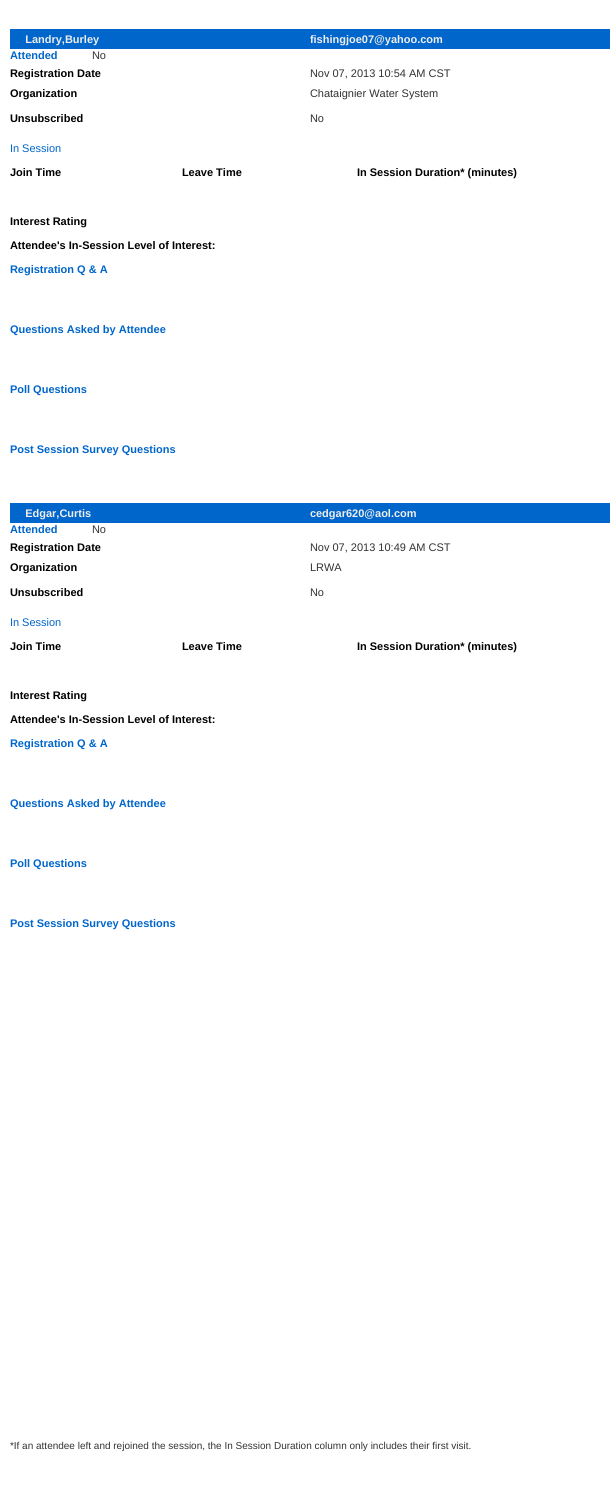| <b>Julien, Kerwin</b>                           |                   | kerwin@julien-engineering.com         |
|-------------------------------------------------|-------------------|---------------------------------------|
| <b>Attended</b><br><b>No</b>                    |                   |                                       |
| <b>Registration Date</b>                        |                   | Nov 06, 2013 02:46 PM CST             |
| Organization                                    |                   | Julien Engineering & Consulting, Inc. |
| <b>Unsubscribed</b>                             |                   | <b>No</b>                             |
| <b>In Session</b>                               |                   |                                       |
| <b>Join Time</b>                                | <b>Leave Time</b> | In Session Duration* (minutes)        |
|                                                 |                   |                                       |
| <b>Interest Rating</b>                          |                   |                                       |
| <b>Attendee's In-Session Level of Interest:</b> |                   |                                       |
| <b>Registration Q &amp; A</b>                   |                   |                                       |
|                                                 |                   |                                       |
| <b>Questions Asked by Attendee</b>              |                   |                                       |
|                                                 |                   |                                       |
|                                                 |                   |                                       |
| <b>Poll Questions</b>                           |                   |                                       |
|                                                 |                   |                                       |

| <b>Williams, Delos</b>                          |                   | drwilliams@uiwater.com         |  |
|-------------------------------------------------|-------------------|--------------------------------|--|
| <b>Attended</b><br><b>No</b>                    |                   |                                |  |
| <b>Registration Date</b>                        |                   | Nov 06, 2013 08:52 PM CST      |  |
| Organization                                    |                   | NAWC/Utilities, Inc.           |  |
| <b>Unsubscribed</b>                             |                   | <b>No</b>                      |  |
| <b>In Session</b>                               |                   |                                |  |
| <b>Join Time</b>                                | <b>Leave Time</b> | In Session Duration* (minutes) |  |
|                                                 |                   |                                |  |
| <b>Interest Rating</b>                          |                   |                                |  |
| <b>Attendee's In-Session Level of Interest:</b> |                   |                                |  |
| <b>Registration Q &amp; A</b>                   |                   |                                |  |
|                                                 |                   |                                |  |
| <b>Questions Asked by Attendee</b>              |                   |                                |  |

**Post Session Survey Questions**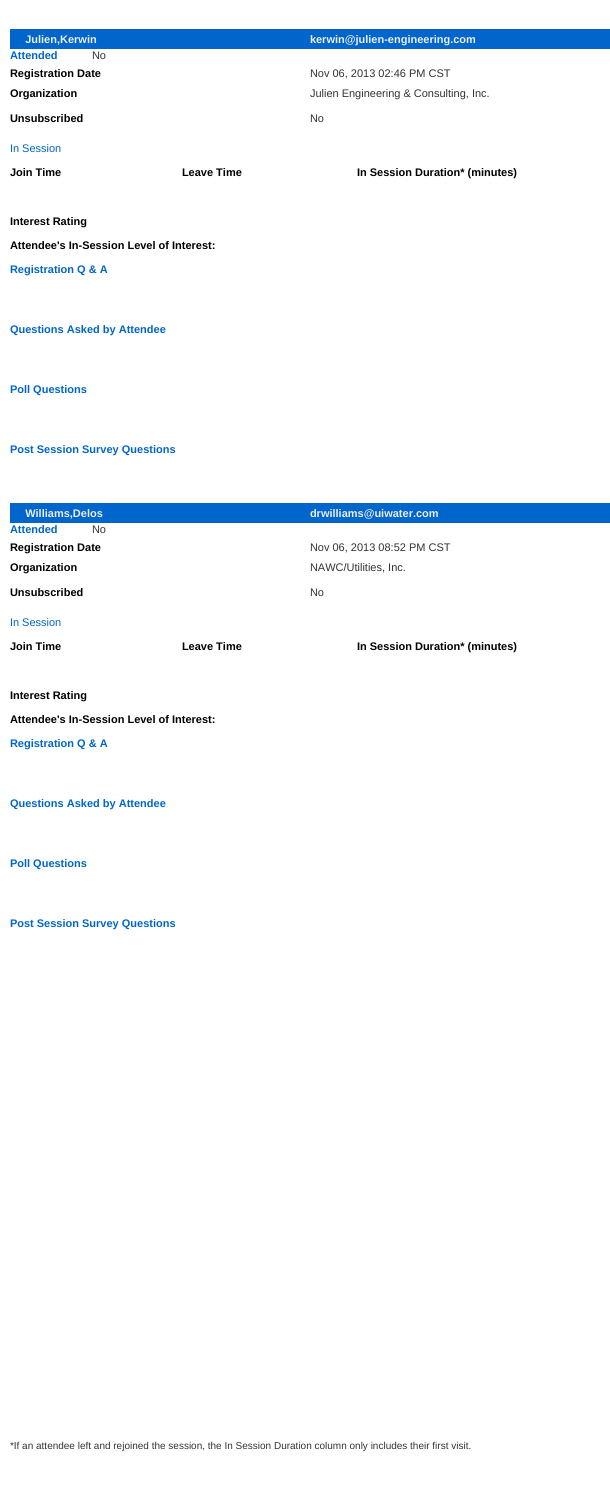| <b>Richard, Susan</b>                           |                   | susanr@dsaengineering.com      |
|-------------------------------------------------|-------------------|--------------------------------|
| <b>Attended</b><br><b>No</b>                    |                   |                                |
| <b>Registration Date</b>                        |                   | Nov 06, 2013 02:47 PM CST      |
| Organization                                    |                   | <b>DSA</b>                     |
| <b>Unsubscribed</b>                             |                   | <b>No</b>                      |
| <b>In Session</b>                               |                   |                                |
| <b>Join Time</b>                                | <b>Leave Time</b> | In Session Duration* (minutes) |
|                                                 |                   |                                |
| <b>Interest Rating</b>                          |                   |                                |
| <b>Attendee's In-Session Level of Interest:</b> |                   |                                |
| <b>Registration Q &amp; A</b>                   |                   |                                |
|                                                 |                   |                                |
|                                                 |                   |                                |
| <b>Questions Asked by Attendee</b>              |                   |                                |
|                                                 |                   |                                |
| <b>Poll Questions</b>                           |                   |                                |
|                                                 |                   |                                |

| <b>Hollis, Randy</b>                            |                   | randy@owenandwhite.com         |
|-------------------------------------------------|-------------------|--------------------------------|
| <b>Attended</b><br><b>No</b>                    |                   |                                |
| <b>Registration Date</b>                        |                   | Nov 13, 2013 06:18 PM CST      |
| Organization                                    |                   |                                |
| <b>Unsubscribed</b>                             |                   | <b>No</b>                      |
| In Session                                      |                   |                                |
| <b>Join Time</b>                                | <b>Leave Time</b> | In Session Duration* (minutes) |
|                                                 |                   |                                |
| <b>Interest Rating</b>                          |                   |                                |
| <b>Attendee's In-Session Level of Interest:</b> |                   |                                |
| <b>Registration Q &amp; A</b>                   |                   |                                |
|                                                 |                   |                                |
|                                                 |                   |                                |
| <b>Questions Asked by Attendee</b>              |                   |                                |

**Post Session Survey Questions**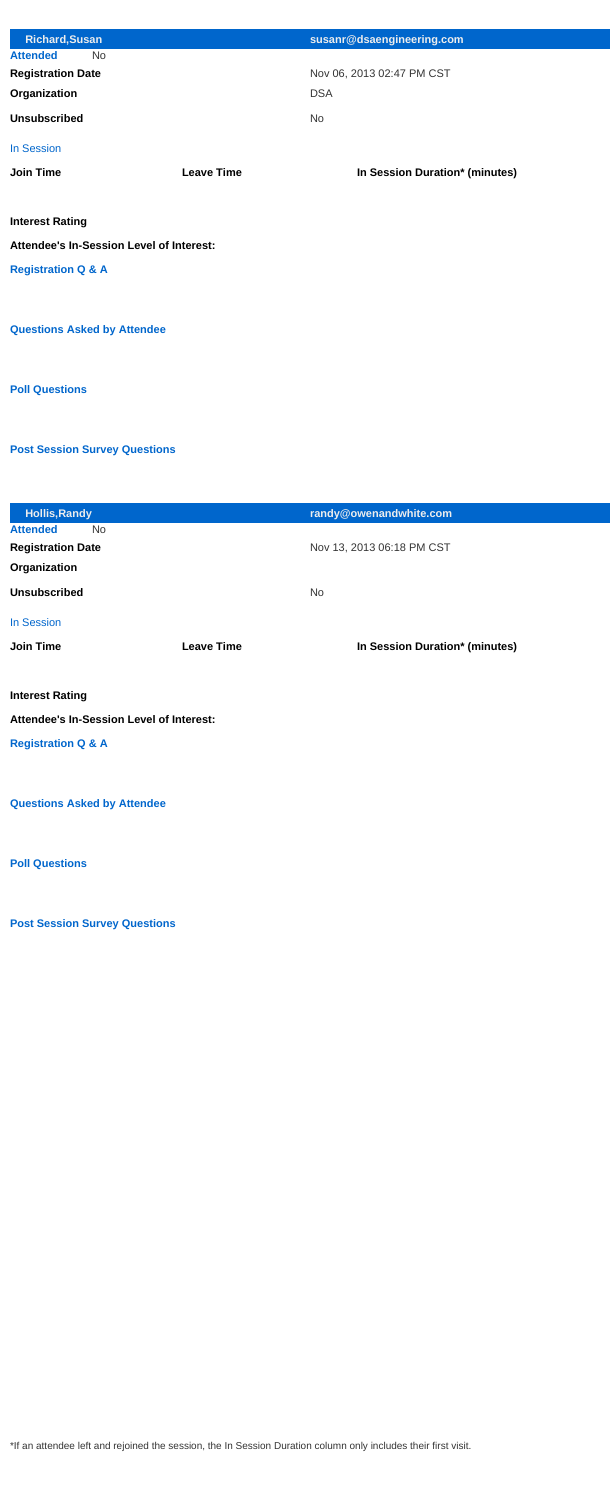| <b>Fouchi, Vincent</b>                   |                   | vfouchi@swbno.org              |
|------------------------------------------|-------------------|--------------------------------|
| <b>Attended</b><br><b>No</b>             |                   |                                |
| <b>Registration Date</b>                 |                   | Nov 06, 2013 08:36 PM CST      |
| Organization                             |                   | <b>S&amp;WB of New Orleans</b> |
| <b>Unsubscribed</b>                      |                   | <b>No</b>                      |
| In Session                               |                   |                                |
| <b>Join Time</b>                         | <b>Leave Time</b> | In Session Duration* (minutes) |
|                                          |                   |                                |
| <b>Interest Rating</b>                   |                   |                                |
| Attendee's In-Session Level of Interest: |                   |                                |
| <b>Registration Q &amp; A</b>            |                   |                                |
|                                          |                   |                                |
|                                          |                   |                                |
| <b>Questions Asked by Attendee</b>       |                   |                                |
|                                          |                   |                                |
| <b>Poll Questions</b>                    |                   |                                |
|                                          |                   |                                |

| <b>Francis, BJ</b>                              |                   | bjfrancisjr@bellsouth.net           |
|-------------------------------------------------|-------------------|-------------------------------------|
| <b>Attended</b><br><b>No</b>                    |                   |                                     |
| <b>Registration Date</b>                        |                   | Nov 07, 2013 10:10 AM CST           |
| Organization                                    |                   | <b>Assumption Parish Waterworks</b> |
| <b>Unsubscribed</b>                             |                   | <b>No</b>                           |
| <b>In Session</b>                               |                   |                                     |
|                                                 |                   |                                     |
| <b>Join Time</b>                                | <b>Leave Time</b> | In Session Duration* (minutes)      |
|                                                 |                   |                                     |
| <b>Interest Rating</b>                          |                   |                                     |
| <b>Attendee's In-Session Level of Interest:</b> |                   |                                     |
| <b>Registration Q &amp; A</b>                   |                   |                                     |
|                                                 |                   |                                     |

**Questions Asked by Attendee**

**Post Session Survey Questions**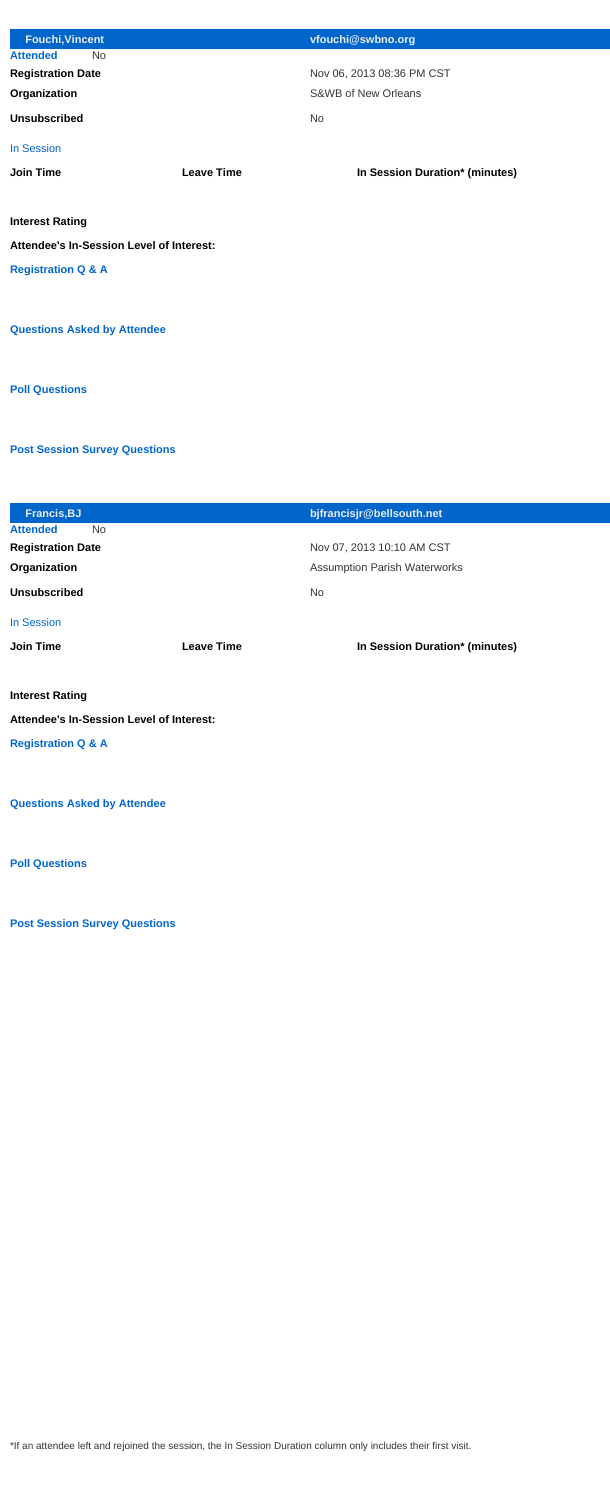| <b>Barker, Ashley</b>                    |                   | abarke5@tigers.lsu.edu         |
|------------------------------------------|-------------------|--------------------------------|
| <b>Attended</b><br><b>No</b>             |                   |                                |
| <b>Registration Date</b>                 |                   | Nov 12, 2013 09:54 AM CST      |
| Organization                             |                   | <b>NYCDEP</b>                  |
| <b>Unsubscribed</b>                      |                   | <b>No</b>                      |
| <b>In Session</b>                        |                   |                                |
| <b>Join Time</b>                         | <b>Leave Time</b> | In Session Duration* (minutes) |
|                                          |                   |                                |
| <b>Interest Rating</b>                   |                   |                                |
| Attendee's In-Session Level of Interest: |                   |                                |
| <b>Registration Q &amp; A</b>            |                   |                                |
|                                          |                   |                                |
|                                          |                   |                                |
| <b>Questions Asked by Attendee</b>       |                   |                                |
|                                          |                   |                                |
| <b>Poll Questions</b>                    |                   |                                |
|                                          |                   |                                |

| <b>Taofik, Ayad</b>                      |                   | iaddiadd@msn.com               |  |
|------------------------------------------|-------------------|--------------------------------|--|
| <b>Attended</b><br><b>No</b>             |                   |                                |  |
| <b>Registration Date</b>                 |                   | Nov 12, 2013 08:10 AM CST      |  |
| Organization                             |                   | Volute, Inc.                   |  |
| <b>Unsubscribed</b>                      |                   | <b>No</b>                      |  |
| In Session                               |                   |                                |  |
| <b>Join Time</b>                         | <b>Leave Time</b> | In Session Duration* (minutes) |  |
|                                          |                   |                                |  |
| <b>Interest Rating</b>                   |                   |                                |  |
| Attendee's In-Session Level of Interest: |                   |                                |  |
| <b>Registration Q &amp; A</b>            |                   |                                |  |
|                                          |                   |                                |  |
| <b>Questions Asked by Attendee</b>       |                   |                                |  |

**Post Session Survey Questions**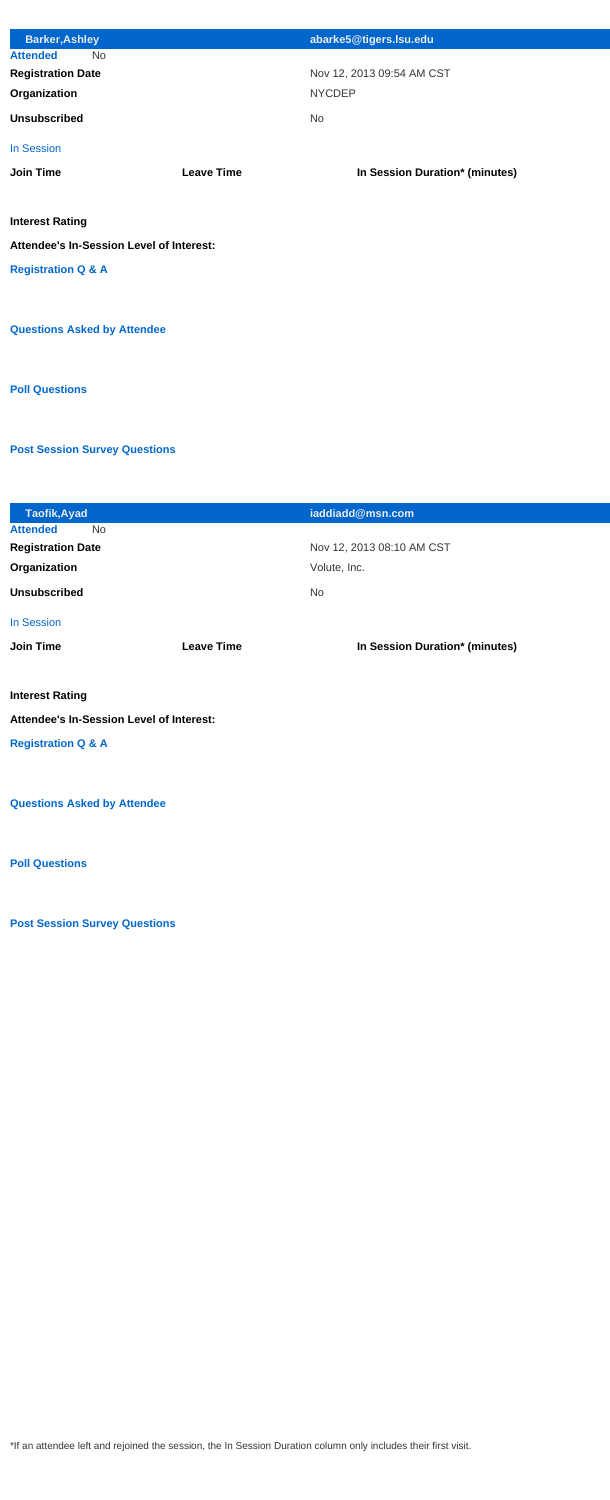| <b>Gautreaux, Craig</b>                         |                   | cgautreaux@lus.org                |
|-------------------------------------------------|-------------------|-----------------------------------|
| <b>Attended</b><br><b>No</b>                    |                   |                                   |
| <b>Registration Date</b>                        |                   | Nov 06, 2013 03:22 PM CST         |
| Organization                                    |                   | Lafayette Consolidated Government |
| <b>Unsubscribed</b>                             |                   | <b>No</b>                         |
| In Session                                      |                   |                                   |
| <b>Join Time</b>                                | <b>Leave Time</b> | In Session Duration* (minutes)    |
|                                                 |                   |                                   |
| <b>Interest Rating</b>                          |                   |                                   |
| <b>Attendee's In-Session Level of Interest:</b> |                   |                                   |
| <b>Registration Q &amp; A</b>                   |                   |                                   |
|                                                 |                   |                                   |
| <b>Questions Asked by Attendee</b>              |                   |                                   |
|                                                 |                   |                                   |
| <b>Poll Questions</b>                           |                   |                                   |
|                                                 |                   |                                   |

| Danka, Mary                              |                   | mary.danka@cbi.com             |
|------------------------------------------|-------------------|--------------------------------|
| <b>Attended</b><br><b>No</b>             |                   |                                |
| <b>Registration Date</b>                 |                   | Nov 06, 2013 02:51 PM CST      |
| Organization                             |                   | CB&I                           |
| <b>Unsubscribed</b>                      |                   | <b>No</b>                      |
|                                          |                   |                                |
| <b>In Session</b>                        |                   |                                |
| <b>Join Time</b>                         | <b>Leave Time</b> | In Session Duration* (minutes) |
|                                          |                   |                                |
| <b>Interest Rating</b>                   |                   |                                |
| Attendee's In-Session Level of Interest: |                   |                                |
| <b>Registration Q &amp; A</b>            |                   |                                |
|                                          |                   |                                |
|                                          |                   |                                |
| <b>Questions Asked by Attendee</b>       |                   |                                |

**Post Session Survey Questions**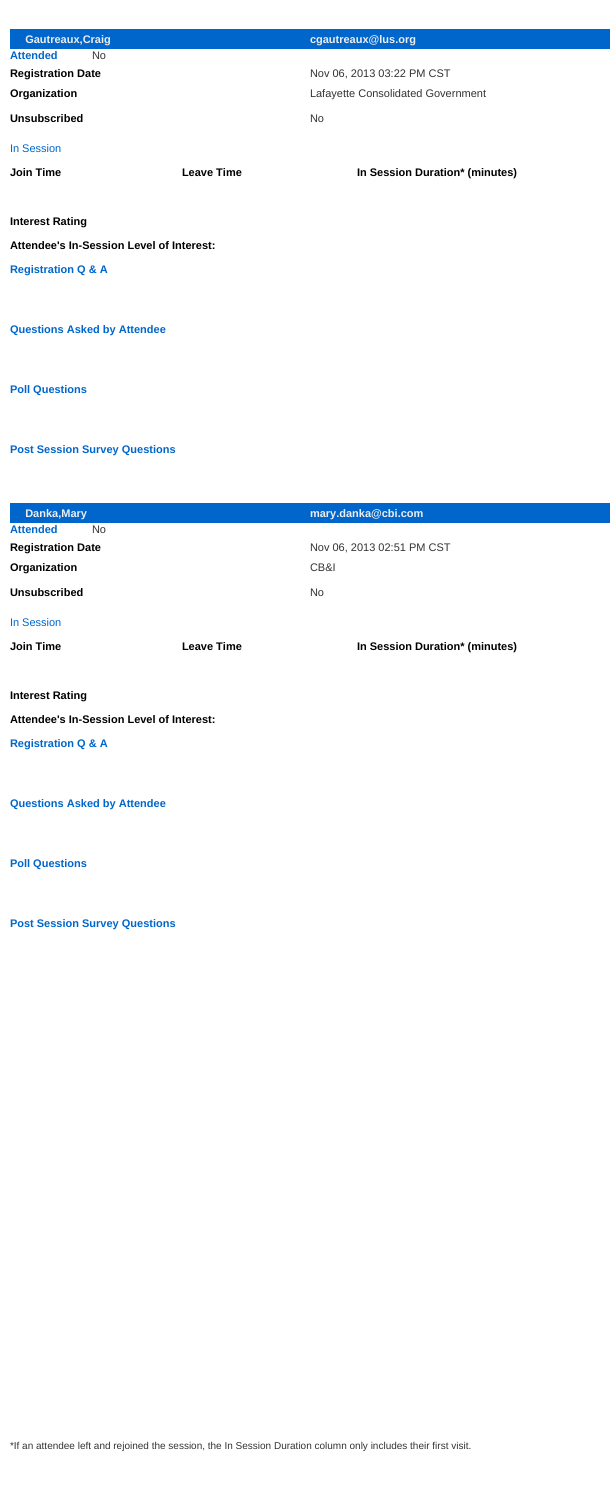| <b>Armstrong, Roger</b>                  |                   | maxiumrack@gmail.com           |
|------------------------------------------|-------------------|--------------------------------|
| <b>Attended</b><br><b>No</b>             |                   |                                |
| <b>Registration Date</b>                 |                   | Nov 07, 2013 12:10 PM CST      |
| Organization                             |                   | Village Water                  |
| <b>Unsubscribed</b>                      |                   | <b>No</b>                      |
| <b>In Session</b>                        |                   |                                |
| <b>Join Time</b>                         | <b>Leave Time</b> | In Session Duration* (minutes) |
|                                          |                   |                                |
| <b>Interest Rating</b>                   |                   |                                |
| Attendee's In-Session Level of Interest: |                   |                                |
| <b>Registration Q &amp; A</b>            |                   |                                |
|                                          |                   |                                |
|                                          |                   |                                |
| <b>Questions Asked by Attendee</b>       |                   |                                |
|                                          |                   |                                |
| <b>Poll Questions</b>                    |                   |                                |
|                                          |                   |                                |

| <b>Sollberger, Craig</b>                        |                   | craigsol@yahoo.com             |
|-------------------------------------------------|-------------------|--------------------------------|
| <b>Attended</b><br><b>No</b>                    |                   |                                |
| <b>Registration Date</b>                        |                   | Nov 08, 2013 10:36 AM CST      |
| Organization                                    |                   | Bayou Liberty Water Assn.      |
| <b>Unsubscribed</b>                             |                   | <b>No</b>                      |
| In Session                                      |                   |                                |
| <b>Join Time</b>                                | <b>Leave Time</b> | In Session Duration* (minutes) |
|                                                 |                   |                                |
| <b>Interest Rating</b>                          |                   |                                |
| <b>Attendee's In-Session Level of Interest:</b> |                   |                                |
| <b>Registration Q &amp; A</b>                   |                   |                                |
|                                                 |                   |                                |
| <b>Questions Asked by Attendee</b>              |                   |                                |

**Post Session Survey Questions**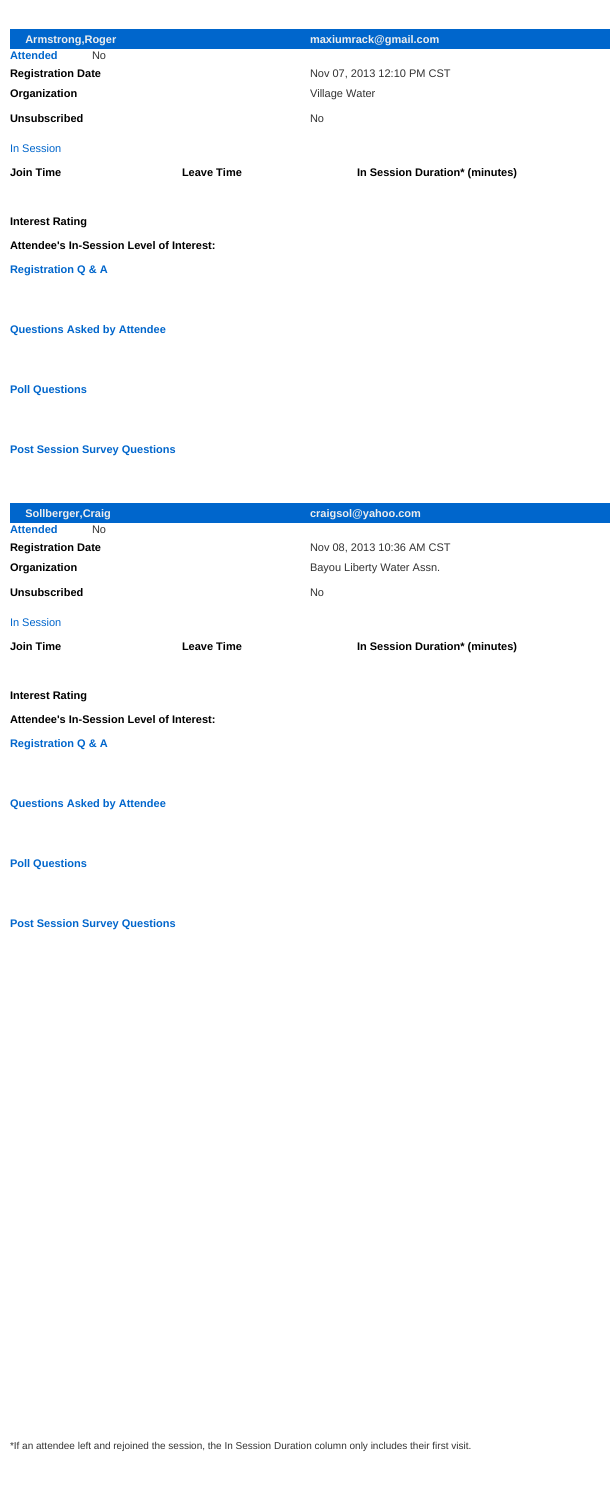| <b>Claxton, Janet</b>                    |                   | janet.claxton@gmail.com        |
|------------------------------------------|-------------------|--------------------------------|
| <b>Attended</b><br><b>No</b>             |                   |                                |
| <b>Registration Date</b>                 |                   | Nov 13, 2013 04:45 PM CST      |
| Organization                             |                   |                                |
| <b>Unsubscribed</b>                      |                   | <b>No</b>                      |
| <b>In Session</b>                        |                   |                                |
| <b>Join Time</b>                         | <b>Leave Time</b> | In Session Duration* (minutes) |
|                                          |                   |                                |
| <b>Interest Rating</b>                   |                   |                                |
| Attendee's In-Session Level of Interest: |                   |                                |
| <b>Registration Q &amp; A</b>            |                   |                                |
|                                          |                   |                                |
| <b>Questions Asked by Attendee</b>       |                   |                                |
|                                          |                   |                                |
|                                          |                   |                                |
| <b>Poll Questions</b>                    |                   |                                |

| <b>Kerr, Patrick</b>                            | pkerr@brwater.com              |
|-------------------------------------------------|--------------------------------|
| <b>Attended</b><br><b>No</b>                    |                                |
| <b>Registration Date</b>                        | Nov 06, 2013 03:41 PM CST      |
| Organization                                    | Baton Rouge Water Co           |
| <b>Unsubscribed</b>                             | <b>No</b>                      |
| In Session                                      |                                |
| <b>Join Time</b><br><b>Leave Time</b>           | In Session Duration* (minutes) |
|                                                 |                                |
|                                                 |                                |
| <b>Interest Rating</b>                          |                                |
| <b>Attendee's In-Session Level of Interest:</b> |                                |
| <b>Registration Q &amp; A</b>                   |                                |
|                                                 |                                |

**Post Session Survey Questions**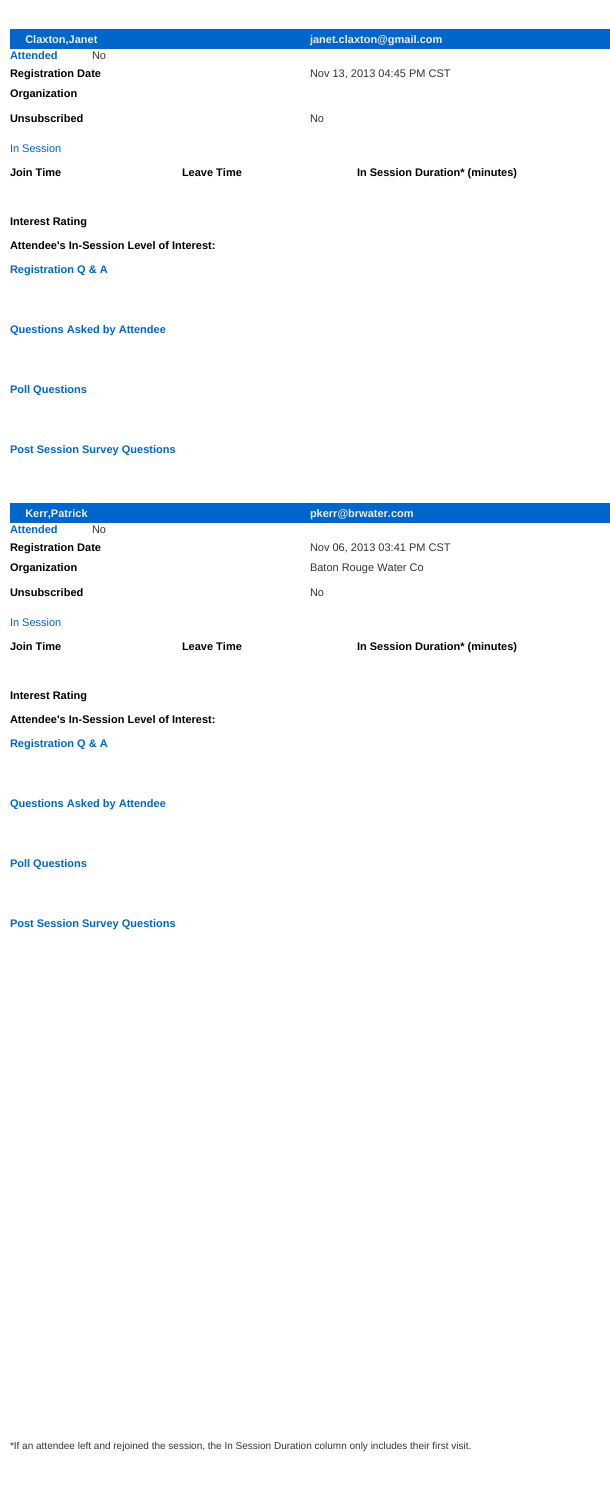| <b>Van Marcke, Joseph</b>                       |                   | waterplant@ci.thibodaux.la.us  |
|-------------------------------------------------|-------------------|--------------------------------|
| <b>Attended</b><br><b>No</b>                    |                   |                                |
| <b>Registration Date</b>                        |                   | Nov 06, 2013 04:16 PM CST      |
| Organization                                    |                   | City of Thibodaux, LA          |
| <b>Unsubscribed</b>                             |                   | <b>No</b>                      |
| <b>In Session</b>                               |                   |                                |
| <b>Join Time</b>                                | <b>Leave Time</b> | In Session Duration* (minutes) |
|                                                 |                   |                                |
| <b>Interest Rating</b>                          |                   |                                |
| <b>Attendee's In-Session Level of Interest:</b> |                   |                                |
| <b>Registration Q &amp; A</b>                   |                   |                                |
|                                                 |                   |                                |
|                                                 |                   |                                |
| <b>Questions Asked by Attendee</b>              |                   |                                |
|                                                 |                   |                                |
|                                                 |                   |                                |
| <b>Poll Questions</b>                           |                   |                                |
|                                                 |                   |                                |

| Jones, Frankie                           |                   | h20man42@aol.com               |
|------------------------------------------|-------------------|--------------------------------|
| <b>Attended</b><br><b>No</b>             |                   |                                |
| <b>Registration Date</b>                 |                   | Nov 08, 2013 06:55 PM CST      |
| Organization                             |                   |                                |
| <b>Unsubscribed</b>                      |                   | <b>No</b>                      |
| In Session                               |                   |                                |
| <b>Join Time</b>                         | <b>Leave Time</b> | In Session Duration* (minutes) |
|                                          |                   |                                |
| <b>Interest Rating</b>                   |                   |                                |
| Attendee's In-Session Level of Interest: |                   |                                |
| <b>Registration Q &amp; A</b>            |                   |                                |
|                                          |                   |                                |
|                                          |                   |                                |
| <b>Questions Asked by Attendee</b>       |                   |                                |

**Post Session Survey Questions**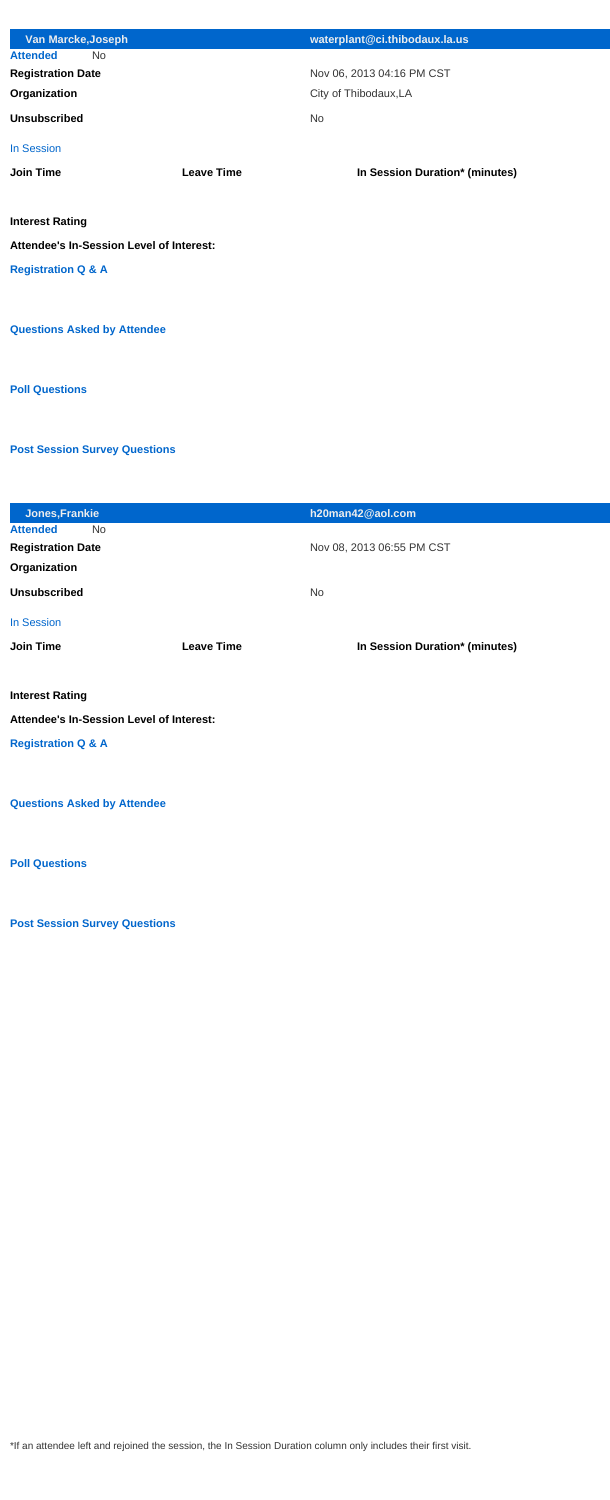| <b>Morvant, Jennifer</b>                        |                   | jmorvant@ci.thibodaux.la.us    |
|-------------------------------------------------|-------------------|--------------------------------|
| <b>Attended</b><br><b>No</b>                    |                   |                                |
| <b>Registration Date</b>                        |                   | Nov 06, 2013 07:37 PM CST      |
| Organization                                    |                   | City of Thibodaux              |
| <b>Unsubscribed</b>                             |                   | <b>No</b>                      |
| <b>In Session</b>                               |                   |                                |
| <b>Join Time</b>                                | <b>Leave Time</b> | In Session Duration* (minutes) |
|                                                 |                   |                                |
| <b>Interest Rating</b>                          |                   |                                |
| <b>Attendee's In-Session Level of Interest:</b> |                   |                                |
| <b>Registration Q &amp; A</b>                   |                   |                                |
|                                                 |                   |                                |
| <b>Questions Asked by Attendee</b>              |                   |                                |
| <b>Poll Questions</b>                           |                   |                                |

| <b>Yanez, William</b>                           |                   | billyanez@yahoo.com            |
|-------------------------------------------------|-------------------|--------------------------------|
| <b>Attended</b><br><b>No</b>                    |                   |                                |
| <b>Registration Date</b>                        |                   | Nov 07, 2013 10:57 AM CST      |
| Organization                                    |                   |                                |
| <b>Unsubscribed</b>                             |                   | <b>No</b>                      |
| <b>In Session</b>                               |                   |                                |
| <b>Join Time</b>                                | <b>Leave Time</b> | In Session Duration* (minutes) |
|                                                 |                   |                                |
| <b>Interest Rating</b>                          |                   |                                |
| <b>Attendee's In-Session Level of Interest:</b> |                   |                                |
| <b>Registration Q &amp; A</b>                   |                   |                                |
|                                                 |                   |                                |
| <b>Questions Asked by Attendee</b>              |                   |                                |
|                                                 |                   |                                |

**Post Session Survey Questions**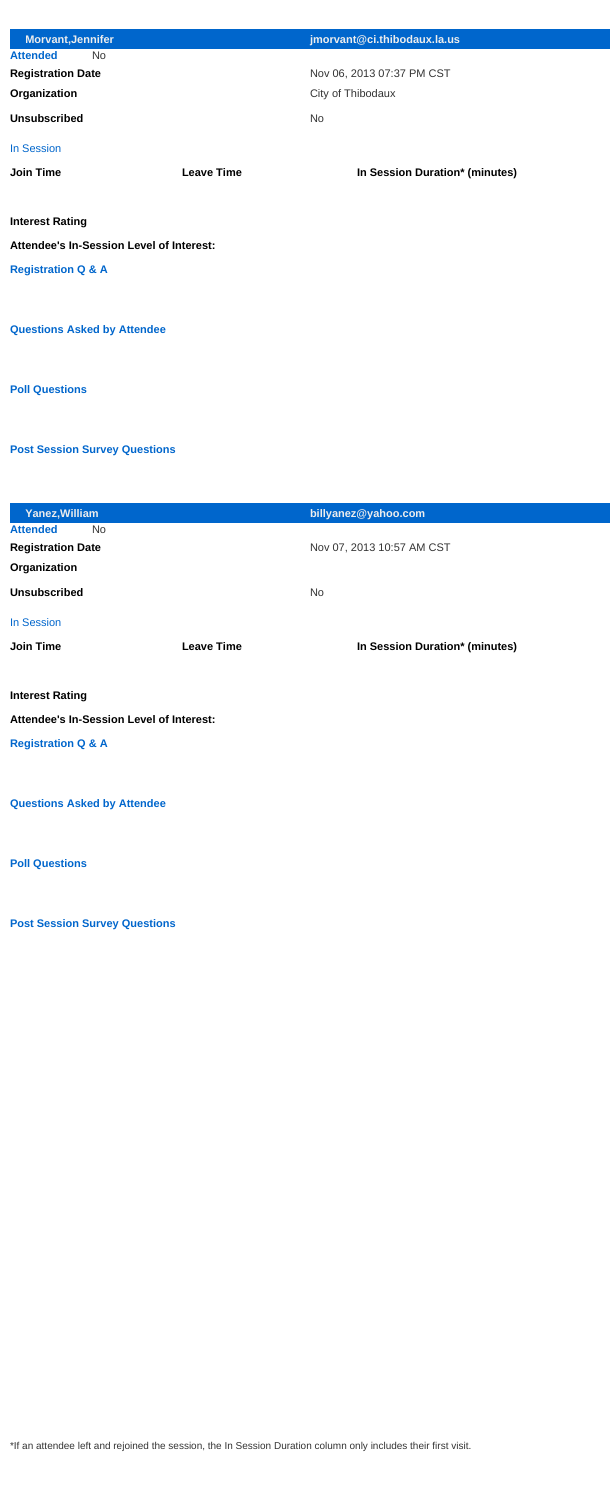| Miller, Cinderella                 |                                          | clm7339@centurytel.net         |  |
|------------------------------------|------------------------------------------|--------------------------------|--|
| <b>Attended</b><br><b>No</b>       |                                          |                                |  |
| <b>Registration Date</b>           |                                          | Nov 07, 2013 03:51 PM CST      |  |
| Organization                       |                                          | Village of Canktton            |  |
| <b>Unsubscribed</b>                |                                          | <b>No</b>                      |  |
| In Session                         |                                          |                                |  |
| <b>Join Time</b>                   | <b>Leave Time</b>                        | In Session Duration* (minutes) |  |
|                                    |                                          |                                |  |
| <b>Interest Rating</b>             |                                          |                                |  |
|                                    | Attendee's In-Session Level of Interest: |                                |  |
| <b>Registration Q &amp; A</b>      |                                          |                                |  |
|                                    |                                          |                                |  |
| <b>Questions Asked by Attendee</b> |                                          |                                |  |
| <b>Poll Questions</b>              |                                          |                                |  |

| <b>Sobert, Michael</b>                   |                   | msobert@tpcg.org                                          |
|------------------------------------------|-------------------|-----------------------------------------------------------|
| <b>Attended</b><br><b>No</b>             |                   |                                                           |
| <b>Registration Date</b>                 |                   | Nov 07, 2013 10:17 AM CST                                 |
| Organization                             |                   | Consolidated Waterworks District #1 for Terrebonne Parish |
| <b>Unsubscribed</b>                      |                   | <b>No</b>                                                 |
| <b>In Session</b>                        |                   |                                                           |
| <b>Join Time</b>                         | <b>Leave Time</b> | In Session Duration* (minutes)                            |
|                                          |                   |                                                           |
| <b>Interest Rating</b>                   |                   |                                                           |
| Attendee's In-Session Level of Interest: |                   |                                                           |
| <b>Registration Q &amp; A</b>            |                   |                                                           |
|                                          |                   |                                                           |
| <b>Questions Asked by Attendee</b>       |                   |                                                           |

**Post Session Survey Questions**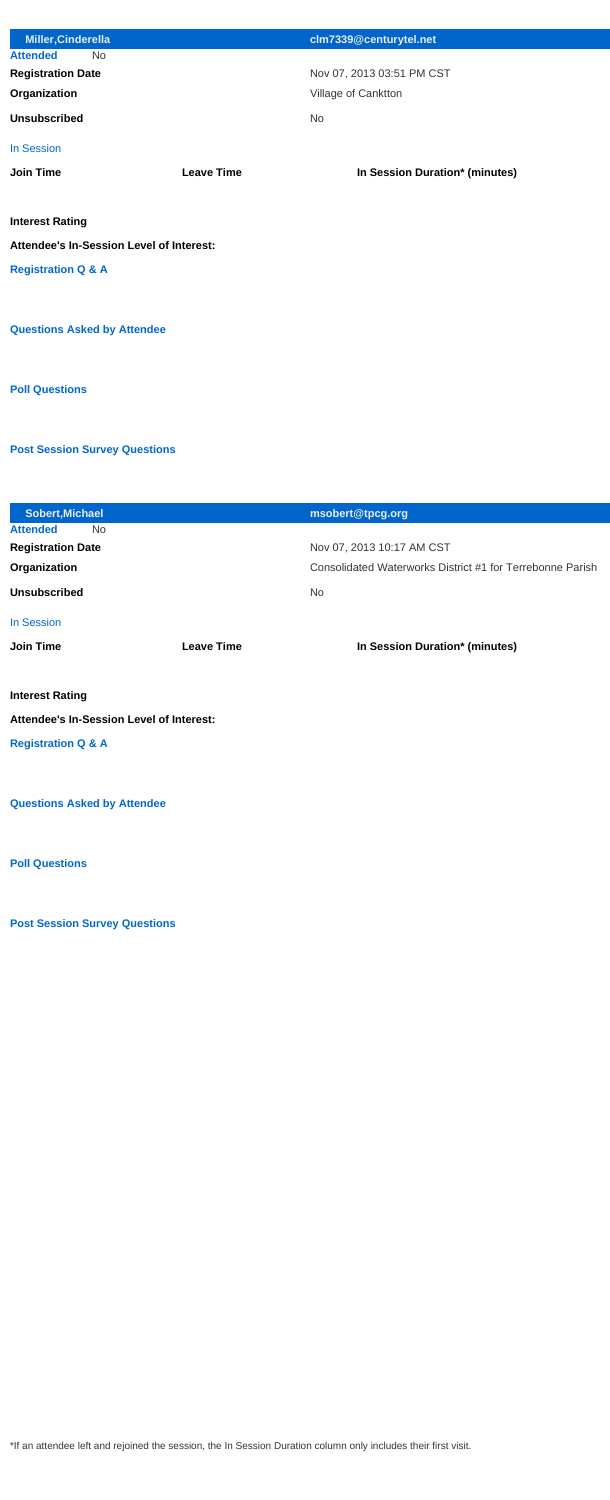| mayeux, keith                            |                   | avoywaterdist1@hotmail.com       |
|------------------------------------------|-------------------|----------------------------------|
| <b>Attended</b><br><b>No</b>             |                   |                                  |
| <b>Registration Date</b>                 |                   | Nov 07, 2013 11:02 AM CST        |
| Organization                             |                   | ayoyelles water works district 1 |
| <b>Unsubscribed</b>                      |                   | <b>No</b>                        |
| <b>In Session</b>                        |                   |                                  |
| <b>Join Time</b>                         | <b>Leave Time</b> | In Session Duration* (minutes)   |
|                                          |                   |                                  |
| <b>Interest Rating</b>                   |                   |                                  |
| Attendee's In-Session Level of Interest: |                   |                                  |
| <b>Registration Q &amp; A</b>            |                   |                                  |
|                                          |                   |                                  |
|                                          |                   |                                  |
| <b>Questions Asked by Attendee</b>       |                   |                                  |
|                                          |                   |                                  |
|                                          |                   |                                  |
| <b>Poll Questions</b>                    |                   |                                  |

| <b>Beebe, Clarence</b>                          |                   | csbeebe2@yahoo.com             |
|-------------------------------------------------|-------------------|--------------------------------|
| <b>Attended</b><br><b>No</b>                    |                   |                                |
| <b>Registration Date</b>                        |                   | Nov 08, 2013 08:28 AM CST      |
| Organization                                    |                   | <b>Town of Hornbeck</b>        |
| <b>Unsubscribed</b>                             |                   | Spam Button                    |
| <b>In Session</b>                               |                   |                                |
|                                                 |                   |                                |
| <b>Join Time</b>                                | <b>Leave Time</b> | In Session Duration* (minutes) |
|                                                 |                   |                                |
| <b>Interest Rating</b>                          |                   |                                |
| <b>Attendee's In-Session Level of Interest:</b> |                   |                                |
| <b>Registration Q &amp; A</b>                   |                   |                                |

## **Questions Asked by Attendee**

**Post Session Survey Questions**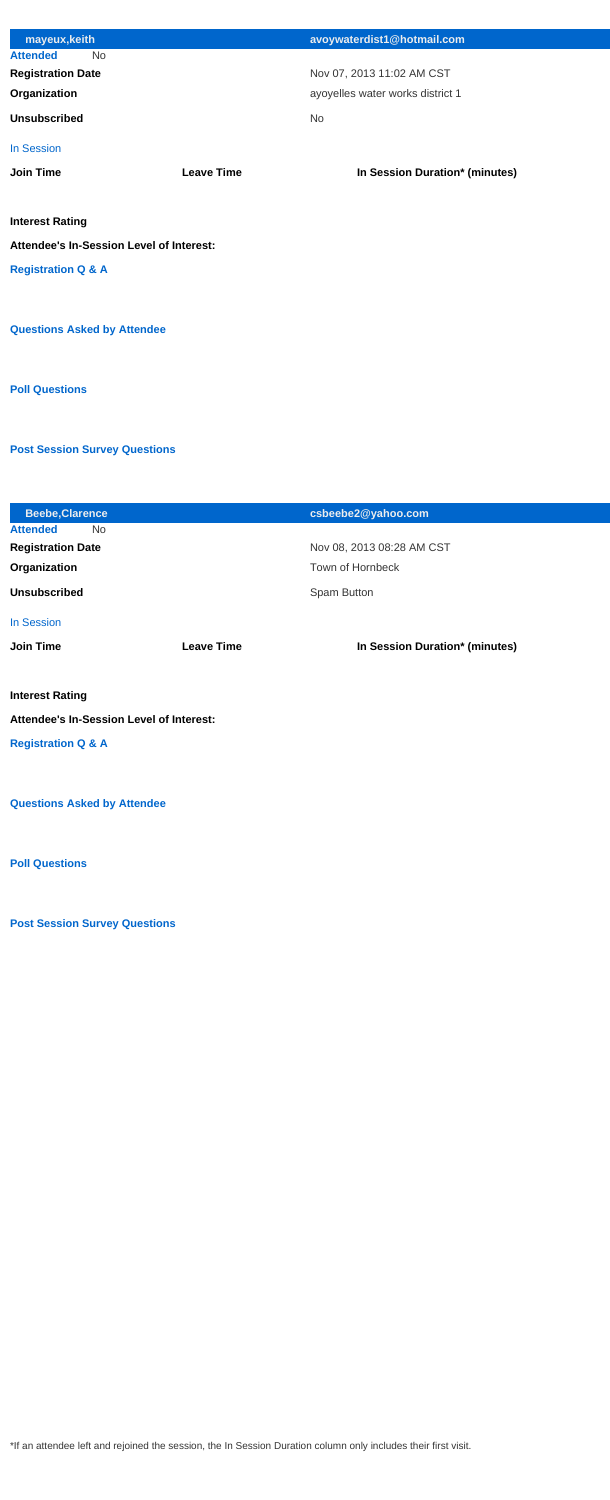| Miller, Cinderella                       |                   | clm7339@centutyter.net         |
|------------------------------------------|-------------------|--------------------------------|
| <b>Attended</b><br><b>No</b>             |                   |                                |
| <b>Registration Date</b>                 |                   | Nov 07, 2013 04:00 PM CST      |
| Organization                             |                   | Village of Cankton             |
| <b>Unsubscribed</b>                      |                   | <b>Bounce</b>                  |
| In Session                               |                   |                                |
| <b>Join Time</b>                         | <b>Leave Time</b> | In Session Duration* (minutes) |
|                                          |                   |                                |
| <b>Interest Rating</b>                   |                   |                                |
| Attendee's In-Session Level of Interest: |                   |                                |
| <b>Registration Q &amp; A</b>            |                   |                                |
|                                          |                   |                                |
| <b>Questions Asked by Attendee</b>       |                   |                                |
| <b>Poll Questions</b>                    |                   |                                |

| curtis, ginger                                  |                   | ginger.curtis@curtislab.com         |
|-------------------------------------------------|-------------------|-------------------------------------|
| <b>Attended</b><br><b>No</b>                    |                   |                                     |
| <b>Registration Date</b>                        |                   | Nov 07, 2013 12:07 PM CST           |
| Organization                                    |                   | Curtis Environmental Services, Inc. |
| <b>Unsubscribed</b>                             |                   | <b>No</b>                           |
| <b>In Session</b>                               |                   |                                     |
| <b>Join Time</b>                                | <b>Leave Time</b> | In Session Duration* (minutes)      |
|                                                 |                   |                                     |
| <b>Interest Rating</b>                          |                   |                                     |
| <b>Attendee's In-Session Level of Interest:</b> |                   |                                     |
| <b>Registration Q &amp; A</b>                   |                   |                                     |
|                                                 |                   |                                     |
|                                                 |                   |                                     |

**Questions Asked by Attendee**

**Post Session Survey Questions**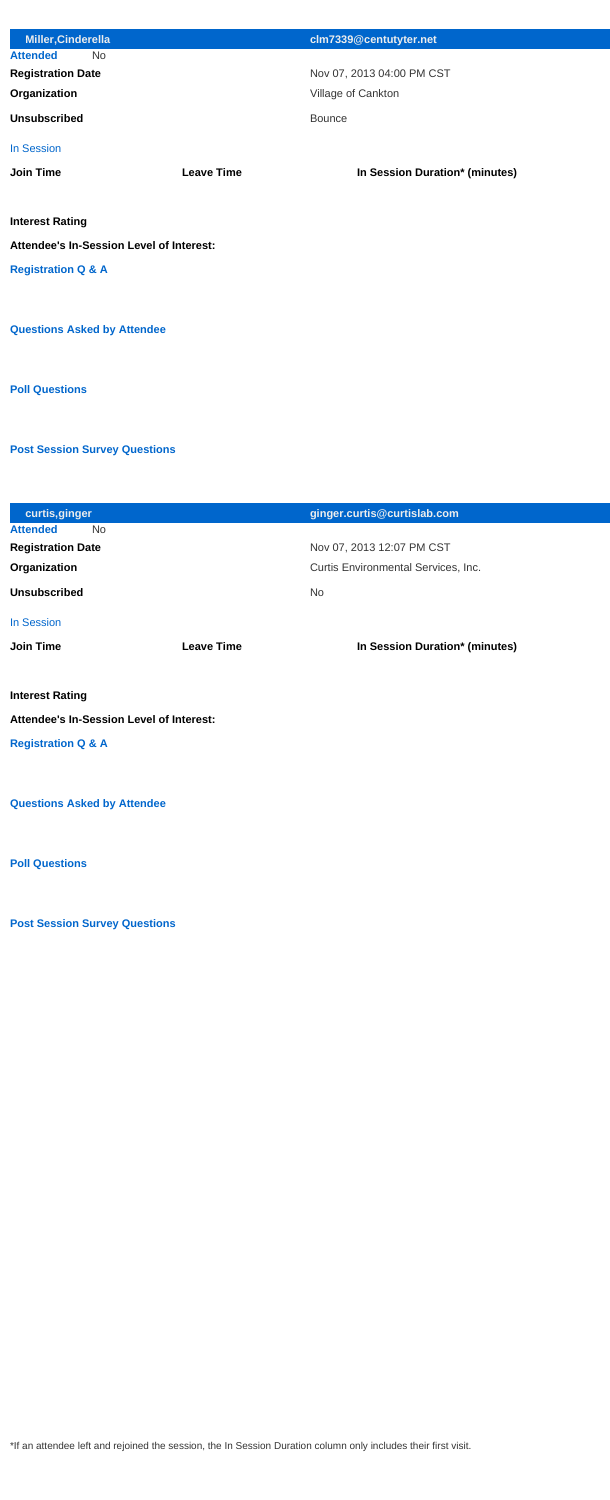| <b>Gauthier, Keith</b>                   |                   | keith.gauthier@vetaffairs.la.gov |
|------------------------------------------|-------------------|----------------------------------|
| <b>Attended</b><br><b>No</b>             |                   |                                  |
| <b>Registration Date</b>                 |                   | Nov 06, 2013 04:00 PM CST        |
| Organization                             |                   | La. Veterans Home                |
| <b>Unsubscribed</b>                      |                   | <b>No</b>                        |
| <b>In Session</b>                        |                   |                                  |
| <b>Join Time</b>                         | <b>Leave Time</b> | In Session Duration* (minutes)   |
|                                          |                   |                                  |
| <b>Interest Rating</b>                   |                   |                                  |
| Attendee's In-Session Level of Interest: |                   |                                  |
| <b>Registration Q &amp; A</b>            |                   |                                  |
|                                          |                   |                                  |
| <b>Questions Asked by Attendee</b>       |                   |                                  |
| <b>Poll Questions</b>                    |                   |                                  |

| <b>Maple, Qiana</b>                      |                   | qmaple37@gmail.com             |  |
|------------------------------------------|-------------------|--------------------------------|--|
| <b>Attended</b><br><b>No</b>             |                   |                                |  |
| <b>Registration Date</b>                 |                   | Nov 07, 2013 07:13 AM CST      |  |
| Organization                             |                   | City of Shreveport             |  |
| <b>Unsubscribed</b>                      |                   | No                             |  |
| In Session                               |                   |                                |  |
| <b>Join Time</b>                         | <b>Leave Time</b> | In Session Duration* (minutes) |  |
|                                          |                   |                                |  |
| <b>Interest Rating</b>                   |                   |                                |  |
| Attendee's In-Session Level of Interest: |                   |                                |  |
| <b>Registration Q &amp; A</b>            |                   |                                |  |
|                                          |                   |                                |  |
| <b>Questions Asked by Attendee</b>       |                   |                                |  |

**Post Session Survey Questions**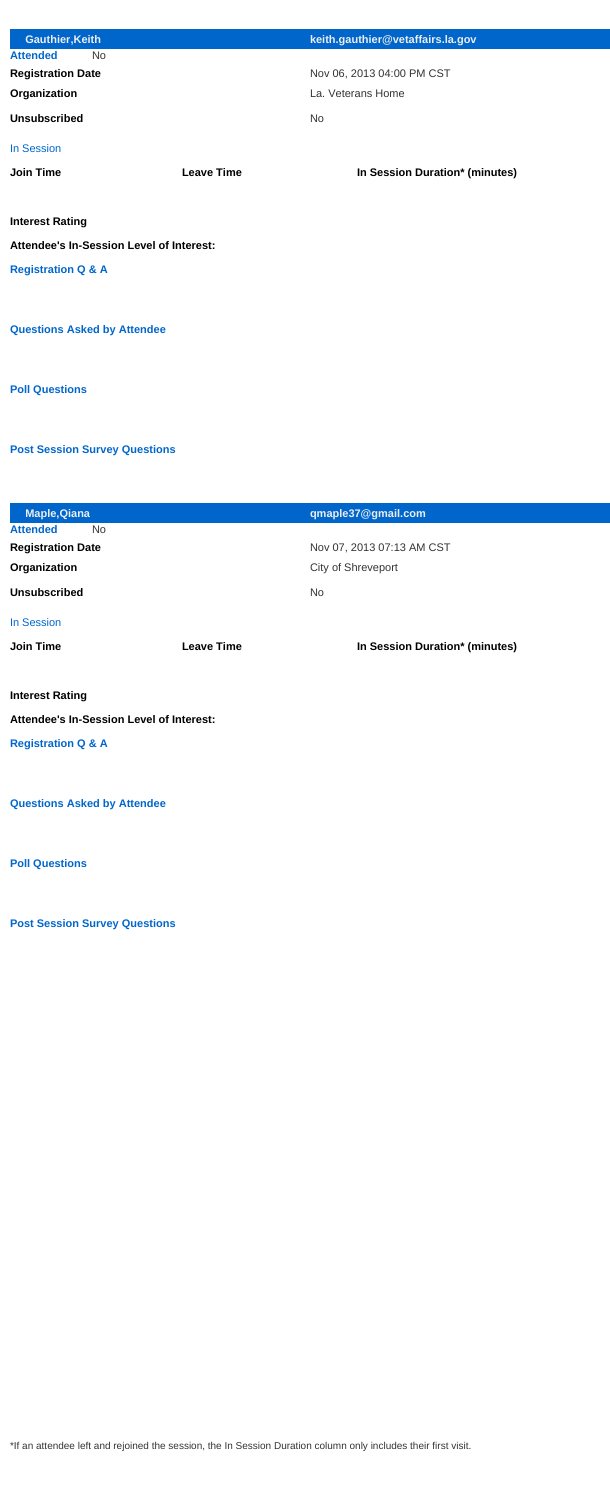| <b>Wells, Thomas</b>                     |                   | tom.wells@wsnelson.com         |
|------------------------------------------|-------------------|--------------------------------|
| <b>Attended</b><br><b>No</b>             |                   |                                |
| <b>Registration Date</b>                 |                   | Nov 11, 2013 04:10 PM CST      |
| Organization                             |                   | Waldemar S. Nelson & Company   |
| <b>Unsubscribed</b>                      |                   | <b>No</b>                      |
| <b>In Session</b>                        |                   |                                |
| <b>Join Time</b>                         | <b>Leave Time</b> | In Session Duration* (minutes) |
|                                          |                   |                                |
| <b>Interest Rating</b>                   |                   |                                |
| Attendee's In-Session Level of Interest: |                   |                                |
| <b>Registration Q &amp; A</b>            |                   |                                |
|                                          |                   |                                |
| <b>Questions Asked by Attendee</b>       |                   |                                |
|                                          |                   |                                |
|                                          |                   |                                |
| <b>Poll Questions</b>                    |                   |                                |
|                                          |                   |                                |

| Lee, A                                   |                   | smws71064@yahoo.com            |
|------------------------------------------|-------------------|--------------------------------|
| <b>No</b><br><b>Attended</b>             |                   |                                |
| <b>Registration Date</b>                 |                   | Nov 11, 2013 12:09 PM CST      |
| Organization                             |                   | St. Mary Water System          |
| <b>Unsubscribed</b>                      |                   | <b>No</b>                      |
| <b>In Session</b>                        |                   |                                |
| <b>Join Time</b>                         | <b>Leave Time</b> | In Session Duration* (minutes) |
|                                          |                   |                                |
| <b>Interest Rating</b>                   |                   |                                |
| Attendee's In-Session Level of Interest: |                   |                                |
| <b>Registration Q &amp; A</b>            |                   |                                |
|                                          |                   |                                |
| <b>Questions Asked by Attendee</b>       |                   |                                |

**Post Session Survey Questions**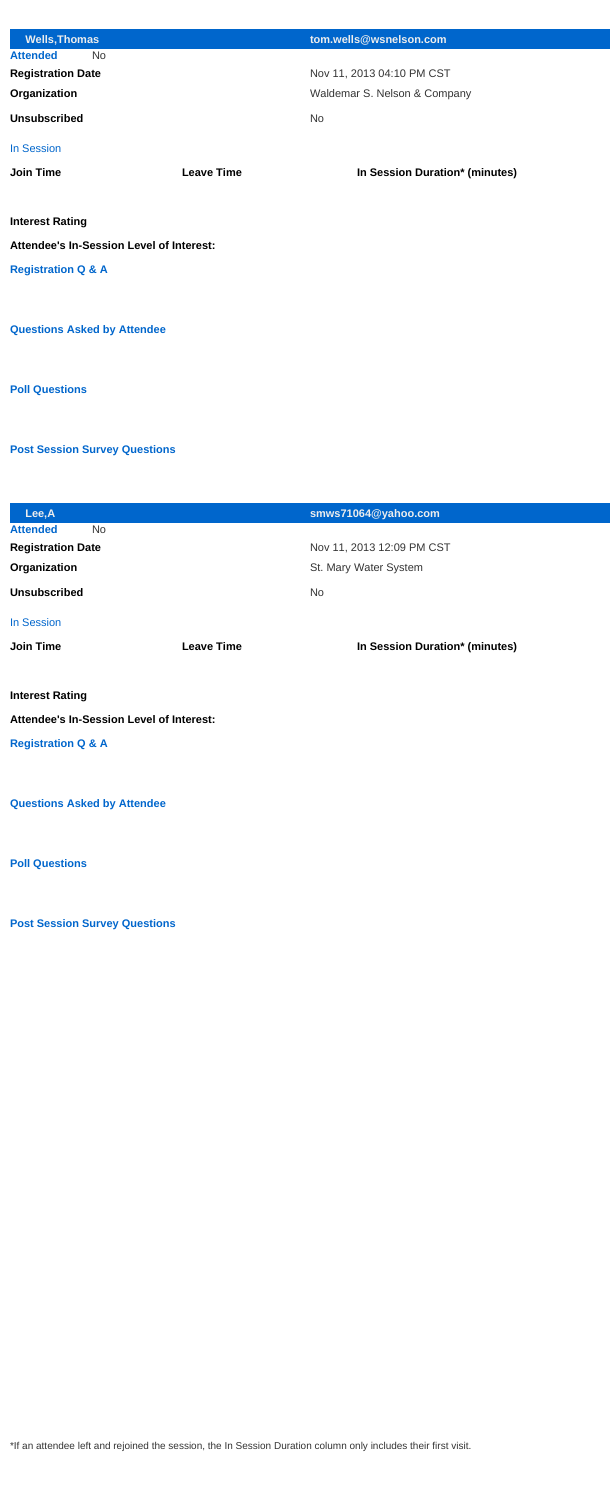| <b>Broussard, Rick</b>                          |                   | rbroussardminden@yahoo.com     |
|-------------------------------------------------|-------------------|--------------------------------|
| <b>Attended</b><br><b>No</b>                    |                   |                                |
| <b>Registration Date</b>                        |                   | Nov 08, 2013 08:13 AM CST      |
| Organization                                    |                   | City of Minden                 |
| <b>Unsubscribed</b>                             |                   | <b>No</b>                      |
| <b>In Session</b>                               |                   |                                |
| <b>Join Time</b>                                | <b>Leave Time</b> | In Session Duration* (minutes) |
|                                                 |                   |                                |
| <b>Interest Rating</b>                          |                   |                                |
| <b>Attendee's In-Session Level of Interest:</b> |                   |                                |
| <b>Registration Q &amp; A</b>                   |                   |                                |
|                                                 |                   |                                |
| <b>Questions Asked by Attendee</b>              |                   |                                |
| <b>Poll Questions</b>                           |                   |                                |

| Neilson, John                            |                   | jneilson@bayou.com             |  |
|------------------------------------------|-------------------|--------------------------------|--|
| <b>Attended</b><br><b>No</b>             |                   |                                |  |
| <b>Registration Date</b>                 |                   | Nov 07, 2013 07:50 AM CST      |  |
| Organization                             |                   | <b>DeSoto Waterworks</b>       |  |
| <b>Unsubscribed</b>                      |                   | <b>No</b>                      |  |
| <b>In Session</b>                        |                   |                                |  |
| <b>Join Time</b>                         | <b>Leave Time</b> | In Session Duration* (minutes) |  |
|                                          |                   |                                |  |
| <b>Interest Rating</b>                   |                   |                                |  |
| Attendee's In-Session Level of Interest: |                   |                                |  |
| <b>Registration Q &amp; A</b>            |                   |                                |  |
|                                          |                   |                                |  |
|                                          |                   |                                |  |

**Post Session Survey Questions**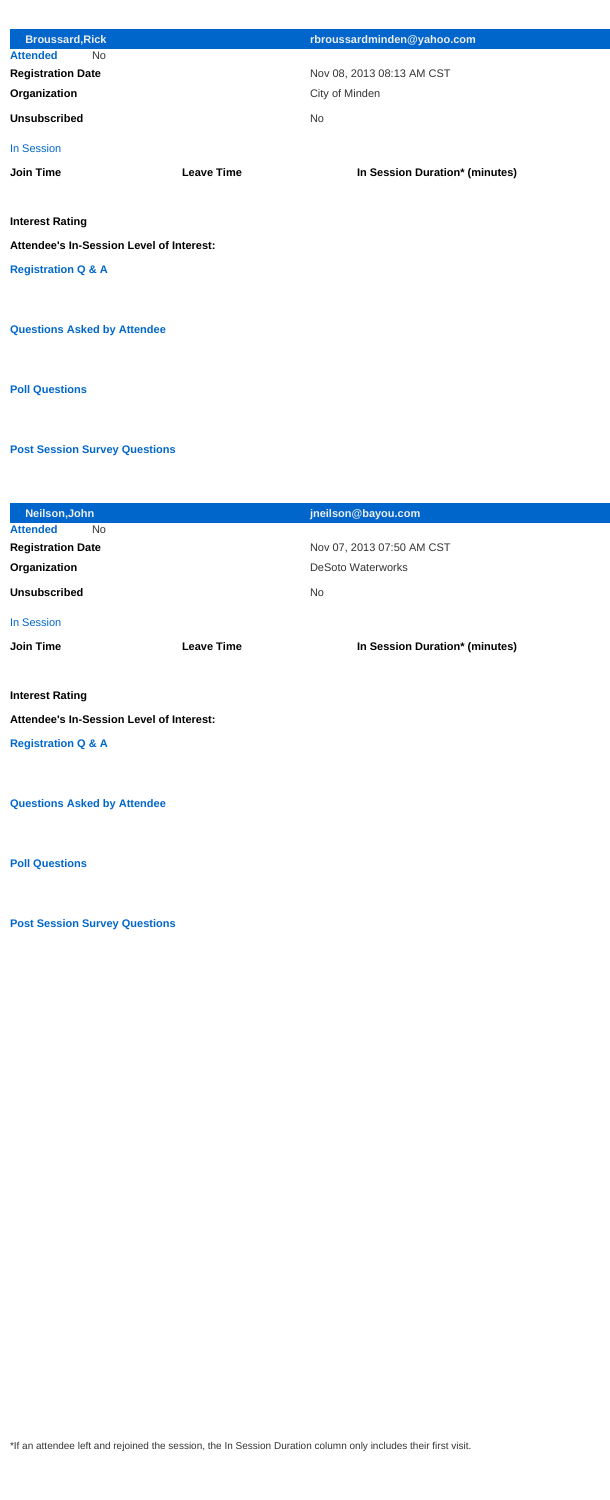| roberts, israel                                 |                   | icr906@gmail.com               |
|-------------------------------------------------|-------------------|--------------------------------|
| <b>Attended</b><br><b>No</b>                    |                   |                                |
| <b>Registration Date</b>                        |                   | Nov 06, 2013 07:39 PM CST      |
| Organization                                    |                   | city                           |
| <b>Unsubscribed</b>                             |                   | <b>No</b>                      |
| <b>In Session</b>                               |                   |                                |
| <b>Join Time</b>                                | <b>Leave Time</b> | In Session Duration* (minutes) |
|                                                 |                   |                                |
| <b>Interest Rating</b>                          |                   |                                |
| <b>Attendee's In-Session Level of Interest:</b> |                   |                                |
| <b>Registration Q &amp; A</b>                   |                   |                                |
|                                                 |                   |                                |
| <b>Questions Asked by Attendee</b>              |                   |                                |
|                                                 |                   |                                |
|                                                 |                   |                                |
| <b>Poll Questions</b>                           |                   |                                |

| Davis, Mark                              |                   | mark.davis@nucor.com           |
|------------------------------------------|-------------------|--------------------------------|
| <b>Attended</b><br><b>No</b>             |                   |                                |
| <b>Registration Date</b>                 |                   | Nov 08, 2013 11:41 AM CST      |
| Organization                             |                   | Nucor                          |
| <b>Unsubscribed</b>                      |                   | <b>No</b>                      |
| In Session                               |                   |                                |
| <b>Join Time</b>                         | <b>Leave Time</b> | In Session Duration* (minutes) |
|                                          |                   |                                |
| <b>Interest Rating</b>                   |                   |                                |
| Attendee's In-Session Level of Interest: |                   |                                |
| <b>Registration Q &amp; A</b>            |                   |                                |
|                                          |                   |                                |
| <b>Questions Asked by Attendee</b>       |                   |                                |

**Post Session Survey Questions**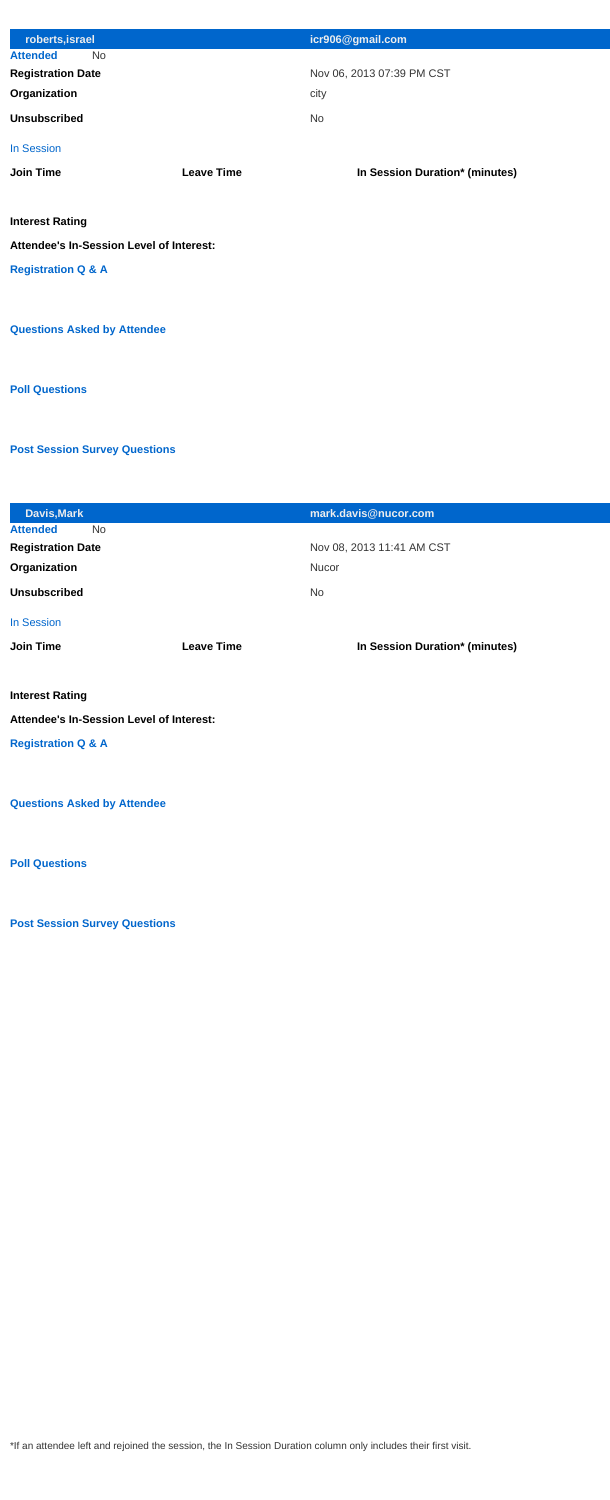| Hannoura, Alim                                  |                   | esic@msn.com                   |
|-------------------------------------------------|-------------------|--------------------------------|
| <b>Attended</b><br><b>No</b>                    |                   |                                |
| <b>Registration Date</b>                        |                   | Nov 11, 2013 07:56 PM CST      |
| Organization                                    |                   | EcoSystems International       |
| <b>Unsubscribed</b>                             |                   | <b>No</b>                      |
| In Session                                      |                   |                                |
| <b>Join Time</b>                                | <b>Leave Time</b> | In Session Duration* (minutes) |
|                                                 |                   |                                |
| <b>Interest Rating</b>                          |                   |                                |
| <b>Attendee's In-Session Level of Interest:</b> |                   |                                |
| <b>Registration Q &amp; A</b>                   |                   |                                |
|                                                 |                   |                                |
| <b>Questions Asked by Attendee</b>              |                   |                                |
| <b>Poll Questions</b>                           |                   |                                |

| <b>McGehee, Dennis</b>                          |                   | dmcgehee@brwater.com           |
|-------------------------------------------------|-------------------|--------------------------------|
| <b>Attended</b><br><b>No</b>                    |                   |                                |
| <b>Registration Date</b>                        |                   | Nov 07, 2013 11:03 AM CST      |
| Organization                                    |                   | <b>BRWC</b>                    |
| <b>Unsubscribed</b>                             |                   | <b>No</b>                      |
| In Session                                      |                   |                                |
| <b>Join Time</b>                                | <b>Leave Time</b> | In Session Duration* (minutes) |
|                                                 |                   |                                |
| <b>Interest Rating</b>                          |                   |                                |
| <b>Attendee's In-Session Level of Interest:</b> |                   |                                |
| <b>Registration Q &amp; A</b>                   |                   |                                |
|                                                 |                   |                                |
| <b>Questions Asked by Attendee</b>              |                   |                                |

**Post Session Survey Questions**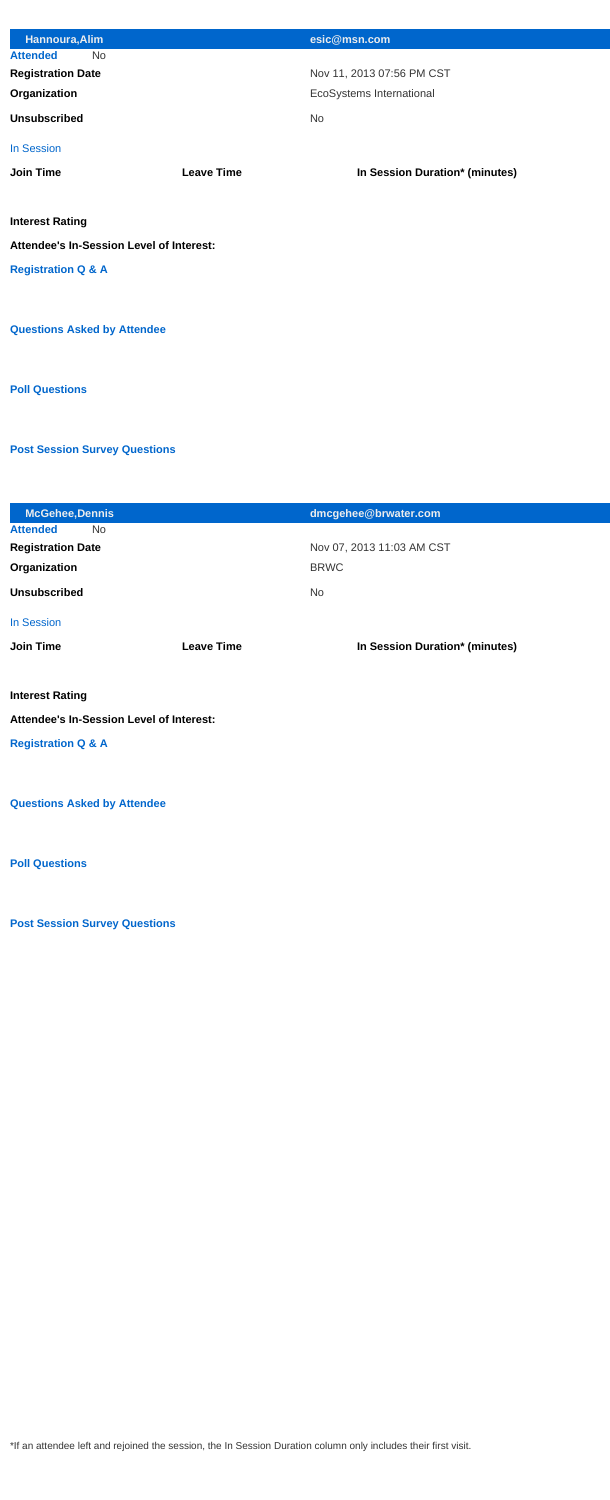| swope, claude                                   |                   | recycleh2o@gmail.com           |
|-------------------------------------------------|-------------------|--------------------------------|
| <b>Attended</b><br><b>No</b>                    |                   |                                |
| <b>Registration Date</b>                        |                   | Nov 07, 2013 12:34 PM CST      |
| Organization                                    |                   | <b>Houston River Water</b>     |
| <b>Unsubscribed</b>                             |                   | <b>No</b>                      |
| In Session                                      |                   |                                |
| <b>Join Time</b>                                | <b>Leave Time</b> | In Session Duration* (minutes) |
|                                                 |                   |                                |
| <b>Interest Rating</b>                          |                   |                                |
| <b>Attendee's In-Session Level of Interest:</b> |                   |                                |
| <b>Registration Q &amp; A</b>                   |                   |                                |
|                                                 |                   |                                |
|                                                 |                   |                                |
| <b>Questions Asked by Attendee</b>              |                   |                                |
|                                                 |                   |                                |
| <b>Poll Questions</b>                           |                   |                                |
|                                                 |                   |                                |

| <b>Downey, James</b>                            |                   | jimdowney333@aol.com           |
|-------------------------------------------------|-------------------|--------------------------------|
| <b>Attended</b><br><b>No</b>                    |                   |                                |
| <b>Registration Date</b>                        |                   | Nov 06, 2013 04:33 PM CST      |
| Organization                                    |                   | Rapides Island Water           |
| <b>Unsubscribed</b>                             |                   | <b>No</b>                      |
| <b>In Session</b>                               |                   |                                |
| <b>Join Time</b>                                | <b>Leave Time</b> | In Session Duration* (minutes) |
|                                                 |                   |                                |
| <b>Interest Rating</b>                          |                   |                                |
| <b>Attendee's In-Session Level of Interest:</b> |                   |                                |
| <b>Registration Q &amp; A</b>                   |                   |                                |
|                                                 |                   |                                |
|                                                 |                   |                                |

#### **Questions Asked by Attendee**

**Post Session Survey Questions**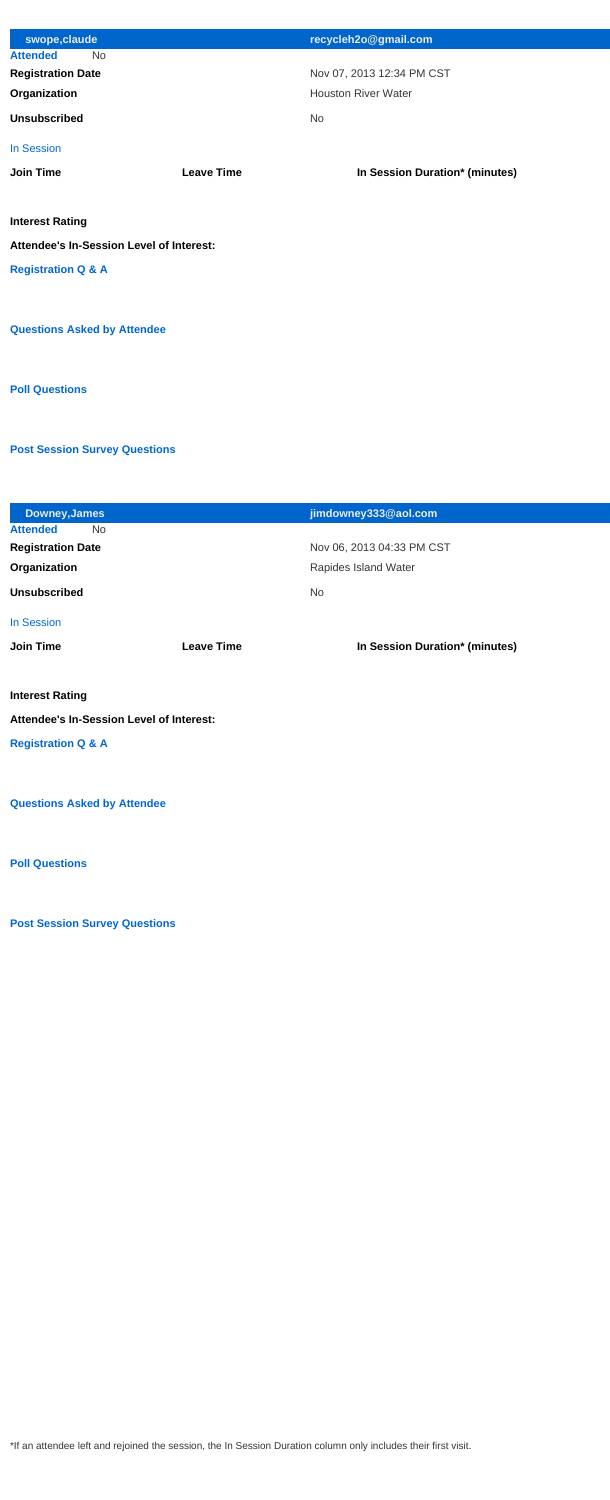| <b>Williams, Helen</b>                          |                   | helenwims@camtel.net           |
|-------------------------------------------------|-------------------|--------------------------------|
| <b>Attended</b><br><b>No</b>                    |                   |                                |
| <b>Registration Date</b>                        |                   | Nov 07, 2013 10:20 AM CST      |
| Organization                                    |                   | Cameron Parish Water #11       |
| <b>Unsubscribed</b>                             |                   | <b>No</b>                      |
| <b>In Session</b>                               |                   |                                |
| <b>Join Time</b>                                | <b>Leave Time</b> | In Session Duration* (minutes) |
|                                                 |                   |                                |
| <b>Interest Rating</b>                          |                   |                                |
| <b>Attendee's In-Session Level of Interest:</b> |                   |                                |
| <b>Registration Q &amp; A</b>                   |                   |                                |
|                                                 |                   |                                |
| <b>Questions Asked by Attendee</b>              |                   |                                |
|                                                 |                   |                                |
| <b>Poll Questions</b>                           |                   |                                |
|                                                 |                   |                                |

| <b>Munoz, Mary</b>                       |                   | villageofsi@yahoo.com          |
|------------------------------------------|-------------------|--------------------------------|
| <b>Attended</b><br><b>No</b>             |                   |                                |
| <b>Registration Date</b>                 |                   | Nov 07, 2013 10:48 AM CST      |
| Organization                             |                   | Village of Sicily Islan        |
| <b>Unsubscribed</b>                      |                   | <b>No</b>                      |
| <b>In Session</b>                        |                   |                                |
| <b>Join Time</b>                         | <b>Leave Time</b> | In Session Duration* (minutes) |
|                                          |                   |                                |
| <b>Interest Rating</b>                   |                   |                                |
| Attendee's In-Session Level of Interest: |                   |                                |
| <b>Registration Q &amp; A</b>            |                   |                                |
|                                          |                   |                                |
| <b>Questions Asked by Attendee</b>       |                   |                                |

**Post Session Survey Questions**